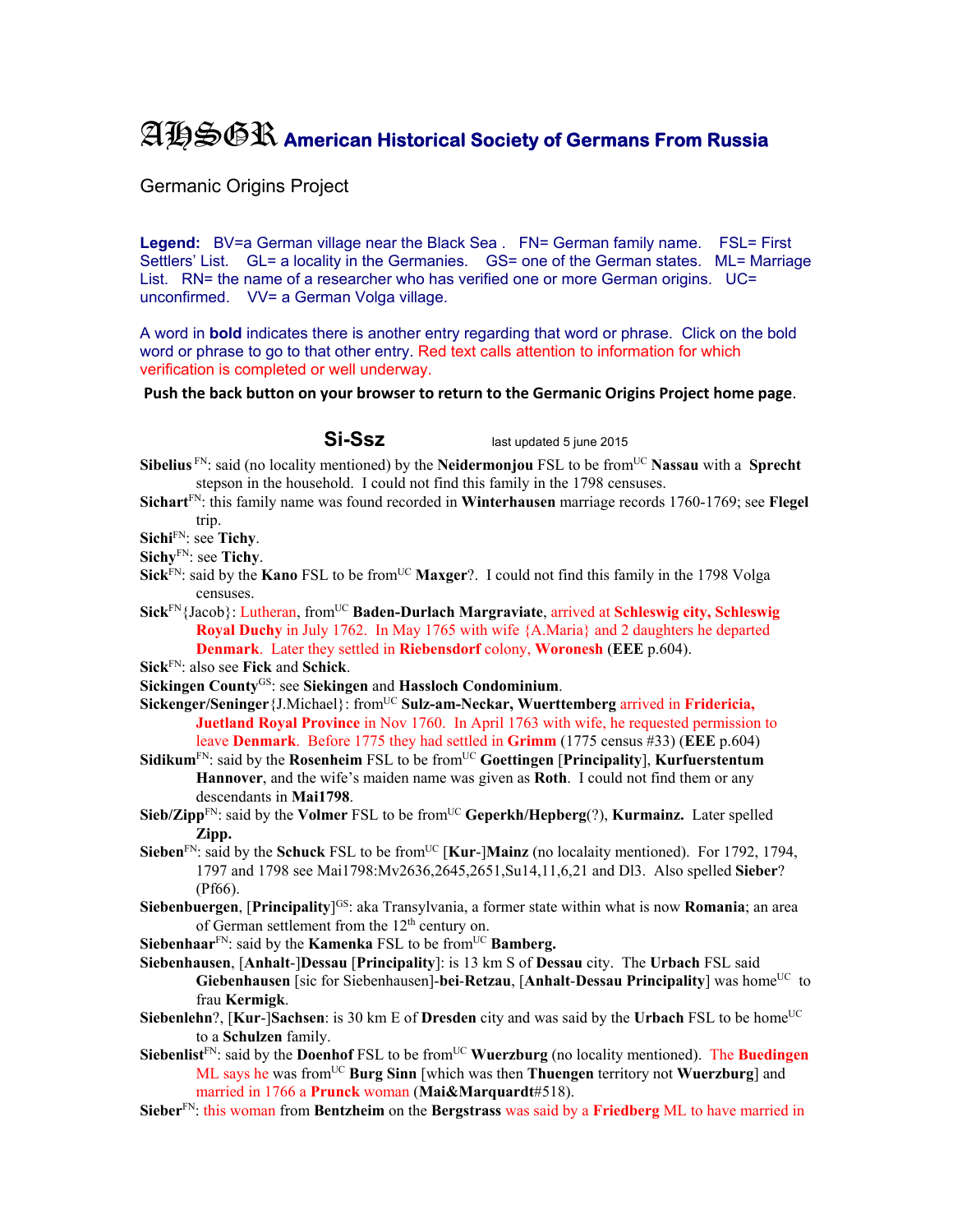1766 a **Henrich** man who settled in **Keller** (**Mai&Marquardt**#297).

**Sieber**FN: also see **Sieben** and **Siebert**.

- **Siebert**<sup>FN</sup>: said by the **Bangert** FSL to be from<sup>UC</sup> **Uckersdorf**, **Nassau-Dillenburg**. Spelled **Sieber** in 1798 (**Mai1798**:Bg28).
- **Siebert**?FN{Adam}: according to the **Boaro** FSL he was the step-son of a **Sorgenfrey** man who was fromUC **Hohen-Pritz**. This family might have been in **Zuerich** colony in 1798 (**Mai1798**:Zr01).
- **Siebert**<sup>FN</sup>: according to the **Buedingen** ML, a **Siebert** woman from<sup>UC</sup> Unter Lays married in 1766 a Stang man; later the couple went to **Jagodnaja Poljana** (**Mai&Marquardt**#718).
- **Siebert**<sup>FN</sup>: Herr Siebert was said by the **Koehler** FSL to be from<sup>UC</sup> Alt Simmern, Baden, and his frau's maiden name was given as **Eberle** (no origin given).
- Siebert<sup>FN</sup>: said by the **Preuss** FSL to be from<sup>UC</sup> Arlon<sup>(?)</sup>, Luxembourg.
- **Siebert**FN{Nicolaus}: from **Somborn** he married **Wilhelm**{A.Maria} in **Buedingen** 1 July 1766 (**Mai&Marquardt**#724). On 13 Sept 1766 they arrived in **Russia**, he said to be from **Hanau**  (**County**) (**Kulberg**6296). Later in 1766 they took transport in **Oranienbaum** for the **Volga** (**T**7445-7446). By 24 July 1767 they had settled at **Roethling/Semenovka** FSL #39, he said to be fromUC **Hanau** (**County**). In 1798 he, widowed and remarried, was at **Mai1798**:Se52.
- Siebert<sup>FN</sup>: said by the **Roethling** FSL to be from<sup>UC</sup> **Hosenfeld, Fulda, Hessen**.
- **Siebert**FN: said by the **Warenburg** FSL to be the maiden name of frau **Schraeder**.
- **Siebert**{A.Cath.}: **KS**158 says she was from **Oberlais** near **Buedingen**. No further information.
- **Siebert**{Christiane/Christiana/M.Sophia Kath.Elis.} married **Siebert{**Christiane} 9 April 1766 in **Rosslau**  (**Mai&Marquardt**#924). **KS**142 has **Liebknecht**, {M.Sophia Kath. Elis. & Christiana}, and the wrong year: 1765. **KS**158 has {Christiana}. No further information.
- **Seibert**{M.E.Louise}: widow of {Caspar} from<sup>UC</sup> **Homburg** on the Hoehe on 13 May 1766 in **Buedingen** married **Fouron**{Peter} (**Mai&Marquardt**#643). (**Mai&Marquardt**#643). **KS**128 said this place was in **Hesse**. I did not find them in any published FSL or in **Mai1798**.
- **Siebert**FN: this family name was found recorded in **Schlitz** marriage records 1762-1767; see **Flegel** trip.
- **Siebold/Erbold**FN: **Bonner** found that the record of her **Eckartshausen** marriage to **Hohnstein**{Nicolaus},
	- later of **Norka**, said this was her maiden name and that she was fromUC **Vonhausen**. This name appears later to have been rendered **Erbold** {**Mai1798**:(Nr74).
- **Sieck**{A.Maria}: named the wife of **Orth**{J.Georg} in the 1798 **Frank** census #45.
- **Siedelsbrunn**, [**Kurpfalz**]: is 1.5 km SW of **Wald-Michelbach** and 10 miles NE of **Heidelberg**. It was the origin of **Albrecht**{A.Katharina} who married **Gutherich**{J.Christian} in 1759.
- **Siedelsbrunn, Lindenfels Amt, Kurpfalz**: is 11 miles NE of **Heidelberg**; and may have been the home<sup>UC</sup> of **Rotharmel/Rothermel**{J.Georg Sr.} (EEE pp.568-569). EEE p.466 said this was home<sup>UC</sup> to **Johann**{J.Michel} who settled first in **Denmark** and then in **Anton**. Said by **Anton** FSL #7 to be home<sup>UC</sup> to **Reth/Ret**<sup>FN</sup>{Hans Michael}. Same place as the preceeding entry.
- **Siedelsbrunn, Lindenfels Amt, Kurpfalz**:
- **Siedlung**: German for suburb.
- **Siefert**FN: see **Schaefer**.
- **Si**[eg]burg(?)<sup>GL</sup>, **Kurpfalz**: an unidentified place said by the **Boaro** FSL to be home<sup>UC</sup> to a **Lauterbach** family.
- **Siegel** $F_N$ : said by the **Kamenka** FSL to be from <sup>UC</sup> **Eppingen.**
- **Siegel**<sup>FN</sup>: said by the **Katharinenstadt** FSL to be from<sup>UC</sup> **Bellingen**(?), **Mavetz**(?).
- **Siegele**FN: see **Siegle**.
- **Siegen**GL, **Nassau**[-**Siegen Principality**]: is a city some 57 miles NNW of **Frankfurt-am-Main**. In the 1760s it was the seat of **Nassau-Siegen Principality** and was said by the **Warenburg** FSL to be home<sup>UC</sup> to a **Heinz** family.
- **Siegfried**<sup>FN</sup>: said by the **Belowescher Kolonien** FSL to be from<sup>UC</sup> Mainz (no locality mentioned).
- **Siegfried**<sup>FN</sup>: said by the **Merkel** FSL to be from<sup>UC</sup> Stuttgart, Wuerttemberg.
- **Siegle** {Johannes}<sup>FN</sup>: mistakenly said by both the 1816 **Neudorf** census (#25) and **KS**:446 to have come fromUC **Winnenden**, **Waiblingen** [**Amt**], **Wuerttemberg**. Using **FHL**#1,056,942, the **GCRA**  proved their origin in **Neustadt**, **Waiblingen** [**Amt**], **Wuerttemberg**. See the **GCRA** book for more. Also spelled **Siegele**.

**Siegle**{Johannes}FN: mistakenly said by both the 1816 **Neudorf** census (#73) and **KS**:446 to have come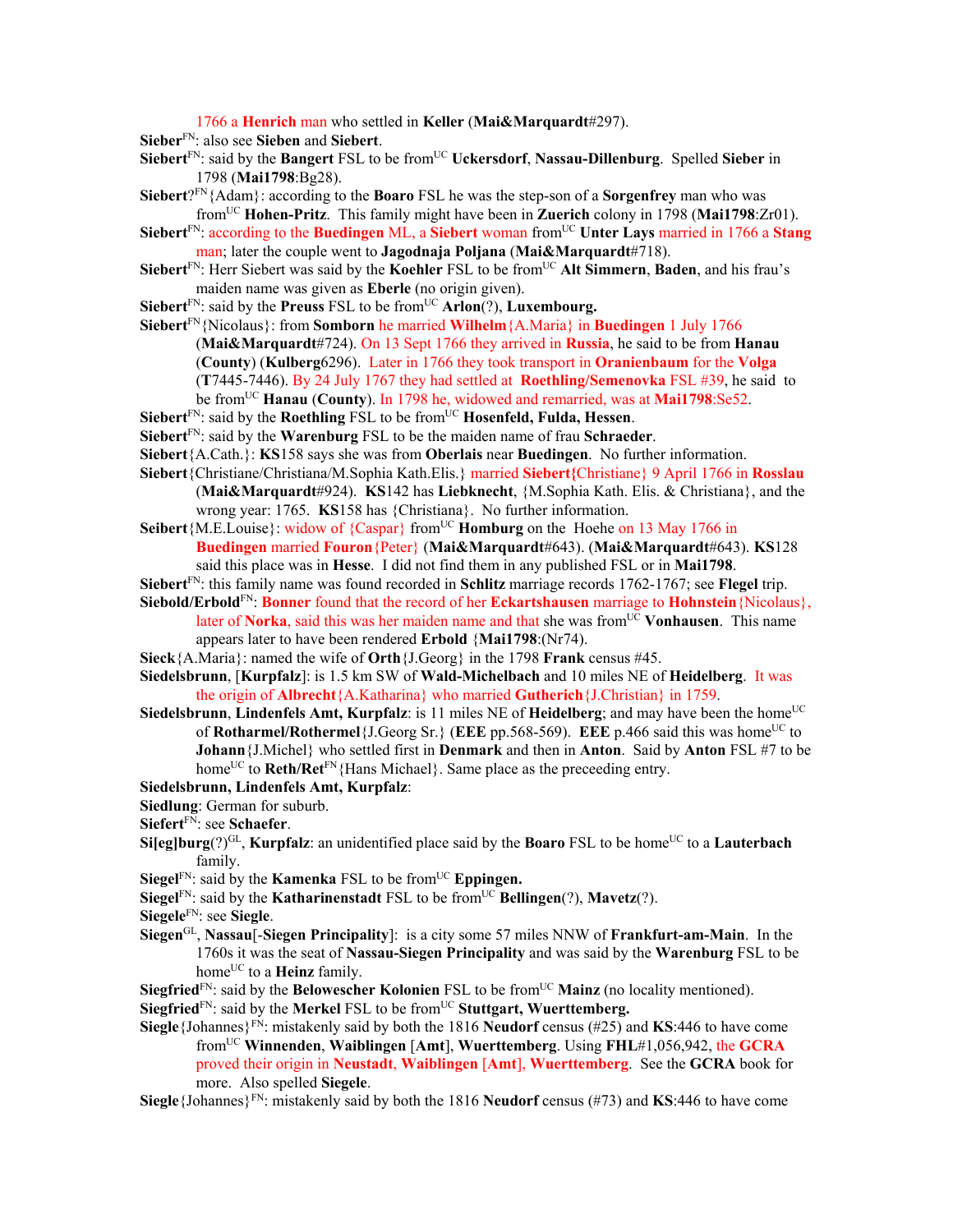fromUC **Beilstein**, **Heilbronn** [**Amt**], **Wuerttemberg**.

- **Siegler**FN: said by the **Seelmann** FSL to be fromUC **Gemuenden**, **Wuerzburg** [**Bishopric**]. I did not locate them or any descendants in **Mai1798**.
- **Siegler**{Ludewig}: was a godparent at the baptism of {J.Jacob} the son of **Heit**{J.Jacob} and wife **Huber**{Barbara} in **Luebeck** 4 June 1765 (**Mai&Marquardt**#1342). No further information.
- **Siegward/Siewert**<sup>FN</sup>: said by the **Dreispitz** FSL #12 to be from<sup>UC</sup> Mitz?, Wittenberg with wife {Regina Dorothea}. In 1798 the family name was spelled **Siegward** (**Mai1798**:Kf28). **Doris Evans** says his origins are confirmed in research done by **David Schmidt** for Edward F. Wagner: his birth in **Metzingen**, [**Wuerttemberg Duchy**], his immigration to **Sweden** in 1763 and then to **Dreispitz** in 1766-1767. His lineage is traced back to **Siegwart**{Christoph} born about 1580 in **Doeffingen**  [**Wuerttemberg Duchy**]. Also see **EEE** p.605.
- **Siehr/Zier**FN{J.Georg}: in Rosslau 24 June 1765 he married **Wolf**{Margaretha} (**Mai&Marquardt**#867 and  $\overline{KS}$ 165). Said by the **Mariental** FSL #35 to be from<sup>UC</sup> **Merzig, Kurtrier**. The family name was later spelled **Zier** (**Mai1798**:Fz02?).
- **Siekart**<sup>FN</sup>: said by the **Ober-Monjou** FSL to be from<sup>UC</sup> Birgel. I could not find this man in the 1798 Volga censuses.
- **Siekingen**: might this be **Sickingen County**?
- **Sielenhofen, Hanau**: an unidentified place said to be home<sup>UC</sup> to **Reiss**{J.Michael} who married **Hertzberger**{M.Elis.}in **Friedberg** 17 May 1766 (**Mai&Marquardt**#347).
- Sielers<sup>(?)GL</sup>, see **Zilers.**
- **Siemens**FN: said by the **Rosenort** FSL to be fromUC **Neusteterwald**, **Elbing**, with an **Emsen** friend living in the household.
- **Siemensdorff**<sup>GL</sup>, **Marienburg Amt**: an unidentified place said by the **Orloff** FSL to be home<sup>UC</sup> to a **Wiensz** {Johann} family. Also spelled **Siemensdorf**.
- **Siemerode**GL: is in **Thueringen** some 9 miles SW of **Duderstadt**; see **Sinrot**.
- **Siemon**: see **Simon**.
- **Sienfel**<sup>FN</sup>: said by the **Reinwald** FSL to be from<sup>UC</sup> **Flinsbach**, **Wuerttemberg** [Duchy]. I could not find this family in the 1798 census index.
- **Sierck/Siersk, Frankreich**: said by the Cheisol FSL to be home<sup>UC</sup> to Maerz/Mertz/Markus and **Schoenberger** families. Said by the **Graf** FSL to be home<sup>UC</sup> to a **Weiss** family. Said by the **Kamenka** FSL to be home<sup>UC</sup> to **Deisch, Mellinger**, and **Schmidt** families. Now known as Sierck-les-Bains, Moselle, Lorraine, France, being some 24 mils SW of **Trier** city.
- **Sierck**GL, **Lothringen**: is now known as Sierck-les-Bains, is some 15 miles SE of Luxembourg city, and is said by the **Louis** FSL to be home<sup>UC</sup> to **Mutin** and **Springer** families. Same place as the preceding entry.
- **Siersburg**?, [**Kur**-]**Trier**[sic?]: is 8 km SSE of **Metzig** city and was said by the **Seelmann** FSL to be homeUC to a **Straat** family. Old maps show it as belonging to **Lothringen**, not to **Kurtrier**.
- **Sierwald**?{J.Georg}: for his widow see **Martin**FN{Johannes} of **Stahl-am-Karaman** (#46).
- **Sievers**{J.Hinrich}: married **Schultz**{M.Margaretha} in **Luebeck** 12 June 1766 (**Mai&Marquardt**#112). Not found in any later source.
- **Sievert**FN{Rosina}:may have married in 1766 in **Luebeck** the **Mei/Mai** man who as a widower by 3 Aug 1767 had settled at **Neidermonjou** FSL #194, otherwise go to **May**{Anthon}.
- **Sievert**{Daniel}: married **Kolb**{M.Catharina} in **Luebeck** 28 June 1766 (**Mai&Marquardt**#112 & **KS**158). Not found in any later source.
- **Siewert**: see **Siegward**.
- **Sifferman**FN: listed in the **Bergdorf** 1816 census (**KS**:661, 447) without origin. Said by **KS**:423 to be from **Leonberg**, **Wuerttemberg**. Origin in **Leonberg**, **Stuttart** [**Amt**], **Wuerttemberg** was proven by the **GCRA** using **FHL**(1,056,728), in addition the **GCRA** using FHL(718.629) has proven that the family was earlier in **Mittelbergheim/Barr**, **Strassbourg** [**Amt**], **Elsass**, and also in **Kuernbach**, **Bretten** [**Amt**], **Baden** before going to **Bergdorf**. See the **GCRA** book for more details. Also spelled **Seifermann** and **Schiffermann**.
- Sigila(?)<sup>GL</sup>, Nassau: an unidentified place said by the **Katharinenstadt** FSL to be home<sup>UC</sup> to a **Vogel** family.
- **Sigmarigen**?GL, [**Hohenzollern Principality**]: said by the **Brabander** FSL to (mistakenly) be in the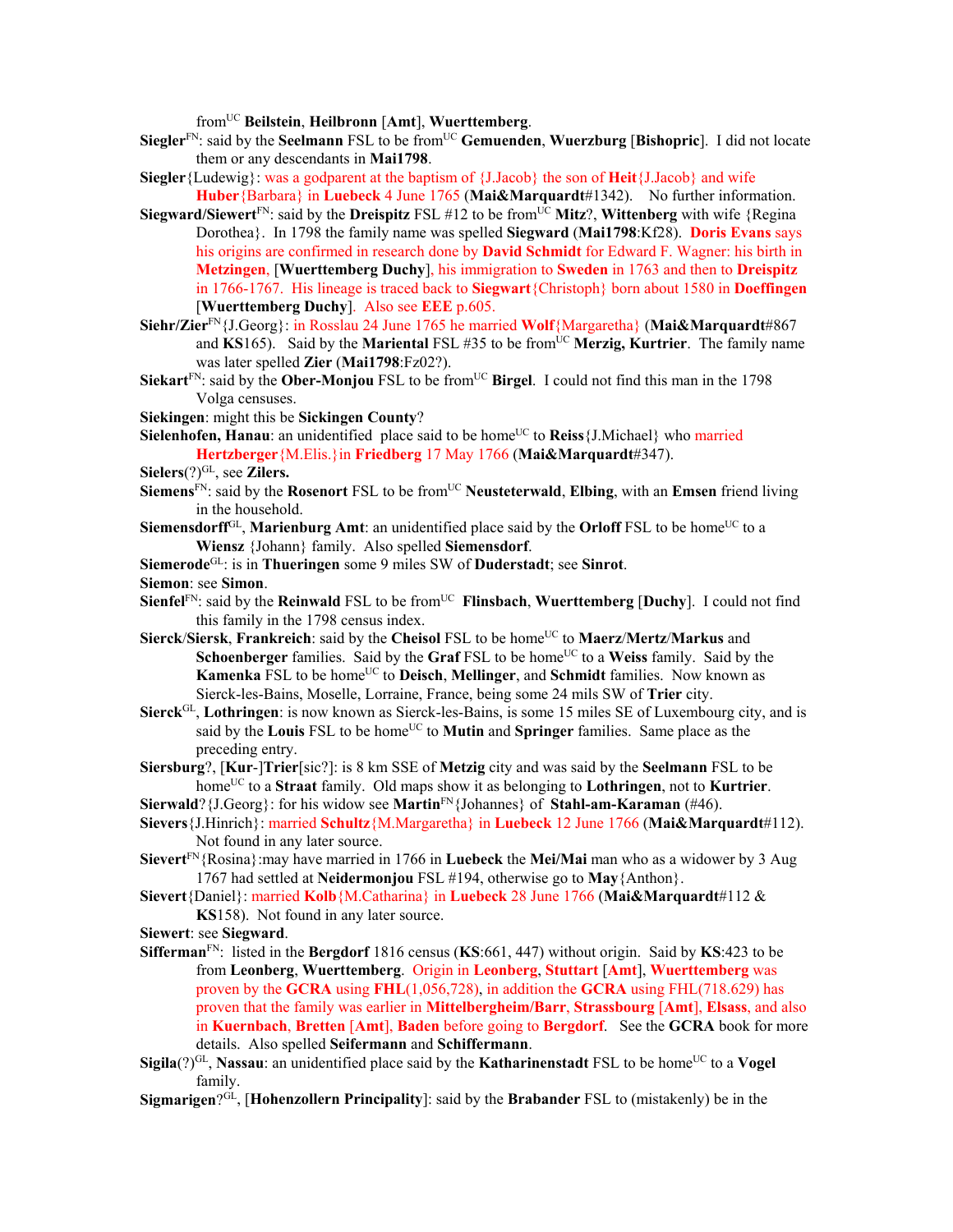country of **Oberesterhof**? and to be home<sup>UC</sup> to a **Stalldecker** family.

**Sigmarswangen**GL, [**Horb Amt**], **Sulz** [**Oberamt**], **Wuerttemberg**: is some 2 miles S of **Sulz-am-Neckar**, and 8 miles SSW of **Horb-am-Neckar**. Proven by the **GCRA** to be home to the **Leicht** family which went to **Bergdorf**; see their book for more details. Also proven by Curt Renz as home to the **Bippus**, **Hetzel** and **Zuern** families that settled in **Gueldendorf, Odessa**.

**Sigwart**FN: see **Siegward**.

- **Silberbauer** {Joseph}: **KS**:82 and nnn say this Catholic man from<sup>UC</sup> Cesaria(spelling?) in 1764 was sent on to the **Saratov** area as part of the group of colonists transported under the command of Captain Paykul and Cornet Rehbinder. I have not found them in any published FSL.
- **Silberhaus**<sup>GL</sup>, Nassau: said by the Dietel FSL to be home<sup>UC</sup> to a Engelmann family. This probably is **Selbenhausen, Hessen**, some 12 miles NE of **Limburg-an-der-Lahn**.
- **Silberhorn**FN{Simon}: said by the **Ober-Monjou** FSL #7 to be from<sup>UC</sup> Gohr. Spelled Silberngon with the maiden name of the wife given as **Farenies**? in 1776 (**Mai1798**:Mv2041); however her maiden name was given as **Nagengart**[?] in 1798 when she was frau **Riesch** (Om36).
- **Silberngon**FN: see **Silberhorn**.
- **Silberzahn**{Dorothea**}:** arrived in **Flensburg, Schleswig Royal Duchy** in May 1762 as the maid of **Lederer**{Friedrich}. Later she is recorded in the church books of **Neu-Saratowka** colony near **St. Petersburg** (**EEE** p.606).

**Sildenbach:** go to **Sendelbach.** 

**Silenburg**(?)<sup>GL</sup>: an unidentified place said by the **Boaro** FSL to be home<sup>UC</sup> to a **Schmidt** family.

- **Silesia**<sup>GL</sup>: was an area which was annexed by Prussia in 1742; most of it is said now to be in southwestern Poland. The **GCRA** believes that the **Liebig** family that settled in **Kassel** may originate<sup>UC</sup> here. **Silesian Glogau Duchy**, then Glogau Principality, conquered by the Prussians in 1741.
- **Silkeborg Amt**, **Juetland Royal Province**: was just W of **Silkeborg** town which was 65 km NNW of **Fridericia** town, and was host to at least 5 of the German colonies that were established in **Denmark** during 1759-1762. For good maps see **EEE** pp. 112 and 113.
- **Silkerode**GL, [**Schwarzburg-Sondershausen County**]: is a village some 17 miles WNW of **Nordhausen**, **Thueringen**, and said by the **Boaro** FSL to be home<sup>UC</sup> to **Berg** and **Zose**? families, and possibly a **Brando**? family. Said by the **Orlovskaya** FSL to be home<sup>UC</sup> to **Brot** and **Pilner** families. Said by the **Orlovskaya** FSL to be home<sup>UC</sup> to a **Senne** family; in the case of this family Kuhlberg said Silkerode was in the state of **Schwarzburg**.
- **Siltmann**{Christian Heinrich}: a single man who arrived in **Russia** very early in 1765. On 15 March he was listed as part of a group associated with **Nirrenheim** scheduled to go from **St. Petersburg** for **Saratov** (**Fond 283, file 42**, pp. 10-11, 17-18). I found no later record of any of them.
- **Siltman**{J.Heinrich}: is listed in 1775 as age 57 with wife {Christina Magdalena} age 56, with the notation: "A merchant and bookkeeper, not suited to farming. He intends to remain in this location for the education of the children and to pay his debts. He makes yearly payments of 5 rubles on his debts. His condition is good. He has used his entire loan tolive, but has transferre his land allotment to another family. He will be given a passport when the debt is satisfied" (#2 in the supplement to the 1775 **Doenhof** census)
- **Sim**(?)<sup>GL</sup>, **Baden**: an unidentified locality said by the **Rothammel** FSL to be home<sup>UC</sup> to a **Bieber** family. There is a Zimmern 17.5 miles SW of **Baden-Baden**, and a Sinzheim some 3 miles W of **Baden-Baden**.
- **Simbirsk, Russland**: is 213 miles NNE of **Saratov** city and was said by the **Husaren** FSL to be home<sup>UC</sup> to a **Sawazki/Sawatski** family. Said by the **Schwed** FSL to be home<sup>UC</sup> to frau **Malin**. Today (or at least yesterday!) it was Ulyanovsk, renamed for its famous (infamous) son: Vladimir Ilyich Ulyanov, aka Lenin … was not his mother Ger-Rus?
- **Simlin**<sup>FN</sup>: said by the **Norka** FSL to be from<sup>UC</sup> **Isenburg** (no locality mentioned). I cannot find them in the index to the 1798 censuses.
- **Simmel**{A.Katharina} FN: listed in the 1772 **Pobochnaya** first settlers' list as the wife of **Schmidt**{J.Heinrich} (pb12).
- **Simmer**?, **Luxemburg**: said to be home<sup>UC</sup> to **Flanz**{Micael} who settled in **Roethling** FSL (#23).
- **Simmern**GL: in the 1760s and until 1778 this was a Kreis i.e. district administrative center for the country of **Kurpfalz**. After 1778 it was part of Bavarian-owned **Rheinpfalz**. After 1813 it became part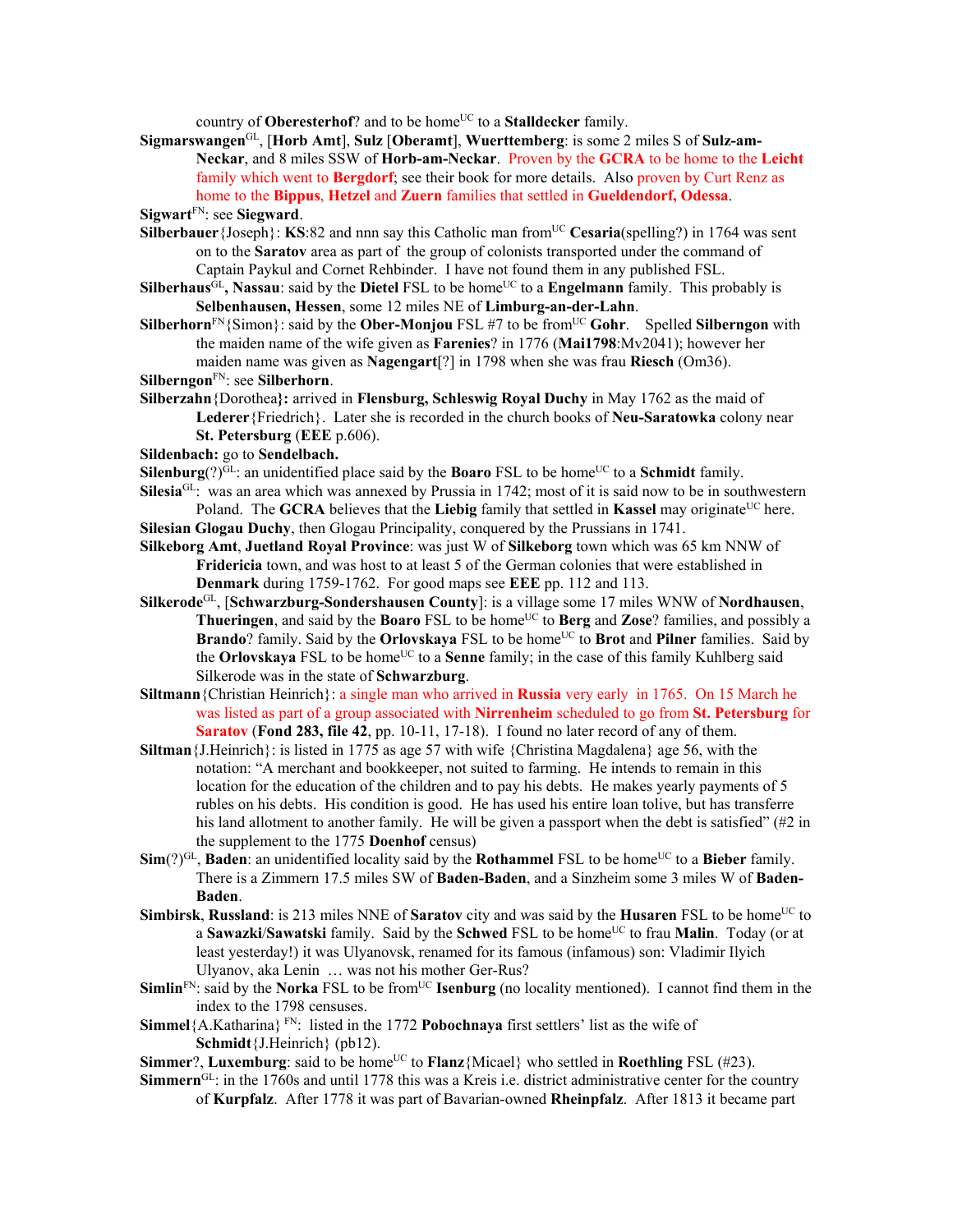of the Prussian **Rheinland** province.

- **Simmern Kreis**GL, **Prussian Rheinland**: is some 27 miles S of **Koblenz** city and was a District administrative center.
- **Simmozheim**, **Calw** [**Amt**], **Wuerttemberg**: was proven by the **GCRA** to be home to the **Dompert** family that lived for a time in **Neudorf**.
- **Simmozheim**GL: also see **Simonsfeld**.
- **Simon**<sup>FN</sup>{Conrad}: said by the **Dietel** FSL to be from<sup>UC</sup> **Marnsaberg** $(?)$ <sup>GL</sup>, **von Gutstein** $(?)$  **Domaene**. Kuhlberg said this was in **[**Kur**-]Pfalz**. For 1795 and 1798 see **Mai1798**:Mv423, Dt21, Ko26.
- **Simon**<sup>FN</sup>{Gottfried}: said by the **Dietel** FSL to be from<sup>UC</sup> [**Kur-]Pfalz** (no locality given). In 1798 the wife's maiden name was given as **Katzenfeller** (**Mai1798**:Mr19, Mv425).
- **Simon**<sup>FN</sup>: said by the Stumpp supplement to the **Dietel** FSL to be from<sup>UC</sup> **Pfalz** (no locality indicated).
- **Simon**<sup>FN</sup>{Georg Michel}: Lutheran, from<sup>UC</sup> **Baden-Durlach Margraviate** arrived at **Schleswig city, Schleswig Royal Duchy** in July 1761. In July 1763 wth wife {A.Barbafra} and 4 children he deserted **Denmark** (**EEE** ppp.605-606). By July 1765 they had settled in **Dobrinka** FSL #30 which said he was from<sup>UC</sup> **Blankenhof**(?), **Baden-Durlach**. Their son {Georg Sebastian} was still in **Dobrinka** in 1798 (Mai1798:Db44).
- Simon/Siemon {Bernhard}: Lutheran, from<sup>UC</sup> Wuerttemberg, arrived at Flensburg, Schleswig Royal **Duchy** in July 1761. In June 1763with his wife{Catharina}, 5 children and a maid **Braun**{Rosina}, he requested permission to leave **Denmark**. In May 1766 they arrived at **Kronstadt**, and then in **Oranienbaum** signed a pledge to settle in **Hirschenhof** colony, **Latvia** (**EEE** pp. 606-607).
- **Simon**FN: **Curt Renz** has found the church records for this **Hoffnungstal, Bessarabia**, family in **Eggenstein, Karlsruhe Amt, Baden**.
- **Simon**<sup>FN</sup>: said by the **Holstein** FSL to be from<sup>UC</sup> **Preussisch Holland**(?), **Preussen**.
- **Simon**<sup>FN</sup>: said by the **Kamenka** FSL to be from<sup>UC</sup> Mainz. The Buedingen ML says this man married in 1766 a **Weitzebach** woman who also was from **Mainz** territory (**Mai&Marquardt**#355).
- **Simon**<sup>FN</sup>: said by the **Krasnovar** FSL to be from<sup>UC</sup> Steinau, Hanau.
- **Simon** FN: said by the **Paulskaya** FSL to be from<sup>UC</sup> Grossen Buseck.
- **Simon**{Kunigunde}: said by the 1798 **Schoenchen** census to have been the maiden name of frau **Conrad**{Johannes} (**Mai1798**:Sn11).
- **Simon**<sup>FN</sup>{Conrad}: said to be from<sup>UC</sup> [**Hessen-**]Darmstadt [Landgraviate], he with wife {Anna} arrived in **Russia** on 25 July 1766 (**Kulberg**#2527). Later in 1766 in **Oranienbaum** he, wife {A.Catharina} and their newborn son took transport for the **Volga**, on which trip the son died (**Kulberg**#5819-5821). By 12 May 1767 they and their newborn daughter had settled at **Warenburg** FSL #85 which said he was from<sup>UC</sup> Altenbueren, [Hessen-]Darmstadt [**Landgraviate**]. For 1798 see **Mai1798**:Wr23. Using **FHL**#1195898, **Dona Reeves-Marquardt** found the baptism in **Alten Buseck** church books of their son {J.Conrad} (Godparents: **Frey**J.Caspar and **Simon**{J.Henrich} from **Thro**) on 21 July 1764, and found {J.Conrad}the father as god-parent to a **Dienes** girl on 22 Jan 1764 and to a **Freund** boy, son of {Ewart and E.Margaretha}, on 8 July 1764.
- **Simon**{J.Georg}: in 1757 in **Lollar** was a godfather in **Lollar** of **Roth**{J.Georg} who settled at **Warenburg** FSL #88a.
- **Simon**RN, **Paul**: generously supplied information on his **Simon**, **Weinbender** and **Weissebach** ancestors's origins.
- **Simonn**{A.Dorothea}: wife of **Klein**{Jacob} and mother of {Johannes} at that son's baptism 15 May 1765 in **Luebeck** (**Mai&Marquardt**#1340). Not identified in any later source.
- **Simons**{Elisabeth}: married **Kreb**{Johannes} 8 Sept 1766 in **Luebeck** (**Mai&Marquardt**#128). Not found in **Kulberg**. Later in 1766 **Grueb**{Johannes & Eva Catarina} and 2 children in **Oranienbaum** took transport for the **Volga** (**T**393-396). By 24 Aug 1767 {Johannes} widowed and 2 children had settled at **Stephan** FSL #23, he said to be from **Windhausen**, [**Hessen-Darmstadt Landgraviate**]. Spelled **Kreb** in 1793 and 1798 (**Mai1798**:Mv2842, Ho17, Sp6 and 12) .
- **Simonsfeld**GL, **Calw** [**Amt**], **Wuerttemberg**: an unidentifed place; there was a **Simmozheim** 3.5 miles NW of **Calw** city..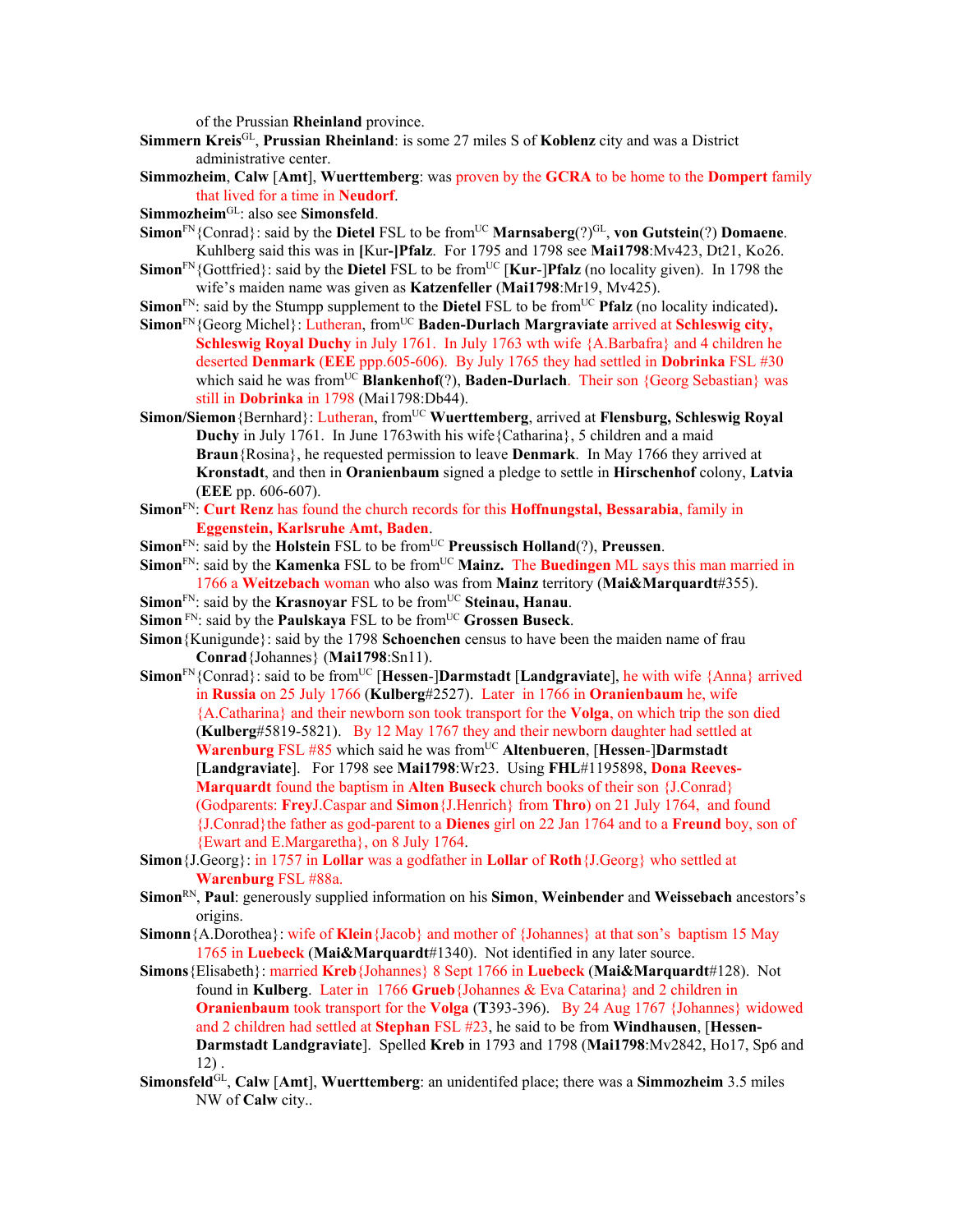- **Simpel**<sup>FN</sup>: the **Katharinenstadt** FSL says this stepdaughter was living with a **Kaweller**? family from<sup>UC</sup> **Stockort**(?).
- **Simpfendoerfer** FN: the **GCRA** verified this family's origin in **Waldbach**, **Scheppach** [parish], **Winsberg** [**Amt**], **Wuerttemberg**, using **FHL**#1,346,109. They also indicate, but do not explain, that this family may have been associated with the **Steigmann** family that went to **Bergdorf**; see their book.
- **Simrod**: see **Sinrot** and **Zimrot**.
- **Simroth**: see **Sinrot**.
- **Simsen**<sup>FN</sup>: said by the **Warenburg** FSL to be from<sup>UC</sup> Ritterhude, Holstein. For 1798 see Mai1798: Wr102.

**Sindel**FN: see **Zindel**.

**Sindlinger**{Ferdinand}: married **Schoenmeyer**{Margar.} in **Buedingen** 18 April 1766 (**Mai&Marquardt#**554). Not found in any later source.

- **Singer**FN: **Curt Renz** has found the church records for this **Hoffnungstal, Bessarabia**, family in **Korb, Waiblingen Oberamt, Wuerttemberg**. Stumpp, p.524, says they arrived in Russia in 1800.
- **Singer/Sanger/Saenger/Sanyer**FN{Andreas}: On 14 March 1766 he married **Gatthof/Gathoff**FN{A.Maria} in **Buedingen** (**Mai&Marquardt**#428). **KS**152 says he went to **Leichtling**. Not found in **Kuhlberg**. By 14 May 1767 this **Singer-Gatthof** couple with their 3 month old daughter had settled in **Leichtling**, he said to be from **Neustadt** (**Leichtling** FSL #21). In 1798 {Maria} was gone and **Saenger** with a new wife and several children was still in **Leichtling** (**Mai1798**:Lg22).
- **Singhofen**, **Nassau** [**Condo**]: said by the **Warenburg** FSL to be home<sup>UC</sup> to **Roth**{Jacob}.
- **Sinkau Barony**GS: an unidentified country. It may have been associated with **Zinkau**, **Silesia**, nka Zinkovy, Czech Republic.
- **Sinn**{Gg.Wenzel}: born in<sup>UC</sup> **Marktbreit** son to the former {Heinrich} married **Lannauer**{Eva Marg.} in **Woehrd** 29 April 1766 (**Mai&Marquardt#**780). **KS**158 has **Marktbreit-am-Main**. Not found in any later source.
- **Sinnburg, Bergen Duchy**: an unidentified place said by the **Buedingen** ML to be home to the widow **Busch**{K.Maria Teresia} nee **Franck who** married **Chalitz**{Anton} (**Mai&Marquardt**#721).

**Sinner** and **Zinner** are interfiled here:

- Sinner<sup>FN</sup>{Johann}: said by **Kuhlberg1631** to be from<sup>UC</sup> **Isenburg** (no state or locality identified). His widow was said by the **Balzer** FSL be from<sup>UC</sup> **Isenburg** (no state or locality identified). **KS**:158 said the widow was from<sup>UC</sup> **Offenbach, Isenburg**[-**Birstein Principality**]. For 1798 see **Mai1798**:Bz100, Gk38, Ho9, Nr94.
- **Zinner/Sinner**{Catharina/Katharina} married **Zinner**{Catharina} in **Buedingen** 10 March 1766 (**Mai&Marquardt**#400). **KS**158 has {Katharina). Not found in **Kulberg** or in **T**. By 1775 they were in **Beideck** #45 {**Mai&Marquardt**#400). In 1798 they are listed in **Bangert**, her maiden name given as **Sinner**{Katharina} (**Mai1798**:Bd83).
- **Sinner**FN: said by the 1798 **Doenhof** census to the maiden name of frau **Schmidt**{Johannes) (**Mai1798**:Dh100).
- **Sinner{** Michael}: listed at #69 in the 1775 **Schilling** census is a likely first settler there. **Kulberg1631** said he was fromUC **Isenburg** (no indication which one, and no locality mentioned), and the **Schilling Website** says his origin was in **Rinderbugen**, which was in one of the **Isenburg**s. However, **Gary Martens** using **Randstadt**[, **Stollberg**] church books proved Michael was baptized there in 1717 (**Schilling website**).
- **Sinner**{Anna E.}: **KS**120 and **Mai&Marquardt**#560 say she married in **Buedingen** on 19 April 1766 **Becker**{Johann H.}, both of **Fischborn**. I could not find them in any published FSL.
- **Sinner**{J.Georg}: from<sup>UC</sup> **Orleshausen** on 19 July 1766 was godfather at the **Buedingen** baptism of {J.Georg} the son of **Datten**{Heinrich}and his wife {A.Margaretha} (**Mai&Marquardt**#1213b). **Sinrod**FN: see **Sinrot**.
- **Sinrot**/**Sinrod/Simrod/Simroth**GL**, Darmstadt:** an unidentified place said by the Pleve version of the **Jagodnaja Povjana** FSL to be home<sup>UC</sup> to a **Kniss** family. Spelled **Simroth** by the Kromm version which suggests it was really **Siemerode** (p.30), and says that

**Schneidermueller/Schneidmueller** families were also from there (pp.27, 30).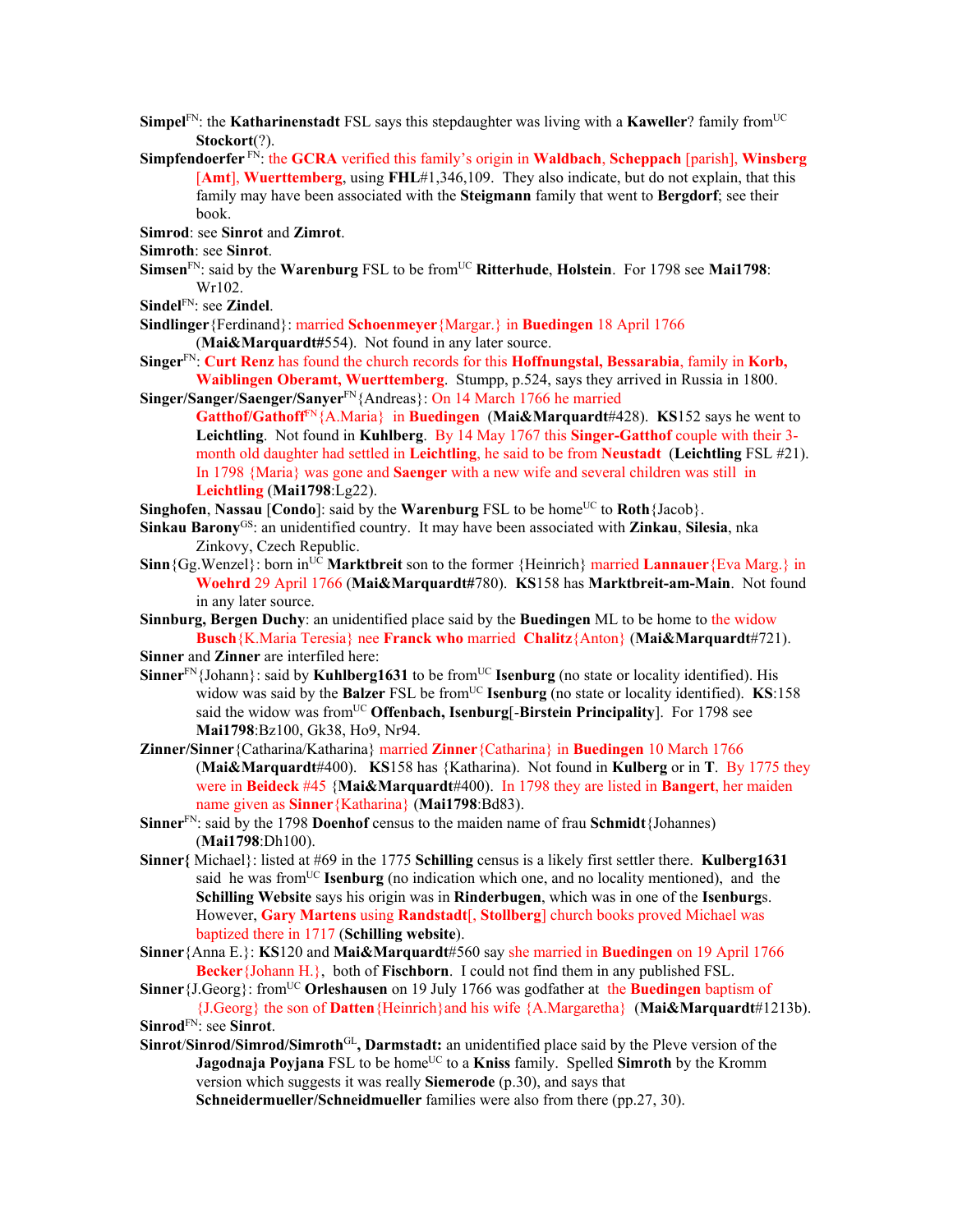**Sinsheim**GL, [**Kurpfalz**]: 61 miles SSE of **Frankfurt-am-Main**.

- **Sinsheim**GL, **Baden**: is 17 miles NW of **Heilbronn** city. This is the same place as the previous entry except 50 years later.
- **Sinsheim** [Amt]<sup>GL</sup>, **Baden**: the city was also a District administrative center. This centered in the city of the previous entry.
- **Sinsheim, Kurpfalz**: said by the Urbach FSL to be home<sup>UC</sup> to a **Kreiner** family. This was the same place as the previous entry except 50 years earlier.
- **Sinsler**<sup>FN</sup>: said by the **Preuss** FSL to be from<sup>UC</sup> **Wuerzburg.**
- **Sinzing**<sup>GL</sup>, **[Kur-]Bayern**: said by the **Herzog** FSL to be home<sup>UC</sup> to a **Gerstner** family. There at least three Sinzings in **Bavaria**, but the most likely one, I think, is some 3 miles SW of **Regensburg**. **Sipachisch**?GS: an unidentified country. See **Witt**.
- **Sippel**{Heinrich & A.Margaretha}: he from<sup>UC</sup> **Soltzthal, Wuertzburg Bishopric, their daughter was** baptized in **Buedingen** 27 June 1766 (**Mai&Marquardt**#1213).
- **Sippel**{Johannes & J.Caspar): twin sons baptized in **Luebeck** 18 July 1766 were the god children of **Ils**{J.Caspar} who settled at **Walter** FSL (unknown version) and of **Sippel**{Johannes}.
	- (**Mai&Marquardt**#1324). No further information.
- **Sippert**  $F_N$ : said by **KS**:448 to have been in<sup>UC</sup> **Neudorf**. Evidently there is no confirmation of that.
- **Sipsmar**( $?$ )<sup>GL</sup>, **Breitenbach**: an unidentified place said by the **Goebel** FSL to be home<sup>UC</sup> to a **Hess**, and perhaps a **Mispeck** family.
- **Sirchingen**GL**, Urach Oberamt, Wuerttemberg**: is some 3 miles S of **Bad Urach, Baden Wuerttemberg**, and was home to a **Werner** family that settled in **Gueldendorf, Odessa**.
- **Sirsk**(?)GL, see **Sierck**.
- **Sissell**RN, **Eleanor** is one of the AHSGR village coordinators for **Kukkus** and has proven the origins of her **Maser** and **Krumm** ancestors.
- **Sit**(?)<sup>GL</sup>, **Sachsen**: an unidentified place said by the **Dobrinka** FSL to be home<sup>UC</sup> to a **Michaelis** family. Sitler/Schitler/Schuettler<sup>FN</sup>{Franz Jakob}: from<sup>UC</sup> Muentzesheim, Baden-Durlach, married in
	- **Buedingen** 11 June 1766 a widow **Weber**, nee **Mueller** (**Mai&Marquardt**#688).said by the **Kraft** FSL to be from<sup>UC</sup> **Muenzesheim, Baden**. **KS**157 says he was from **Muenzenheim** near **Bruchsal**.
- **Sittig**<sup>FN</sup>: said by the **Neidermonjou** FSL to be from<sup>UC</sup> **Kersdorf**. For 1798 see **Mai1798**:Nb11.
- **Sittner**FN{Wilhelm}: said by **Kuhlberg**3159 and the **Huck** FSL #40 to be fromUC **Isenburg** (no locality or country mentioned). He and wife {Anna} arrived in Russia on 8 August 1766 (**Kuhlberg**3159). In 1798 he was a widower age 78 in Huck (**Mai1798**:Hk36).
- **Sittner**{Johann}: was a godparent at the 28 May 1766 **Luebeck** baptism of a son of **Elsasser**{Johann} and his **Hagen** wife {Henrietta} (**Mai&Marquardt**#1311). On 4 July 1766 with wife {Anna} he arrived in **Russia**, he said to be from<sup>UC</sup> **Isenburg** (**Kulberg**1229). Not found in any later source.
- **Sittner**{Johannes}: in 1798 he at age 70 is living in **Enders** (Mai1798:En24). No other record found unless he is the man in the previous entry.
- **Sittner**FN: also see **Zitner**.
- **Sitz**<sup>FN</sup>: said by the **Bettinger** FSL to be from<sup>UC</sup> **Undeit**, and in 1768 to have gone to Orolowskaja. Dr. Pleve thought this might also have been spelled **Seiss**. I could not find him in **Mai1798**es.

**Sitzinger**? $F_N$ : said by the **Doenhof** FSL to be from  $\overline{UC}$  **Hannover** (no locality mentioned). **Sitzman**FN: see **Zitzmann**.

- **Six**{Johann}: son of {Georg} married **Vogelsteller**{A.Susanna} in W**oehrd** 12 May 1766 both of **Steinbuehl** (**Mai&Marquardt**#808 & **KS**158). On 12 Sept 1766 {Johann & Anna} with 3 children arrived in **Russia**, he said to be from **Darmstadt** (**Kulberg**4831). Later in 1766 they with no children took transport in **Oranienbaum** for the **Volga** on which trip he died (**T**3990- 3991). Not found in any published FSL.
- **Skatovka**VV: was a Russian name for **Straub**.

**Skatowka**VV: was a Russian name for **Straub**.

- **Skinos**BV: the original name for **Leipzig**BV, **Bessarabia**.
- **Slawsk**GL: see **Gross Slawsk**.
- **Sleigouim**?<sup>GL</sup>, **Fraenkischen Ritterkreis**: an unidentifed place said by the **Lauwe** FSL to be home<sup>UC</sup> to a **Schmidt** family.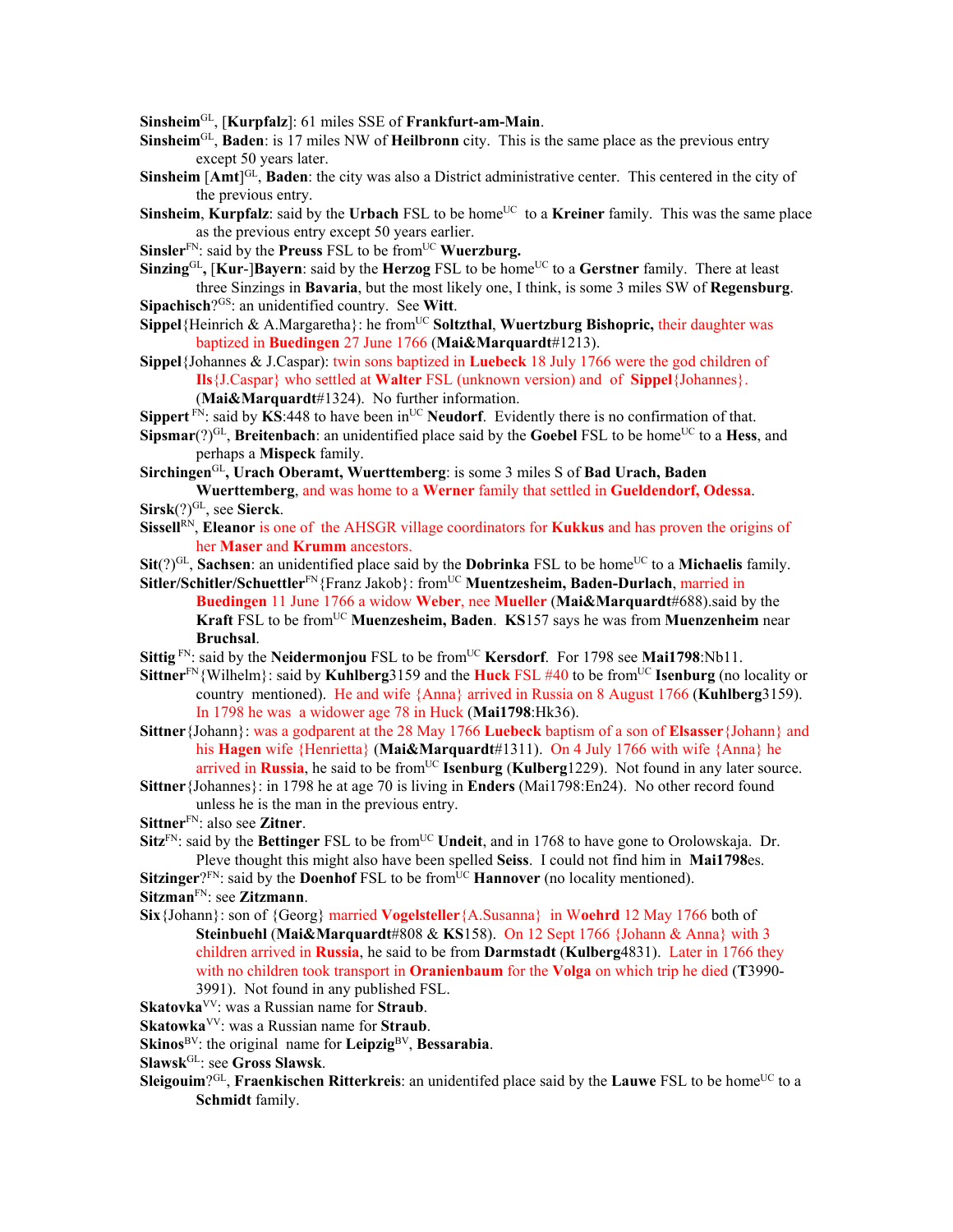- **Smolin**GL, **Reichau** [**Kreis**], **Galicia**: now called Karpy, **Ukraine**, some 33 miles NW of **L'viv** city, and proved by the **GCRA** to be the place where **Miller**{Joseph}'s children were born (1800-1805) prior to coming to **Bergdorf**.
- **Smoplinski**, **Poland**: an unidentified place which the **GCRA** found associated with frau **Mauch** (nee **Wedel**) in 1786.
- **Snenkiries**?: the **Straub** FSL entry (41) makes it look as if this were the name of a locality, with **Greifenstein** as the country. I think there was some major garbling of this record, although I could be wrong. There once was a country called **Greifenstein**, but it was absorbed by **Solms-Braunfels** in the 17<sup>th</sup> century and the fine buildings used by the **Greifenstein** rulers, disused, deteriorated badly. The locality, **Greifenstein**, endured. My guess is that Snenkiries is a mangling of the name of the **Kreis** responsible for that locality.
- **Snetning**? $GL:$  an unidentified place said by the **Paulskaya** FSL to be home<sup>UC</sup> to a **Hill** family.
- **Snip**?<sup>FN</sup>: said by the **Preuss** FSL to be from<sup>UC</sup> **Guntershausen, Kurpfalz.** Might this name be **Schnepp**?
- **Sobyn**, **Zgiers**, **South Prussia**: an unidentified place the **GCRA** said was near **Schoeneich**, NW of **Lodz**  and was associated with a **Huff** family 1801-1803.
- **Soda**: an unidentified place said by the **Seelmann** FSL to be home<sup>UC</sup> to a **Schreiner** family.
- **Soden**(?)<sup>GL</sup>, **Kurpfalz**: said by the **Goebel** FSL to be home<sup>UC</sup> to a **Wahl** family. The only Soden I can find is 4 miles SE of **Aschaffenberg** city, but in 1766 it was in **Kurmainz**, not **Kurpfalz**.
- **Soedel**GL, [Solms]: is some 8 miles N of **Niederwoelstadt** and was home to the father of at least one of the **Klein** men who went to **Frank**. See **Kleim**.
- **Soedel**GL: also see **Sedal, Solms.**
- **Soeder**<sup>FN</sup>: said by the **Norka** FSL to be from<sup>UC</sup> **Kurpfalz** (no locality mentioned). Spelled **Soeder** in the 1775 census. In 1798 spelled **Seder** (**Mai1798**:Nr121, 150, 154). The **Buedingen** ML says that this **Soether** man fromUC **Schwartzerden**, **Baden**, married a **Paul** woman in 1766 (**Mai&Marquardt**#681).
- **Soeerens**{Brigitta Louisa Dorothea}: married **Stahlmann**{J.Wilhelm} 16 Oct 1765 in **Luebeck** (**Mai&Marquardt**#35 & **KS**159). Not found in any later source.
- **Soellner** {J.Georg}: son of the former {J.Georg} of<sup>UC</sup> **Ebersdorf** married **Hoermann** {E.Barbara} in **Woehrd** 7 June 1766 (**Mai&Marquardt**#826). Not found in any later source.
- **Soellnitz**<sup>GL</sup>: said by the **Kano** FSL to be home<sup>UC</sup> to the widow **Gruen**{Agness K.}. This less than one mile from **Kleutsch**, **Anhalt-Dessau**.
- **Soepp/Lapp**:{Paul}: **KS**158 has **Soepp** from **Herstein** near **Lauterbach**. Single Catholic, listed in **Kulberg** #5702 as Lapp{Paul}. What happened to him is currently unknown. Jim Pickelhaupt says he found his origin.
- **Soerth**(?)<sup>GL</sup>, **Baden-Durlach**: an unidentified place said by the **Kukkus** FSL to be home<sup>UC</sup> to a **Hertel** family.
- **Soether**FN: see **Jeder**.
- **Sogerheim**?: an unidentified place said by the Recruiter Beauregard's list to have been home<sup>UC</sup> to the **Griesbach**{Philipp} family (**Lk**45).
- **Sohlen**, [**Kur**-]**Brandenburg**: is 9 km S of **Magdeburg** city and was said by the **Urbach** FSL to be home<sup>UC</sup> to a **Schulz** family.
- **Sohn**<sup>FN</sup>: said by the **Neidermonjou** FSL to be from<sup>UC</sup> **Oppenweiler**. For 1798 see **Mai1798**: Nm22.
- **Sohn**FN: said by the **Warenburg** FSL to be a stepson in the **Feil** household. I could not find him in **Mai1798**.
- **Sohren**, **Kurpfalz**[sic?]: is 41 km WNW of **Bad Kreuznach** and was said by the **Seelmann** FSL to be home<sup>UC</sup> to a Grissel family. This place seems to have been in **Sponheim County**, not in **Kurpfalz**.
- **Soiberg**: go to **Sorberger**.
- **Sokolow**<sup>FN</sup>: said by the **Husaren** FSL to be from<sup>UC</sup> Aschaffenburg. I could not find this family in the 1798 Volga censuses.
- **Sokolowsky** {Johann}: **KS**:82 and 158 say this Catholic man from<sup>UC</sup> Polen in 1764 was sent on to the **Saratov** area as part of the group of colonists transported under the command of Captain Paykul and Cornet Rehbinder. The **Dreispitz** FSL (#16) says he came fromUC **Uschatsch**, **Polen**. In 1798 the family name was spelled **Sokolowsky** (**Mai1798**:Dr05). Possibly nka? Uchacze,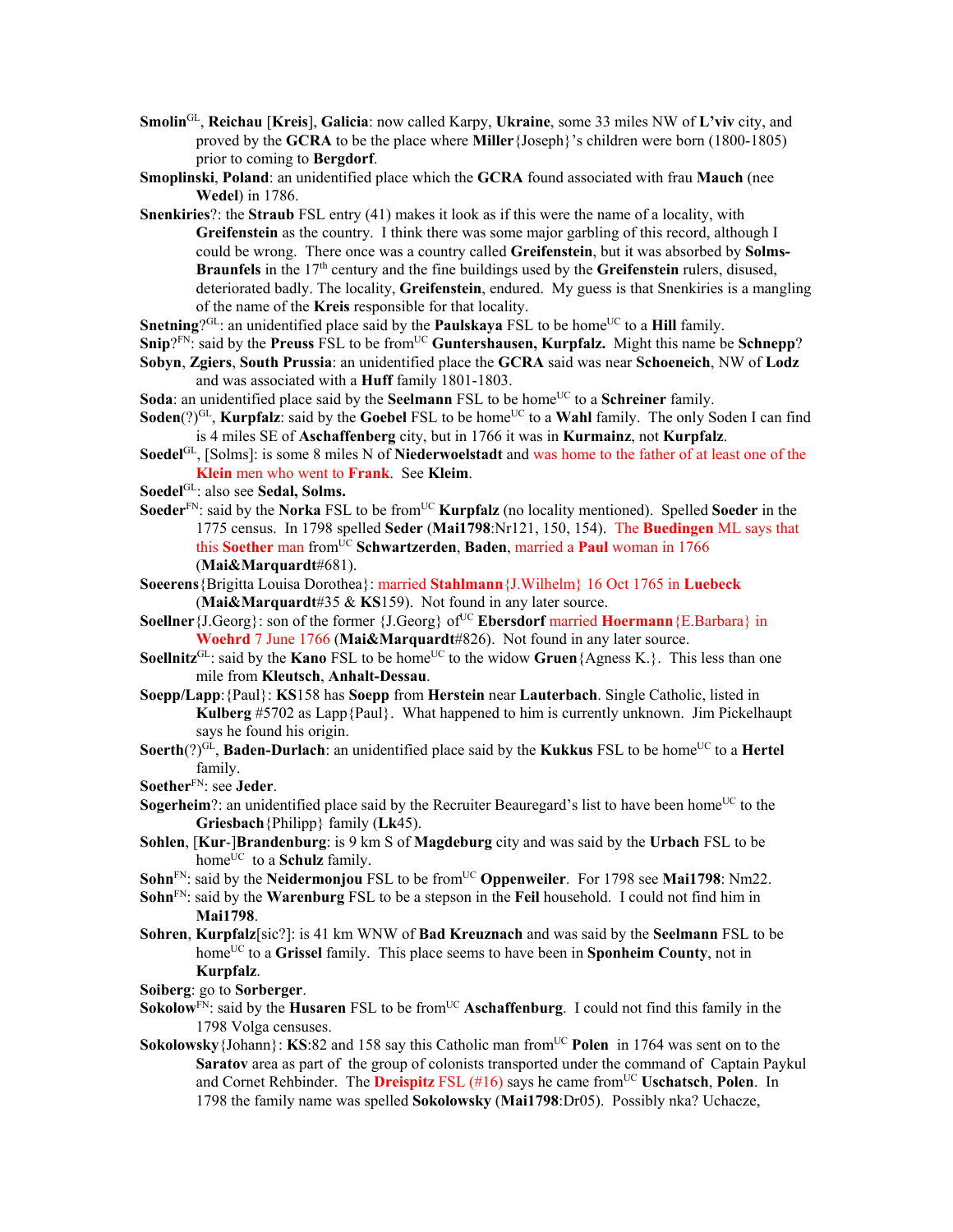**Poland**, 46 SSE of **Warsaw**.

- **Sokolowski**FN: said by the **Husaren** FSL to be fromUC **Newel**, **Polen**. In 1798 spelled **Sokolowsky** (**Mai1798**:Hn9).
- **Sokolowsky**FN: see **Sokolowski**.
- **Soldinin**(?)<sup>GL</sup>, **Elbin**(?):said by the **Dietel** FSL to be home<sup>UC</sup> to a **Koch** family. This might be Soldin, now Mysliborz, Zachodniopomorskie, Poland.
- **Soll**{Joseph}: from<sup>UC</sup> **Ullm** [Imperial City] married a widow from<sup>UC</sup> **Brandenburg**, **Stuertzer** nee **Stroehmer**{M.Sophia} in **Luebeck** 7 Aug 1766 (**Mai&Marquardt**#282). Not found in any later source.
- **Sollbach** {**J.**Christian+w+1c}: **Kulberg**124 Catholic from<sup>UC</sup> Wetau. Not found in **T**. Said by the **Ober-Monjou** FSL (#5) to be fromUC **Oppertshofen**, with a **Kirchturm** orphan girl in the household. I could not find this family in the 1798 Volga censuses.
- **Soller**GL: see **Zoller**.
- **Sollnitz**?<sup>GL</sup>: an unidentified place said by the **Neidermonjou** FSL to be home<sup>UC</sup> to an **Otto** man. This is likely the same place as the next entry.
- **Sollnitz**<sup>GL</sup>, **Anhalt-Dessau**: is some 5 miles SE of **Dessau** city, and said to be home<sup>UC</sup> to a **Hartmann** woman who married a **Reifegerste** man and went to **Boaro** (**Mai&Marquardt**#1137).
- **Sollnitz**GL: also see **Soellnitz** and **Zoellnitz**.
- **Sollschwitz**<sup>GL</sup>, **Sachsen**: an unidentifed place said by the **Jost** FSL to be home<sup>UC</sup> to a **Goldberg** family. There are at least two Sollschwitz in **Saxony**.
- **Solmer**FN: see **Seelmann**.
- **Solms**GS, could have been any of about 7 countries (named below) most of which held lands SW, S, SE and E of **Giessen**, now in **Hesse**. Said (no locality mentioned) by the **Belowescher Kolonien** FSL to be home<sup>UC</sup> to a **Steger** family.
- **Solms** [**Feinstein**?]GL**,** is an unidentified locality which, according to the **Frank** FSL, was in **Freie Adelprovinz der alten Ritter**(?) and was home<sup>UC</sup> to a **Dietrich** family. This might be the village of Solms that is some 15 miles NNW of **Fulda.**
- **Solms**-**Assenheim County**GS: this country had 3 lives: 1632-35, 1699-1725 and 1728-1778 when it was absorbed into **Solms-Roedelheim-Assenheim County**. Its lands seem to have lain mostly S and SE of **Friedberg** city, now in Hessen.
- **Solms-Braunfels**[**Principality**] GS: this country, often just called **Braunfels**, was a member of the Bench of the Secular Princes, Upper Rhenish Circle in the **HRE**, began as a County, was elevated to Principality in 1742; its lands lay mostly W and SW of **Wetzlar** city, now in Hessen; also see **Branfelzer**.
- [Solms-]Braunfels [Principality]<sup>GS</sup>: said (no locality mentioned) by the Neidermonjou FSL to be home<sup>UC</sup> to a **Wasmar**? family. Same place as the previous entry.
- **Solms-Hohensolms-Lich County**GS: this country, created in 1718 becoming a Principality in 1792, was a member of the Bench of Counts and Lords, Upper Rhenish Circle in the **HRE** and lay N, W and S of the town of **Hohensolms**, NNW of **Wetzler** citynow in Hessen.
- **Solms-Laubach** [County]<sup>GS</sup>: this country, often simply called Laubach, was created in 1544, was a member of the Bench of Counts and Lords, Upper Rhenish Circle in the **HRE**. Its lands extended from NE of Laubach town in a fairly wide but fluctuating swath to the SW almost to **Friedberg** city. According to a Luebeck ML a Walter woman from<sup>UC</sup> Solms-Laubach married in 1766 an **Eckhard** man (**Mai&Marquardt**#263). Said (no locality mentioned) by the **Krasnoyar** FSL to be home<sup>UC</sup> to an **Eckhard** family.
- **Solms-Roedelheim County**GS: this country lasted 1728-1778 when it was absorbed into **Solms-Roedelheim-Assenheim County**. Its lands seem to have lain mostly E of those of **Solms Assenheim** and were scattered towards the south all the way to **Roedelheim** which was a suburb just W of **Frankfurt-am-Main**, now in Hessen.

Solms-Roedelheim-Assenheim County<sup>GS</sup>: this country lasted from 1778 until about 1806.

Solms-Sonnenwlade County and Solms-Wildenfels County<sup>GS</sup>: these two small countries supposedly were in what is now southern? Hesse from the late  $17<sup>th</sup>$  century until 1803/06.

**Soltner**<sup>FN</sup>: said by the **Katharinenstadt** FSL to be from<sup>UC</sup> **Gruenberg, Hessen** with a **Doerr** wife from<sup>UC</sup>

**Soltmer**FN: see **Soltner**.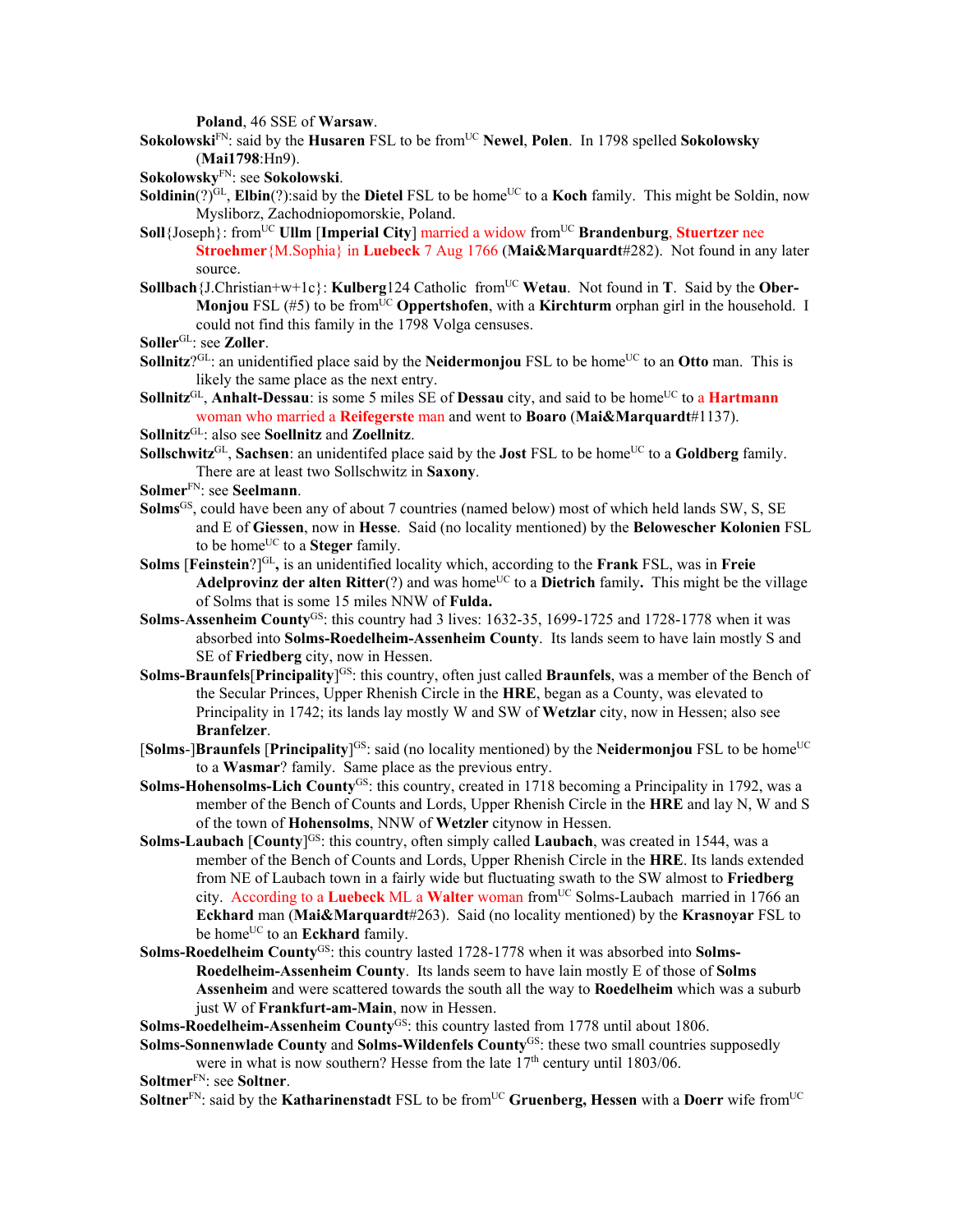**Hangheim**.

- **Soltner**<sup>FN</sup>: said by the **Katharinenstadt** FSL to be from<sup>UC</sup> **Marklein Banghein**(?), **Ansbach**. Also later spelled **Soltmer** (**Mai1798**:Ka27, Mv1180).
- **Soltner**FN: said (no locality mentioned) by the **Neidermonjou** FSL to be fromUC **Ansbach** [**Margraviate**]. I could not find this man in the 1798 censuses.
- **Soltzthal, Wuertzburg Bishopric**: now **Sultzthal** 9 km E of **Hammelburg** and said to be home<sup>UC</sup> to **Sippel**{Heinrich} whose daughter was baptized in **Buedingen** 27 June 1766 (**Mai&Marquardt**#1213).
- **Somborn**, **Hanau County**: 13 km E of Hanau city centre, and said to be home to the Catholic **Siebert**{Nicolaus} who married **Wilhelm**{AMaria} in **Buedingen** 1 July 1766 (**Mai&Marquardt**#724).
- **Sommer**{David}FN: said by the **Boregard** FSL #43 to be fromUC **Massenheim**. The 1798 **Boregard** census gives the wife's maiden name as **Elscheidt** (**Mai1798**:Mv188).
- **Sommer**{Heinrich/J.Heinrich}FN: may have arrived single in **Russia** 15 Sept 1766 (**Kulberg**6821) said by the **Boregard** FSL  $#175$  to be from<sup>UC</sup> **Pfaffenheim**.
- **Sommer** FN{Conrad}: with wife {Anna} arrived in **Russia** 8 Aug 1766, said to be from **Nassau** (**Kulberg**4128 p.268). said by the **Brabander** FSL#17 to be fromUC **Gut Berun**, **Nassau**.
- **Sommer**FN {Andreas}: single arrived in **Russia** 8 Aug 1766 (**Kulberg**3090). Said by the **Brabander** FSL #134 to be from<sup>UC</sup> Milisin?.
- **Sommer**FN{Anna Maria} said by the **Brabander** 1798 census to be the maiden name of frau **Behm** (**Mai1798**:Bn20).
- **Sommer**<sup>FN</sup>{J.Peter}: said by the **Kratzke** FSL #47 to be from<sup>UC</sup> **Kemberg**(?)/**Kimber**(?).
- **Sommer**FN{J.Georg}: by 15 Sept 1767 with wife {Katharina} he had settled at **Laub** FSL #51, said to be fromUC **Freiwalde**, **Preussisch-Schlesien**.
- **Sommer**FN{Margaretha}: by 15 July 1767 with one son this widow had settl ed at **Leitsinger** FSL #80, said to be fromUC **Echenbrunn**, **Bamberg** [**Bishopric**].
- **Sommer**FN{Karl}: by 23 Aug 1767 with his **Pauly** wife {Anna} and a **Pauly** bother-in-law, he had settled at **Ober-Monjou** FSL #83, said to be fromUC **Wien**, **Oestrerreich**. This couple (she a **Pauli**) was married in **Luebeck** in 1766 (**Mai&Marquardt**#124). For 1770 see **Mai1798**:Mv2033.
- **Sommer**FN{Johann}: {Johannes} may have arrived with wife {Anna} 12 Sept 1766, said to be from **Hessen**. By 17 Aug 1767 {Johann} with wife {Gertrude} he had settled at **Phillipsfeld** FSL #10, said to be from<sup>UC</sup> **Heringen**, [Hessen-Kassel Landgraviate]. For 1769 see (Mai1798:Mv2291).
- **Sommer**{Anton}: Catholic, on 19 July 1766 arrived single in **Russia**, said to be from **Mainz**  (**Kulberg**2663). No further information.
- **Sommer**{A.Katharina}FN: in 1789 she is recorded as leaving **Rosenheim** (Mv2465) as the widow of **Scheidt**{Johann} and in 1798 was in **Paulskaya** the wife of **Kreis**{Jakob} (Ps67) but I cannot find her in any FSL.
- **Sommer**{Nicolaus}FN: on 15 Sept 1766, single, he arrived in **Russia** (**Kulberg**7058). By 27 June 1767 with sife {Dorothea} and 2 teenagers he had settled at **Rosenheim** FSL #72 said to be from<sup>UC</sup> **Zentlof**?, **Herrschaft von Gleichen**. For 1798 see **Mai1798**:Rm34.
- **Sommer**{M.Agnes}: born in Feb 1762 in **Zabenfeld**, married **Roh**{J.Carl/Karl} and they settled first in **Denmark** and later in **Schilling** (**EEE** p.565).
- **Sommer**FN{Peter}: on 19 Sept 1766 with wife {Catharina}, 4 daughters, and sister-in-law {Anna}, he arrived in **Russia** he said to be from **Laubach** (**Kulberg**6583). **KS**158 says he left **Gonterkirchen** near **Nidda** heading for **Leichtling**. By 25 Aug 1767 with wife {Katharina} and 3 daughters he had settled at **Walter** FSL #45, said to be fromUC **Kunverskikhene/Gonterskirchen**(?), **Laubach County**.
- **Sommer**{Anna}: married **Hausfeldt**{Joachim} in **Luebeck** 27 June 1766 (**Mai&Marquardt**#111). **KS**132 has **Hansfeld**. No further information.
- **Sommer**{Catharina}: arrived in **Russia** 15 Sept 1766 a widow with 4 children (**Kulberg**6822). No further information.
- **Sommer**{Catharina}: arrived in **Russia** 15 Sept 1766 single (**Kulberg**6822). No further information.
- **Sommer**{Christina 16 & Maria 12}: these two girls had arrived in **Russia** 15 Sept 1766 in the company of their parents {Johannes & Maria} and one brother and 2 sisters (**Kulberg**7057). Later in 1766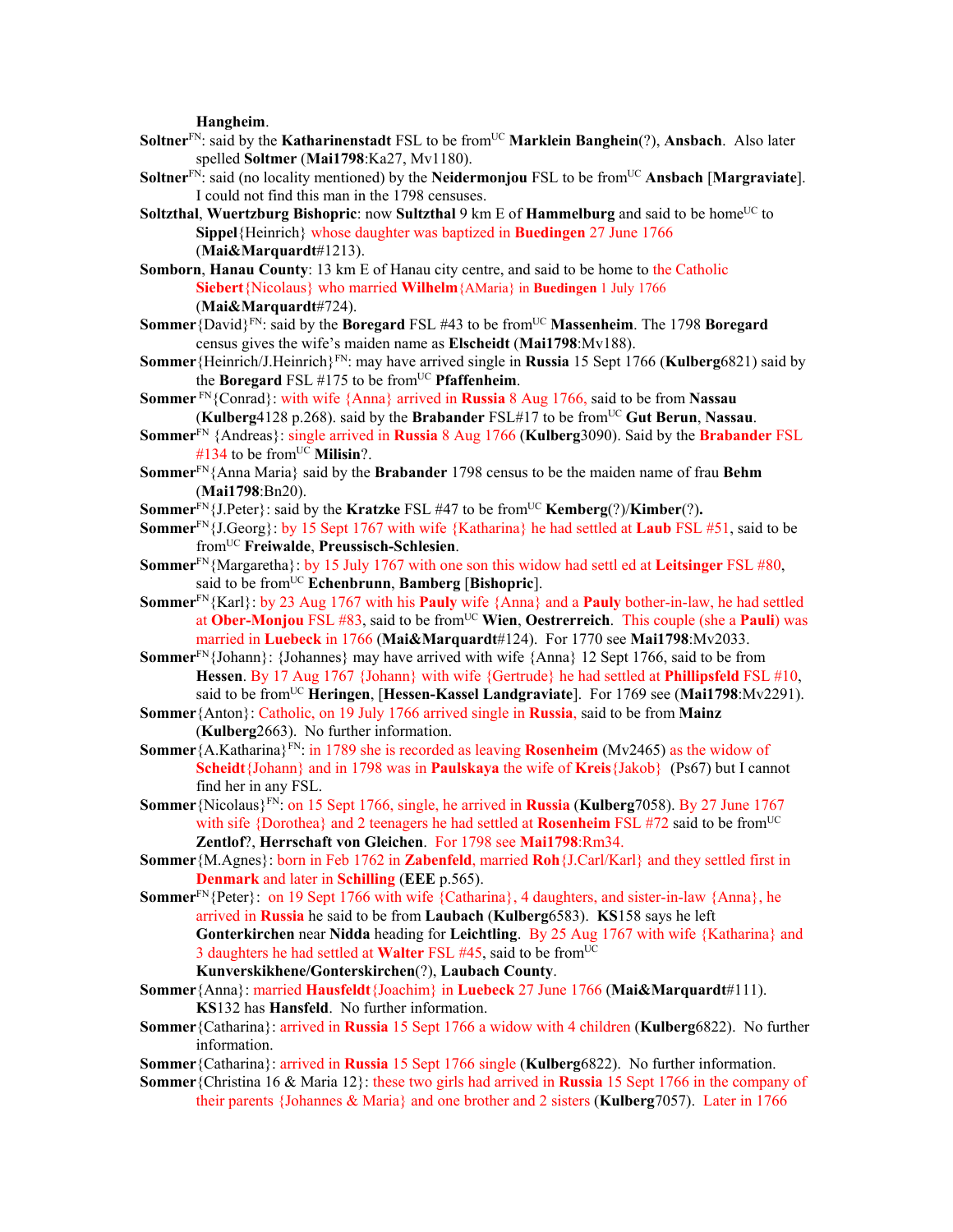this family in **Oranienbaum** took transport for the **Volga** during which trip their father, brother, and a new-born brother all died (**T**2645-2652). The fate of their mother and an older sister has not yet been discovered. By 3 Aug 1767 these two girls were step-daughters in the household of **Jung**{Philipp}who had ot yet been assigned to a specific colony (Einwanderung ... unassigned #78b, p.364). {Philipp}'s wife {Maria} may well have been their mother. They have not been found in any FSL and I could not find them or any likely descendant associated with any **Volga** colony in 1798.

**Sommer**{Heinrich}: arrived single in **Russia** 8 Aug 1766 (**Kulberg**3447). No further information.

- **Sommer**{Jeremias}: arrived with wife {Barbara} 30 May 1766 said to be from **Franken** (**Kulberg** 411). No further information.
- **Sommer**{Nicolaus}: with wife {Johannetta} arrived in **Russia** 9 Aug 1766 said to be from **Oesterreich**  (**Kulberg**3855). No further information.
- **Sommer**FN: also see **Samer**.
- **Sommersdorf**<sup>GL</sup>, **Ansbach**: is some 6 miles S of **Ansbach** city and said by the **Laub** FSL to be home<sup>UC</sup> to a **Leikam** family.
- **Sompolno**, **Przedecz**, **Posen**: is 46 miles NNE of **Kalisch**, **Poland**, and the **GCRA** found that it was associated with a **Nagel** family in 1805.
- **Sond**<sup>FN</sup>: said by the **Enders** FSL to be from<sup>UC</sup> Luebeck (no locality given). I could not find this family in the 1798 Volga censuses.
- **Sonderau**{Joh.}: **KS**158 says he was from **Fulda**. No further information.
- **Sondersfeld**, [**Kurbayern**]: is 21 miles SE of **Nuerenberg** city center and was said by the **Ober-Monjou** FSL to be home<sup>UC</sup> to a **Doeringer/Doehring/Doering** family.
- **Sondershausen-Rudolstadt County**: this small country lay about 27 km W of **Rudolstadt** city in two even smaller chunks, one to the north, one to the south, of **Ilmenau** city.
- **Sonnenburg**, **Oststernberg Kreis**, **Prussia**: nka Slonsk, **Poland**, is and was 19 miles NNE of **Frankfurtan-der-Oder**.
- **Sonnenblatt**<sup>FN</sup>: said (no locality mentioned) by the **Neidermonjou** FSL to be from<sup>UC</sup> **Filun**?. I could not find this man in the 1798 censuses.
- **Sonnengruen**FN: said by the **Paulskaya** FSL to be a stepson in the **Lenk** household.
- **Sonnenwald**{Jacob+wife+6 kids}: **Kulberg**170 said they were from [**Kur**-]**Pfalz** and went to **Livonia**.
- **Sonntag**FN: said by the **Brabander** FSL to be a step-son in the **Sturn** family household. I could not find this family in the 1798 Volga censuses.
- **Sontau<sup>FN</sup>: said by the Merkel FSL to be from<sup>UC</sup> Sester, Holstein.**
- **Soquiete**<sup>FN</sup>: said by the **Katharinenstadt** FSL to be from<sup>UC</sup> **Paris, Frankreich**.
- **Sorbeger**FN: see **Sorberger**.
- **Sorberger/Lorberger**FN{Catharina}: from **Wolf** daughter of {J.Georg} married **Jaeckel**{J.Georg} in **Buedingen** 16 April 1766 (**Mai&Marquardt**#538). **KS**143 seems to say **Lorberger** was from **Wolf** or **Wohnfeld** near **Gruenberg**. Not found in **Kulberg** or in **T**. By 18 June 1767 **Jackel** {Georg & Katharina} and an infant daughter had settled at **Moor** FSL #55, he said to be from **Isenburg**. **Bonner** proved she was baptized in **Wolf**.
- **Sorberger/Soiberg**FN{J.Jacob}: **Rohrbach** parish records report that he with wife and 5 children left in 1766 for **Russia** (**Mai&Marquardt**#1253). On 31 July 1766 with wife {Anna} and 6 children he arrived in Russia, he said to be from **Isenburg** (**Kuhlberg**2716). The **Norka** FSL 207a showed his wife to have married an **Anspach** man with his 3 daughters living in that household. **Bonner** indicates that his wife was born an **Armbruster** and he proved that her **Sorberger** children were baptized in **Aulendiebach**, **Isenburg**[-**Buedingen County**]. In 1798 spelled **Sorbeger** and **Soiberg** (**Mai1798**:Nr60 and 116).

- **Sorg**<sup>FN</sup>: said by the **Bangert** FSL to be from<sup>UC</sup> **Moenstadt**, **Nassau-Usingen**. I could not find this family in **Mai1798**es.
- **Sorg/Soereg**FN{J.Bernhardt}: using LDS Film #1190553 Corina **Hirt** found that he was born 24 Aug and baptized 26 Aug 1742 in **Gross-Zimmern** a son of {Peter & A.Elisabetha}; there he married **Abel**{A..Margaretha} born 27 Aug, baptized 30 Aug 1733 in **Bad Duerkheim** a daughter of

**Sorekonk**GL: see **Soring**.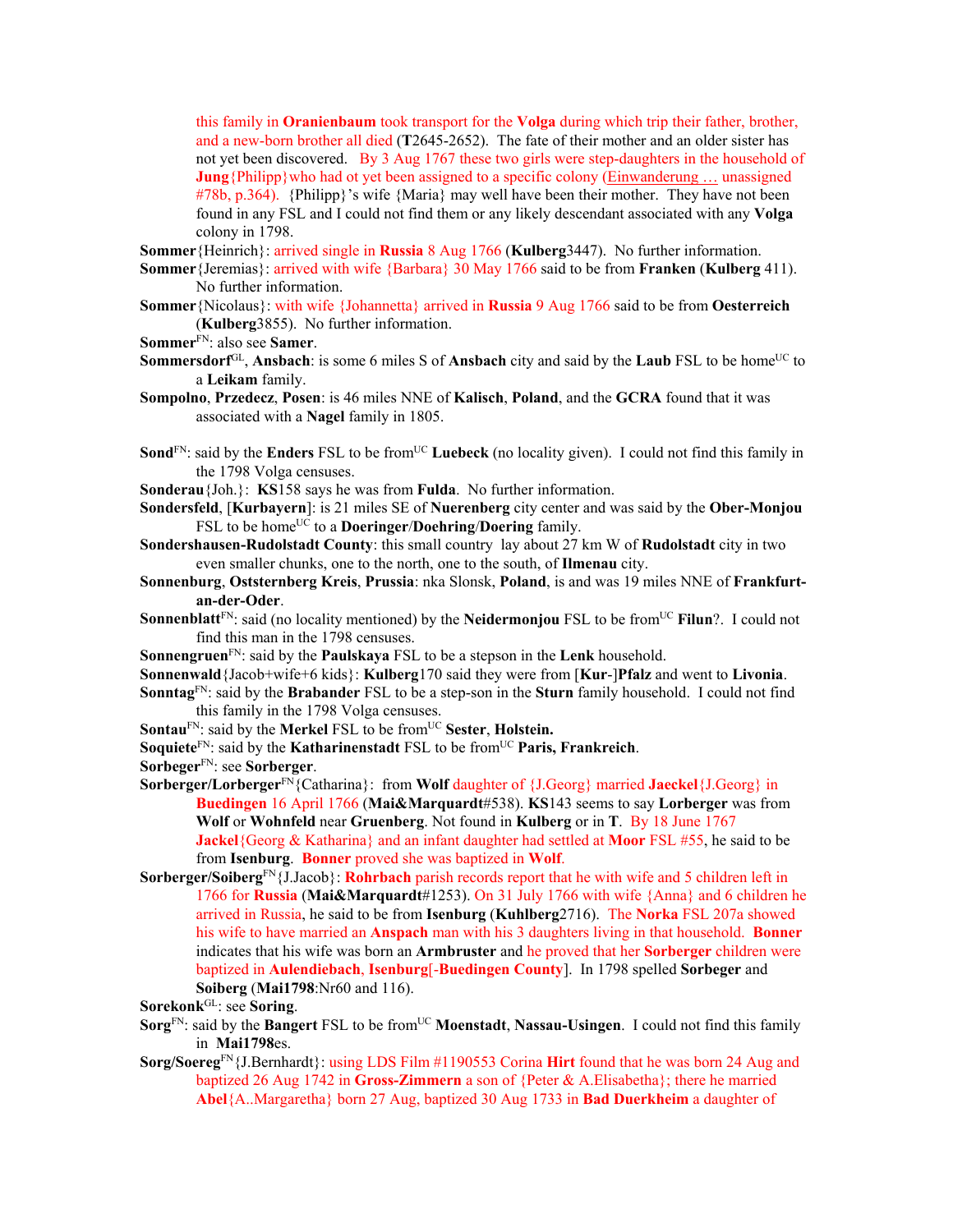{Michael & A.Elisabeth}. On 13 Sept 1766 {Bernhard & A.Margaretha} arrived in **Russia**, he said to be from **Loewenstein** (**Kulberg**#5232). Later in 1766 **Soerg**{J.Bernhard & A.Margreta} in **Oranienbum** took transport for the **Volga** (**T**274-275). By 18 June 1767 this **Sorg** couple had settled at **Doenhof** FSL  $\#105$ , he said to be from<sup>UC</sup> **Loewenstein**, **Kurpfalz** (no locality mentioned). In 1798 he was a widower still living in **Doenhof** (**Mai1798**:Dh45).

**Soerg**: go to **Sorg**.

- **Sorg**{Ilmerhanss}: from<sup>UC</sup> **Nauheim, Kirberg** married **von Seelbach**{Maria} in **Friedberg** 22 April 1766 (**Mai&Marquardt**#328). Not found in any later source.
- **Sorg**FN: also see **Borg**.
- **Sorgenfrey**FN: said by the **Boaro** FSL to be from<sup>UC</sup> **Hohen-Pritz** (no other locality mentioned). He married a **Berg** woman in 1766 in **Luebeck** (**Mai&Marquardt**#214). I could not find this family in the 1798 Volga censuses.
- **Soring**FN: said by the **Neidermonjou** FSL to be fromUC **Wolf**. Pleve noted that his might be **Sorekonk**? I could not find this family in the Volga 1798 censuses.
- Sorkino<sup>VV</sup>: a Russian name for **Zuerich**<sup>VV</sup>.
- **Sosnovka**VV: a variation of the Russian name for **Schilling**VV.
- **Sosnowka**VV: a variation of the Russian name for **Schilling**VV.

**Sostdorf**?FN: said by the **Krasnoyar** FSL to be from<sup>UC</sup> **Lengfeld**(?). Later spelled **Suessendorf**.

- **Souffle**FN: said by the **Pfeiffer** FSL to be fromUC **Beauchene**, **Frankreich**.
- **South Prussia**: aka **Suedpreussen**, in Poland until 1793 when occupied by Prussia and incorporated into that Kingdom as a Province in 1795. In 1807 the Province was dismantled and its lands became subject to the semi-independent **Warsaw Duchy**. In 1815 some eastern parts went to Russia but most of what had once been the Province of South Prussia were folded into the newly organized Prussian province (duchy) of **Posen**, and so they remained until 1848.

**South Prussia**GL: also see **Preussisch Schlesien**.

**Sovald**FN: see **Sowalter**.

**Sowalter**FN{Joseph/Josef}: married **Casspar/Casper**{M.Anna} 12 June 1764 in **Rosslau**

(**Mai&Marquardt**#870, **KS**124 &158). Not found in **Kulberg** or **T**. By 14 July 1766 they had settled at **Rohleder** 25, he said to be from<sup>UC</sup> Pilsen, Boehmen. For 1798 see Mai1798:Rl16.

**Sowatsky**FN: said by the **Orloff** FSL to be fromUC **Heubuden**, **Marienburg Amt**.Also spelled **Sawatsky**. **Sowenow**(?)<sup>GL</sup>: an unidentified place said by the **Boaro** FSL to be home<sup>UC</sup> to a **Rechin** family.

**Spaar**<sup>FN</sup>: said by the **Ober-Monjou** FSL to be from<sup>UC</sup> **Malsbach**?, [**Regensburg Imperial Abbey**?]. I could not find this family in the 1798 Volga censuses.

**Spaar**: also see **Spahr**{Andreas} of **Kind**.

- **Spachbruecken**GL, [**Hessen**-]**Darmstadt** [**Landgraviate**]: is some 8 miles ESE of **Darmstadt** city, and said by the **Holstein** FSL (#38) to be home<sup>UC</sup> to **Buchsbaum** and **Mai** families. According to the **Buedingen** ML a **Walther** wife of one of these **May/Mey** men was also from<sup>UC</sup> Spachbruecken (**Mai&Marquardt**#584). According to the **Buedingen** ML the **Buchsbaum** man from **Spachbruecken** on 25 April 1766 married **Meyer**{M.Elisabetha} (**Mai&Marquardt**#585). Using the Familienbuch Spachbruecken done by Gunnar Kohl and Helmut Ramage, **Brent Mai** has confirmed Spachbruecken as the place of origin for these families.
- **Spadi**<sup>FN</sup>: said by the **Norka** FSL to be from<sup>UC</sup> **Oesterreih** (no locality mentioned). For 1798 see (**Mai1798**:Nr22, 35, and 91). In Nr8 the family name is spelled Spady and a son's wife's maiden name is given as **Fuchs**.
- **Spady**FN: see **Spadi**.
- **Spaecht**{Gottfried}FN: in 1788 he is recorded as leaving **Rosenheim** (Mv2455) and was elsewhere in 1798 (Nm19) but I cannot find her in any FSL
- **Spaecht**FN: also see **Specht**.

**Spaedt**FN: see **Spaeth**.

**Spaedter**FN see **Spithof**.

**Spaeter** {Christian}: said by Recruiter Beauregard's list to have been from<sup>UC</sup> **Helmighausen** (Lk135). They may b e listed in 1767 (**T**1873-1874)?? Not found in any FSL and I could not find them or any likely descendant associated with any **Volga** colony.

**Spaeter**?FN, also see **Shpeiter**.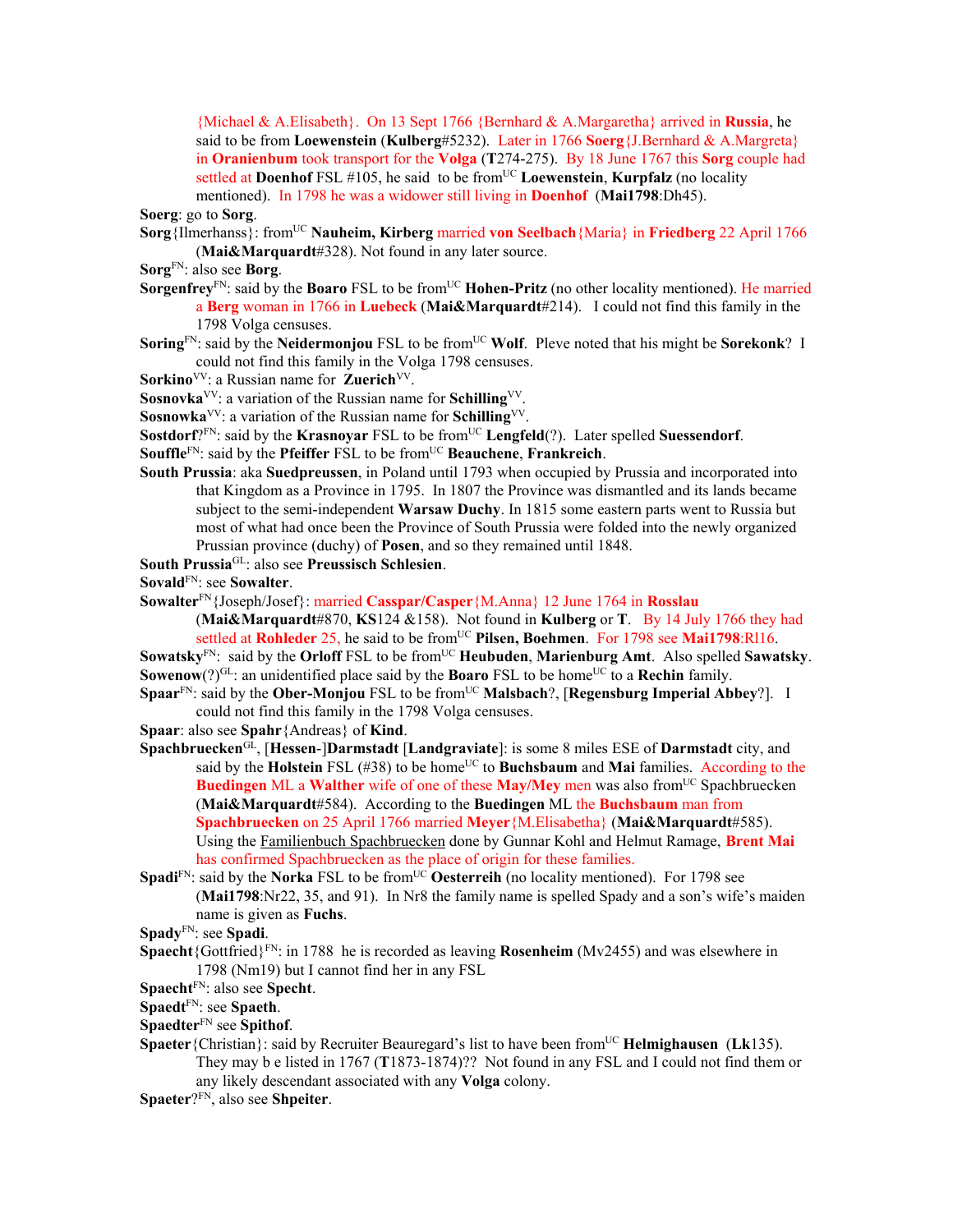- Spaeth/Spaedt/Speth{Jacob}: Lutheran, from<sup>UC</sup> **Kurpfalz** arrived at **Fridericia, Juetland Royal Province** in May 1760. In April 1765 with wife {M.Catharina} and 3 children he applied for permission to leave **Denmark** (**EEE** p.610). By March 1766 they had settled in **Balze**r FSL #5 which said he was from<sup>UC</sup> [**Wied-**]Runkel [County] (no locality mentioned). **KS**158 says he came from **Kurpfalz** going to **Balzer**. The maiden name of the wife was given as **Krikau** in 1798 (**Mai1798**:Bz68; for others in this line in 1798 see Bz30, 64, 85 and Bd24; also spelled **Spaedt** in 1798: Bg1 and Wr65).
- **Spaeth**FN: said by the 1816 **Glueckstal** census (**KS**:674, 448) to be fromUC **Grosssachsenheim**, **Ludwigsburg** [**Amt**], **Wuerttemberg**. However, the **GCRA** proved this an erroneous origin and thinks he may have come from<sup>UC</sup> Sulpach, Goeppingen Amt, Wuerttemberg, but they did not prove that origin. See their book for more detail.
- **Spaeth**FN: this family name was found recorded in **Kirburg** marriage records 1762-1767; see **Flegel** trip. **Spaeth**: also see **Spath**
- **Spaetter**<sup>FN</sup>: said by the **Leitsinger** FSL to be from<sup>UC</sup> **Elschiburg**?, **Kurtrier**. I could not find this family in the 1798 Volga censuses.
- **Spaetter**FN also see **Spaedter** and **Spaeter**.
- **Spaetz**{Wilhelm+wife+son}: **Kulberg**175 said they were from<sup>UC</sup> **Erbach** and went to **Livonia**.
- **Spahn**<sup>FN</sup>{Heinrich}: said (no locality mentioned) by the **Neidermonjou** FSL to be from<sup>UC</sup> **Hanau** [**County**]. For 1792 and 1798 see **Mai1798**: Mv2244,Pl56,57 and Nm28.
- **Spahn**{Nicolaus}: married **Rieffer**{A.Elisabeth} in **Luebeck** 22 May 1766 (**Mai&Marquardt**#1186). On 4 July 1766 {Nicolaus & Anna} and 1 child arrived in **Russia**, he said to be from **Hanau**  [**County**] (**Kulberg1497**). Later in 1766 this couple with no child took transport in **Oranienbaum** for the **Volga**, on which trip she died (**T**6040-6041). By 7 June 1767 he with new wife  ${Eva}$  had settled at **Neidermonjou** FSL #37, he said to be from<sup>UC</sup> **Hannover** with a **Borti** step-daughter and a **Letz** step-son in the household. This family has not been found in the 1798 census index.
- **Spahn**<sup>FN</sup>: said by the **Norka** FSL to be the orphaned son of Christian Spahn living in the Wuertz household. For 1798 see Mai1798:Nr128.
- **Spahn**<sup>FN</sup>: said by the **Pfeiffer** FSL to be from<sup>UC</sup> **Schoenborn**?. For 1798 see **Mai1798**:Gb35. Pf27, 57.
- **Spahn**<sup>FN</sup>: said by the **Stahl-am-Tarlyk** FSL to be from<sup>UC</sup> **Magdeburg** [Duchy] with no locality mentioned. I could not find members of this family **Mai1798**.
- **Spahnnagel** FN: said by the **Paulskaya** FSL to be from<sup>UC</sup> **Eching**. For 1793 and 1798 see **Mai1798**:Mv329, Bx34 and Ur11.
- **Spahr**{Andreas}: said by the Recruiter Beauregard list to have come from<sup>UC</sup> **Zillbach** going to **Kind** in 1768 (**Lk**134); which would likely make them among the **Kind** first settlers. Spelled **Spaar** in 1767 (**T**1788-1793). I could not find them or any likely descendants in **Mai1798**.
- **Spahr**{A.Maria}: married in **Luebeck** on 16 July 1766 **Balart**/**Ballard**{Carl Ludwig} (**Mai&Marquardt**#259). By 3 Aug 1767 they were settled in **Paulskaya** FSL #207.
- **Spahr**FN{Balzar}: this might be {Johannes} who arrived single in **Russia** 18 June 1766 (**Kulberg**1168). By 12 May 1767 {Balzar/J.Balzar(??)} with wife {A.Katharina} had settled at **Warenburg** FSL #46 said to be fromUC **Altenhausen**, [**Hessen**-]**Darmstadt** [**Landgraviate**]. I could not find them in **Mai1798**.
- **Spaichingen**GL**, Wuerttemberg**: is 36 miles SW of **Reutlingen, Baden-Wuerttemberg**.
- **Spalt**GL, **Nuernberg**: is some 20 miles SSW of **Nuernberg** city, and said by the **Orlovskaya** FSL to be home<sup>UC</sup> to a **Ludwig** family.
- **Spamer**FN: this family name was found recorded in **Schotten** parish records for many generations prior to 1767; see **Flegel** trip.
- **Spangenberg**FN: see **Spangenberger.**
- **Spangenberg**GL**, Hessen-Kassel**: is some 16 miles SE of **Kassel** city, and said by the **Anton** FSL to be home<sup>UC</sup> to a **Bremer** family.
- **Spangenberger/Spangenberg**FN{J.Peter}: the Pleve version of the **Jagodnaja Poljana** FSL #68a gives no place of origin for this step-son in the **Langlitz** household, but the Kromm version says he was from fromUC **Eichelsdorf**, **Nidda** (pp.32, 34). **KS**158 says he left **Eichelsdorf** near **Nidda** with his grandfather **Orth**{J.Heinrich} and his step-father **Langlitz**{Nikol.} heading for **Jag.Poljana**.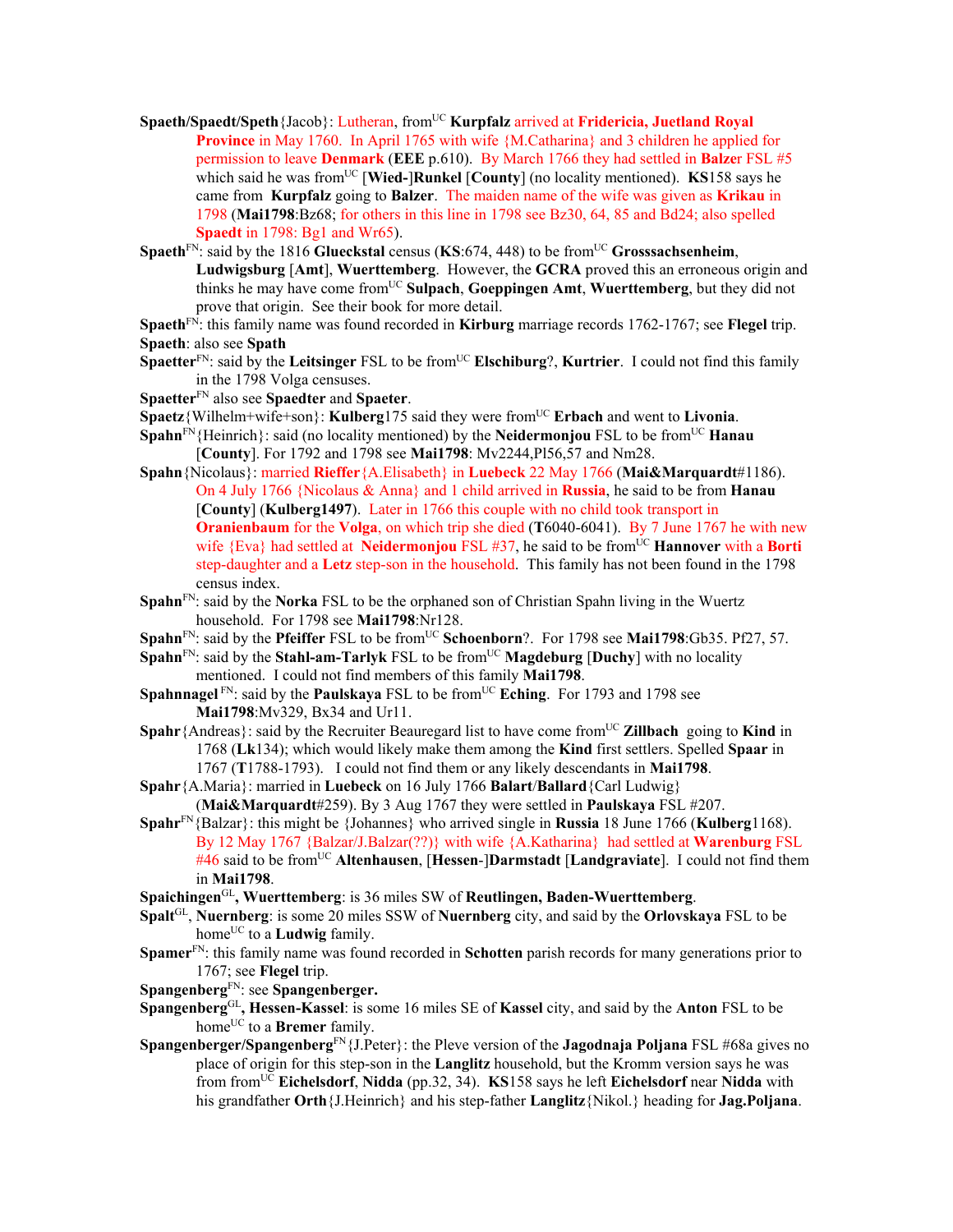- **Spaniol**<sup>FN</sup>: said by the **Brabander** FSL to be from<sup>UC</sup> **Aepfelborn**?, **Lothringen**. I could not find this family name in the 1798 censuses.
- **Sparberger**{M.Dorothea Louisa}: **EEE** p.545 says this was the maiden name of frau **Paustan**. They settled in **Fischer** FSL #30.
- **Sparwasser** {A. Margaretha}<sup>FN</sup>: said by the 1798 census (Bg16) to be age 43 "from **Straub**" but I cannot identify her in any FSL.
- **Sparwasser**{Margaretha}<sup>FN</sup>: the 23 yr-old wife of **Burghardt** in the **Straub** FSL (sr24). It is not clear to me whose daughter she might be.
- **Sparwasser**{Johann}: arrived in **Russia** 15 June 1766 with wife {Margaretha E.} and 5 daughters ages 7- 20, he said to be from **Darmstadt** (**Kulberg**79).
- **Sparwasser** {Margaretha/Margaretha Catharina}: 7 yr-old daughter of {Johann & Margaretha E.} upon arrival in **Russia** 15 June 1766 (**Kulberg**791). Wife of **Fazius**{Heinrich} in 1798 (**Mail1978**:Sr41).
- **Sparwasser** {K.Margaretha}<sup>FN</sup>: listed by by the **Warenburg** FSL #14a as the 13 yr-old orphaned sister-inlaw in the **Simsen** household. Kuhlberg says she was from<sup>UC</sup> [Hessen-]Darmstadt [**Landgraviate**]. She might be the M.Margaretha listed as wife of **Buehr** in **Wr40** in 1798. **Spat**FN:see **Spath**.
- **Spath**/**Spat**FN: not found in an FSL but was in the 1775 **Grimm** census #69. Spelled **Spaeth** in 1798 (**Mai1798**:Gm75).
- **Spatz**{Wilhelm}: Lutheran, fromUC **Ladenburg, Kurpfalz**, arrived at **Fridericia, Juetland Royal Province** in May 1760. Applied for permission to leave **Denmark** in December 1764. Arruved at **Kronstadt** in May 1766 and in August 1766 signed a pledge to settle in **Hirschenhof** colony, **Latvia** (**EEE** p.609).
- **Spaustgra**FN: this family name was found recorded in **Kirburg** marriage records 1762-1767; see **Flegel** trip.
- **Spechbach**GL**, Sinsheim parish, Baden**: is some 6 miles NNE of **Sinsheim, Baden-Wuerttemberg**, and was home to a **Bernhard** family that settled in **Gueldendorf, Odessa**.
- **Specht**FN: said by the **Kano** FSL to be step-children in the **Schaefer**{Christoph} household. In 1798 said to be the maiden (sic for married widowed) name of frau **Schaefer** (**Mai1798**:Sh44).
- **Specht**{Heinrich}<sup>FN</sup>: said by the **Kano** FSL to be from<sup>UC</sup> [Anhalt-]**Zerbst** [**Principality**] (no locality mentioned). I could not find this family in the 1798 Volga censuses.
- **Specht**{M.Katharina}: married in **Rosslau** 6 April 1766 **Gross**{Andreas} (**Mai&Marquardt**#899). **KS**131 said the year was 1765. This couple may have settled in **Kano** FSL (#19) which said he was from<sup>UC</sup> [Anhalt-]**Zerbst** [**Principality**] (no locality mentioned). For 1798 see **Mai1798**:Bt40.
- **Specht**<sup>FN</sup>: said by the **Merkel** FSL to be from<sup>UC</sup> **Alstein, Pomerania.** Later spelled **Spaecht**.
- **Specht**FN: said by the **Seelmann** FSL to be an orphan boy in the **Bickel** household. For 1798 see **Mai1798**:Sm46.
- **Specht**{M.Dorothea}: married **Scheffler**{Christoph} 10 April 1766 in **Rosslau** (**Mai&Marquardt**#947). On 4 July 1766 **Schefler**{Christian}, wife {Dorothea} and 3 children arrived in **Russia**, he said to be from **Dessau** (**Kulberg**1261). Later in 1766 this group in **Oranienbaum** took transport for the **Volga** (**T**5369-5373). No further information.
- **Specht**FN: also see **Becht** and **Sprecht**.
- **Speck**FN{A.Margaretha}: married **Gutermuth**{Conrad} in **Buedingen** on 12 March 1766
	- (**Mai&Marquardt**#418). By 1767 this couple was in the **Belowescher Kolonien**.
- **Speck**FN: also see **Spek**.
- **Speck**GL: also see **Spoeck**.
- **Speicherz** near **Brueckenau** now in **Bavaria**: is 6 km NW of **Bad Brueckenau** and **KS**128 says it was the place **Fischer** {Otto} left  $UC$  without permission.
- **Speidel** FN: listed by the 1816 **Glueckstal** census (**KS**:671) as frau **Werner** without origin, but **KS**:449 said her family was from **Moessingen**, **Rottenburg** [**Amt**], **Tuebingen** [**Oberamt**],

**Wuerttemberg**; the **GCRA** proved this origin, using **FHL** 1,457,469; see their book for detail. **Speier**FN: see **Brausemann** and **Speyer**.

**Speigelberg**GL**, Backnang parish, Wuerttemberg**: is some 6 miles N of **Backnang, Baden-Wuerttemberg**, and was home to an **Ackermann** family that settled in **Gueldendorf, Odessa**.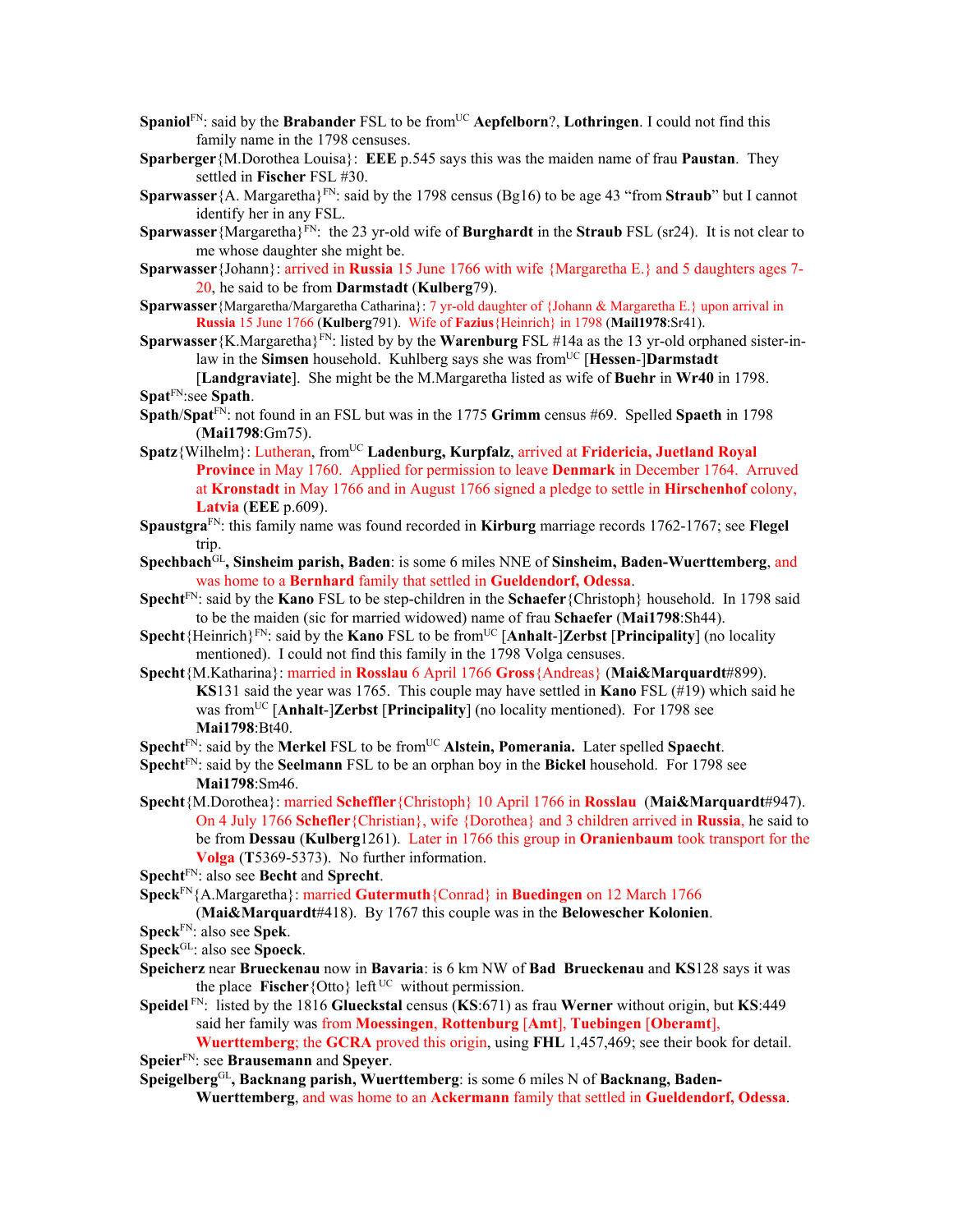**Speister**FN: see **Spister**.

**Spek**FN: said by the **Bergdorf** 1816 census (**KS**:659) to have been from **Trossingen**, **Tuttlingen** [**Amt**], **Wuerttemberg**. This origin was verified by the **GCRA** using **FHL**(1,658,752). This family stopped in Kolonie **Neusulzfeld, Suedpreussen**, in 1806 prior to going to **Bergdorf**. See the **GCRA** book for more detail. Also spelled **Speck** (**KS**:449).

**Spelcher**, [**Kur-**]Trier: an unidentified place said by the Dehler FSL to be home<sup>UC</sup> to a **Hoffmann** family.

- **Speldecker/Speltacker**<sup>FN</sup>{J.Matthias}: Lutheran from<sup>UC</sup> **Wuerttemberg**, arrived at **Schleswig city, Schleswig Royal Duchy** in May 1761. In June with wife {Eva Catharina}, and 2 children, he was approved for emigration (**EEE** pp.609-610). By June 1765 they had settled in **Shcherbakovka** FSL #17 which said he was from<sup>UC</sup> **Obereisesheim**?. For 1788, 1790 and 1798 see **Mai1798**:Mv2786, 2788, Gm118, Hk49, Sv17 and 18.
- **Speler**<sup>FN</sup>: said by the **Goebel** FSL to be from<sup>UC</sup> **Tating, Kurmainz**.
- **Spener**?<sup>FN</sup>: said by the **Paulskaya** FSL to be from<sup>UC</sup> **Kaderhein**?. I could not find this family in the 1798 Volga censuses.
- **Spengel** FN: see **Spenger** and **Spengler**.
- **Spenger**?<sup>FN</sup>: said by the **Boaro** FSL to be from<sup>UC</sup> **Dessau** (no locality mentioned). Spelled **Spengler** in 1796 and 1798 (**Mai1798**: Mv336,Bx 5,26,51 and Er05), and also **Spengel** in 1798 (Bx13).
- **Speltacker** FN: see **Speldecker**.
- **Spengler/Spengel**{J.Samuel}: Lutheran from<sup>UC</sup> **Kurpfalz** arrived at **Fridericia** in May 1760. With wife {Christina} and 1 son he last reregistered in **Denmark** in Dec 1764 and arrived at **Kronstadt** in May 1766 (**EEE** p.610). **Kulberg**209 recorded that arrival in **Russia**, saying he was fromUC **Wartenberg**, with wife {Maria} and 3 children, all going to **Livonia**. In August 1766 in **Oranienbaum** he signed a pledge to settle in **Hirschenhof** colony, Latvia (**EEE** p.610).
- **Spengler**FN: also see **Berger** and **Schott** of **Grimm**.
- **Spengler**FN: see also **Spenger**.
- **Spenner**FN: this family name was found recorded in **Schlitz** marriage records 1762-1767; see **Flegel** trip.
- **Sperling**FN: **Kulberg**17 said this Catholic man was from<sup>UC</sup> **Danzig** with wife, sister and daughter. Said by the **Belowescher Kolonien** FSL to be fromUC **Danzig**; it also said his wife died in **Oranienbaum** and he then married an **Arnt** woman from **Marienburg**.
- **Spessart**<sup>GL</sup> is the now name of the northwestern-most section of **Bavaria** and may have been a part of **Hesse** in earlier days.
- **Speth** FN: see **Spaeth**.
- **Spett/Spott**{Sibilla}: from **Pfalz** widow of **Spett** married **Kraeup**{J.Georg} 28 May 1765 **Danzig**  (**Mai&Marquardt**#755). **KS**140 has **Spott**{Sibitta}. Not found in any later source.
- **Speyer/Speier**{J.Adam}: was a godfather at the 7 July 1766 **Luebeck** baptism of {J.Adam} son of **Dillman**{J.Balthasar}, Lutheran, and his **Wilg** wife {A.Maria} (**Mai&Marquardt**#1306). Not found in **Kulberg** or in **T**, or in any FSL. **Kind** has no existing FSL, but in 1774, {J.Adam} with his **Best** wife {A.Margaretha} moved from **Kind** to **Schaffhausen** (**Mai1798**:Mv1273, Sh4).
- **Speyer/Speier**{A.Margaretha}: was godmother at the 7 July 1766 **Luebeck** baptism of {J.Adam} son of **Dillman**{J.Balthasar} and his **Wilg** wife {A.Maria} (**Mai&Marquardt**#1306). Not found in **Kulberg** or in **T**, in any FSL.
- **Speyer, Bruehl**: said by the **Schuck** FSL to be home<sup>UC</sup> to a Wuertz family. Spelled Wertz in 1797 and 1798 (Mai1798:Mv2650,Su4,13 and Vm39). In his first translation Pleve had spelled Speyer as **Shter**(?), Bruehl as **Briel** or **Breyell**(?) and **Wuertz** as **Wirtz**. It seems that something is awry with the FSL here. Bruehl never was a country but is a town 12 km NE of the Speyer city and in the 1760s was in **Kurpfalz**, not in a Speyer country. From 1405-1709 Bruehl had been part of a Condo jointly run by **Kurpfalz** and the **Speyer Bishopric**. In 1709 the Bishop signed a treaty turning the area entirely over to **Kurpfalz**. However, in this case it seems that he issued a passport for Russia for a member family of his church even though he had no legal right to do so.
- **Speyer<sup>GS</sup>:** in the 1760s there were two countries named Speyer. The original one was a Bishopric (748-1803),. The other was the Imperial City which became independent of the Bishopric in 1294. Both in the 1760s apparently were still rebuilding from war inflicted in ruins. [the modern city of Speyer is 57 miles SSW of **Frankfurt-am-Main**].*None of the following references mentions a locality, and none indicates which of the two countries is meant.* Said by the **Belowescher**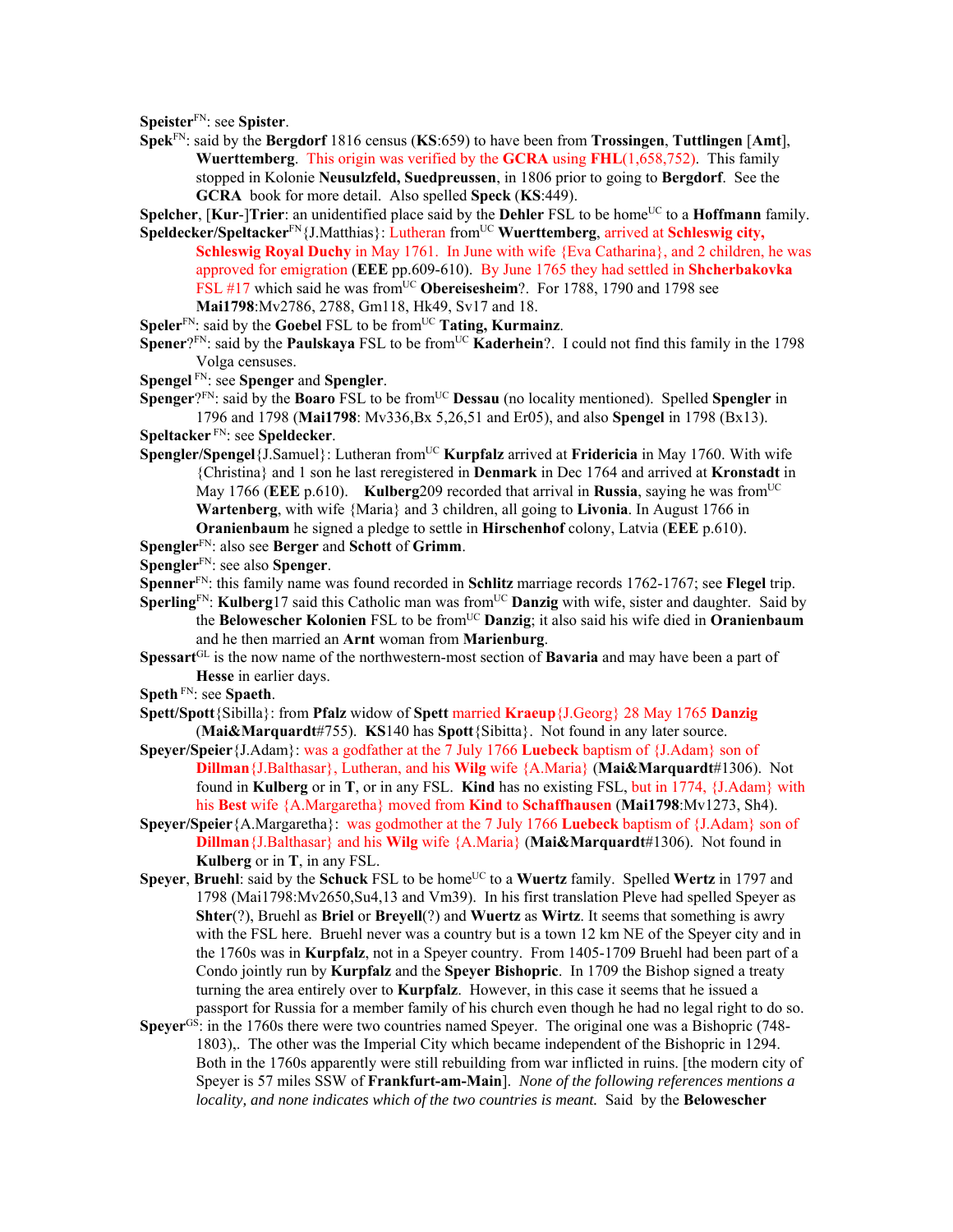**Kolonien** FSL to be home<sup>UC</sup> to a **Lobauer** family. Said by the **Graf** FSL to be home<sup>UC</sup> to a **Glaese** family. Said by the the **Rohleder** FSL to be home<sup>UC</sup> to a **Pehr**? family. Said by the **Straub** FSL to be home<sup>UC</sup> to a **Steitz** family.

- **Speyer<sup>GS</sup>, [Kur-]Pfalz**[sic]: said by the **Seelmann** FSL to be home<sup>UC</sup> to a **Zoeger** family. Neither Speyer country owed any allegiance to **Kurpfalz** in the 1760s so far as I have been able to find out.
- **Spickelhof**, **Prussia**: an unidentified place which the **GCRA** found associated with a **Gering** family in 1797.
- **Spicker**: go to **Spiecker**.
- **Spiecker/Spicker/Spiegel/Spikart**FN: said by the **Norka** FSL #89 to be fromUC **Isenburg** (no locality mentioned). The family name was spelled both **Spiegel** (Nr12) and **Spikart**? (Gm20) in 1798 when the maiden name of the wife was later said to be **Geier** (**Mai1798**:Nr12). A **Luebeck** ML says this **Spiecker** man married a **Geil** woman in 1766 (**Mai&Marquardt**#1184).

- **Spiegelberg**GL, **Backnang Oberamt**, **Wuerttemberg**: is some 6 miles N of **Backnang** city, and said by the 1816 Glueckstal census to be home<sup>UC</sup> to the **Heimerdinger** family that went to Glueckstal. Proven by **Curt Renz** as home to the **Ackermann** family that went to **Gueldendorf**, **Odessa**.
- **Spiegelhof**?  $GL:$  an unidentified place said to have been home<sup>UC</sup> to a **Schwabe** familyoung man (Lk12), an early settler in **Zuerich**. Kuhlberg said this was in **Isenburg** but I could find no such placename in the German-speaking lands.
- **Spielberg**<sup>GL</sup>: an unidentified place said by the **Buedingen** ML to be home<sup>UC</sup> to an **Eckert** woman, who married a **Rau** and then went to **Huck** (**Mai&Marquardt**#504). Said by the **Neidermonjou** FSL to be homeUC to **Ulrich** and **Werth**{Jacob} families. Said by the **Shcherbakovka** FSL to be home<sup>UC</sup> to the **Zweizig** family. There are at least 17 Spielbergs in the Germanies. One is some 7 miles ENE of **Buedingen**,
- Spielberg<sup>GL</sup> said by the **Buedingen** ML to be home<sup>UC</sup> to the **Kraus** woman who married a Gebel man from **Petersroth** (**Mai&Marquardt**:506). By 1767 this couple was in **Messer** (FSL#77). **KS**129 said this **Spielberg** was in the **Pfalz** I think Stumpp probably was wrong and that this was the town in **Isenburg**, some 7 miles ENE of **Buedingen** city.
- **Spielberg**, **Isenburg-Waechtersbach County**: a parish center about 6 km NNW of **Waechtersbach** city. This is most likely what the previous two entries refer to.
- **Spielmann**<sup>FN</sup>: said by the **Bergdorf** 1816 census (**KS**:660, 220) and by his passport to have been from<sup>UC</sup> **Reilingen**, **Mannheim** [**Amt**], **Baden**. But no record was found in **Reilingen** records by **GCRA**; see their book for more detail.
- **Spielmann/Spielman**FN: said by both the 1816 **Neudorf** census (#16, **Spielman**) and **KS**:449 (**Spielmann**) to have come fromUC **Reilingen**, **Mannheim** [**Amt**], **Baden**. See the **GCRA** book for a bit more.
- **Spielmann/Spillman** FN{J.Georg}: not found in **Kulberg**. **KS**158 says he was from **Helpershain** near **Alsfeld**. In 1766 he with wife {A.Catrina} a son and {J.Georg}'s mother {A.Maria} in **Oranienbaum** took transport for the **Volga** on which trip {A.Maria} died (**T**401-404). Said by the **Stephan** FSL #32 to be from<sup>UC</sup> **Elbergen**?. For 17 67, 1796 and 1798 see T401-03 and **Mai1798**:Mv2850,Sp38,37; also spelled **Spillman** (Sv37).

**Spielmann**FN: also see **Spielman**.

**Spies**<sup>FN</sup>: said by the **Krasnovar** FSL to be from<sup>UC</sup> **Alsfeld, Darmstadt.** Later spelled **Spiess**.

- **Spiess**<sup>FN</sup>: said by the **Cheisol** FSL to be from<sup>UC</sup> **Saarburg**, [**Kur-**]Trier, with **Gross** step-sons in one household. For 1798 see **Mai1798**:Ls13, 27, 21, 31, Gf19.
- **Spiess**FN: this family name was found recorded in **Kirburg** marriage records 1762-1767; see **Flegel** trip. **Spiess**FN: also see **Spies**.
- **Spiester**{Gottfried}: he must have been in **Luzern** when his daughter {Christina} left there to marry in **Schoenchen** (**Mai1798**:Mv1624, Sn26); there in 1798 her maiden name was spelled **Spistran**. This family was not found in any FSL, nor is any earlier colony indicated for them, so they may well have been **Luzern** first settlers.

**Spikart**?FN: see **Spiecker**.

**Spikermann**<sup>FN</sup>: said by the **Mariental** FSL to be from<sup>UC</sup> Geske.

**Spillman** FN: see **Spielmann**.

**Spindler**<sup>FN</sup>: said by the **Urbach** FSL to be from<sup>UC</sup> **Althausen**. For 1798 see **Mai1798**:Rh10.

**Spiegel**FN: see **Spiecker**.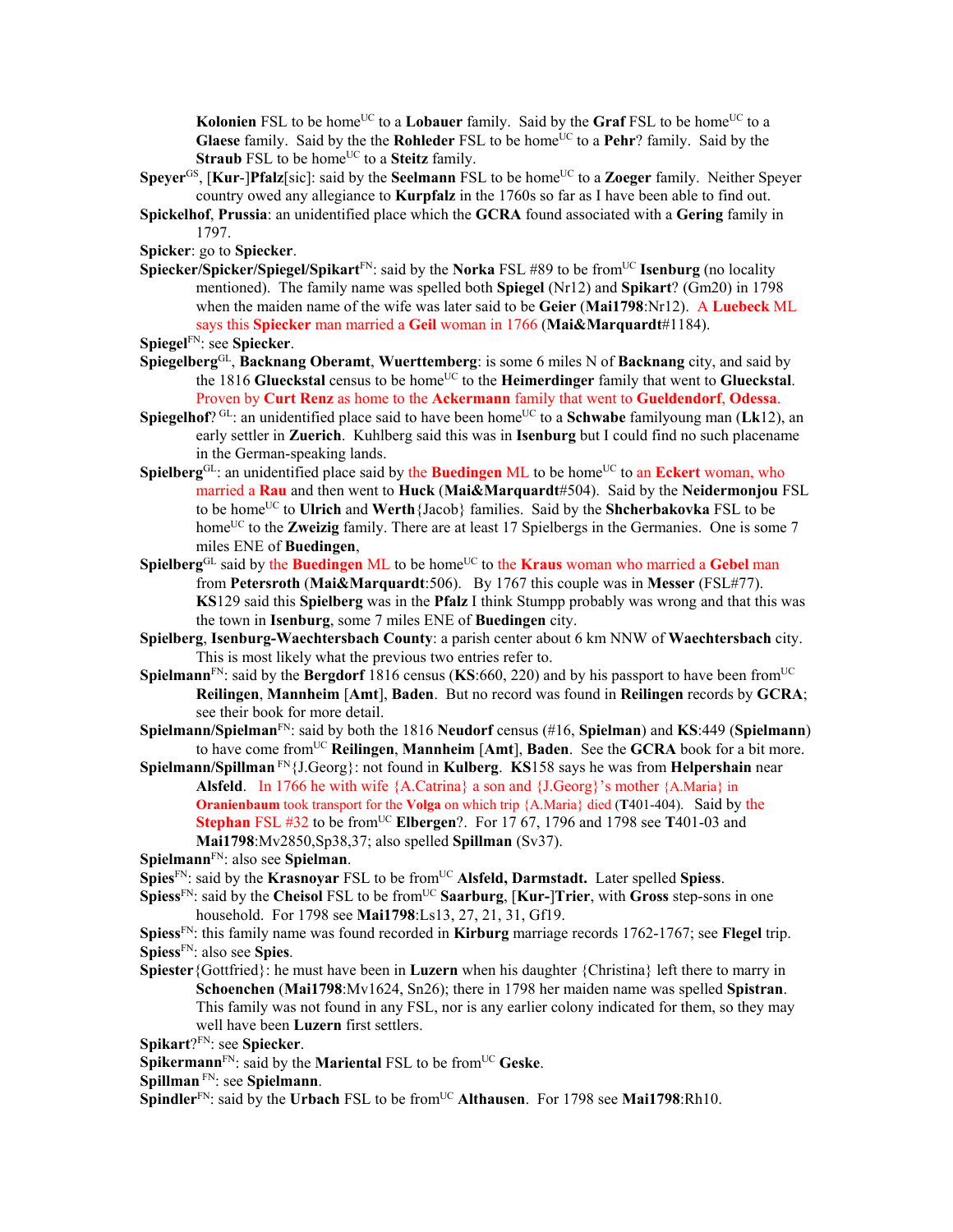- **Spindler** FN: his wife, who had been the widow of **Weber**{Ernst}, was said by the **Urbach** FSL to be fromUC **Erbstadt**, [**Hanau County**,] **Hessen**[-**Kassel Landgraviate**].
- **Spindt**FN: said by the **Ober-Monjou** FSL to be step-children in the **Spister** household. I could not find this them in the 1798 Volga censuses.
- **Spingler**<sup>FN</sup>: said by the **Kraft** FSL to be from<sup>UC</sup> **Zweibruecken** (no locality mentioned).
- **Spiri**FN: listed by both the 1858 **Kassel** census (#246) and **KS**:450 without origin. Also spelled **Spiry**. The **GCRA** found indications that they may have come from<sup>UC</sup> or near **Schoenau**, **Bergzabern** [Amt], **Rheinpfalz**. See their book for more.
- **Spiry** FN: see **Spiri**.
- **Spiss**<sup>FN</sup>: said by the **Katharinenstadt** FSL to be from<sup>UC</sup> **Bayreuth** (no locality mentioned).
- **Spister**FN{Joseph}: said by **Kulberg**104 to be a Catholic from **Bamberg**( no locality indicated). Not found in **T**. Said by the **Ober-Monjou** FSL  $(\#2)$  to be from<sup>UC</sup> **Meisendorf, Bamberg** with **Spindt** step-children in the household. Spelled **Speister** in 1769, 1784 and 1798 (**Mai1798**: Mv2028, Mv2063 and Lz41 repectively). The maiden name of the wife was given as **Eck** in 1784 (**Mai1798**:Mv2063) and **Yeshin** or **Jess**? in 1798 (Lz41).

- **Spital**GL, **Friedberg Imperial City**: see **Friedberg**.
- **Spital**, **Posen**: aka **Schoeneich**.
- **Spithof** FN: said by the **Keller** FSL to be the step-son of the **Job** family. Spelled **Spaedter** in 1798 (**Mai1798**:Mv1865).
- **Spitsa..ton/Spitza..ton**<sup>GL</sup>, Yanauzen County: said by the Walter FSL to be home<sup>UC</sup> to Gelfrit and Hilt families. The **Walter Research Group** has confirmed in parish records that this is a **Hill** family from **Altern** (aka **Spitzaltern**)**, Hanau** (now **Hessen**).
- Spitz<sup>FN</sup>: said by the Bettinger FSL to be from<sup>UC</sup> Burg Gemuenden. I could not find them in Mai1798es.
- **Spitzaltern**GL**, Hanau County**: (aka **Altern**) is some 16 miles S of **Hanau, Hessen**; see **Spitsa..ton, Yanauzen County**.
- **Spitzenalten**(?)<sup>GL</sup>, **Schatanu**(?): an unidentified place said by the **Dobrinka** FSL to be home<sup>UC</sup> to a **Rau** family. This most likely is the same as the preceding entry.
- **Spitzer**FN: listed in the **Bergdorf** 1858 census (**KS**:664) without origin. The **GCRA** believes him to be one of the "Warsaw Settlers" who probably came from somewhere in the province of **Posen** in the Duchy of Warsaw, but they have been unable to identify specific places.
- **Spitzer**FN: listed by the 1816 **Kassel** census (#92) but said by **KS**:450 to be from **Polen**. The **GCRA** thinks they probably were from **Posen** province; see their book for more.
- **Spitznagel**FN: listed by the 1816 **Glueckstal** census (**KS**:674, 677) with no origin.
- **Spitzweiser** FN**:** see **Spitzwieser**.
- **Spitzwiese**FN: see **Spitzwieser**.
- **Spitzwieser/Spizwiszer/Spizwisser/Spitzwiese/Spitzweiser**FN{Thomas}: Catholic son of {Lorenz} from<sup>UC</sup> **Oberreutz**, **Gersberg** parish, **Kurbayern**, married Lutheran **Brandhof**{Magdalena} 30 April 1766 in **Woehrd** (**Mai&Marquardt**#783). **KS**158 & 160 have **Spizwisser** and **Oberreuth.** They arrived in **Russia** on 12 Sept. 1766, he said to be fromUC **Bavaria** bound for **Saratov** (**Kulberg**5800). Later in 1766 they took transport from **Oranienbaum** to the **Volga** (**T**7411- 7412). By Sept. 1767 they had settled in **Brabander** FSL  $#76$  which said he was from<sup>UC</sup> **Reit**, [**Kur**-]**Bayern**. Spelled **Spitzwiese** in 1788 (**Mai1798**:Mv346).
- **Spizwisser** FN**:** go to **Spitzwieser**.
- **Spizwiszer** FN: see **Spitzwieser**.
- **Splavnucha, Splavnukha,** or **Splawnucha**<sup>VV</sup>: variant spellings of the Russian name of **Huck**<sup>VV</sup>.
- **Spoeck/Speck, Oberamt Karlsruhe, Unteramt Staffort, Baden-Durlach Margraviate**: is some 14.5 km NE of **Karlsruhe** city and was said in 1761 by Danish records (**EEE** p. 366) to be home to **Burell**{Johannes}, and (**EEE** p. 366) to **Eberhard/Eberhadt**{Christoph}, {J. Adam his son}, and  ${Georg}$  who went to **Denmark** before going to Russia. **EEE** p.476 said this was home<sup>UC</sup> to **Klein**{J.Jacob} who first settled in **Denmark** and later in **Dreispitz** FSL #17. This is the same place as the following entry, except some 55 years earlier.
- **Spoeck**GL, **Karlsruhe** [**Amt**], **Baden**: is some 9 miles NE of **Karlsruhe** city, and said by the 1816 **Bergdorf** census to be home<sup>UC</sup> to a **Kroll** family. See the **GCRA** book for more detail.

**Spistran**: see **Spiester**.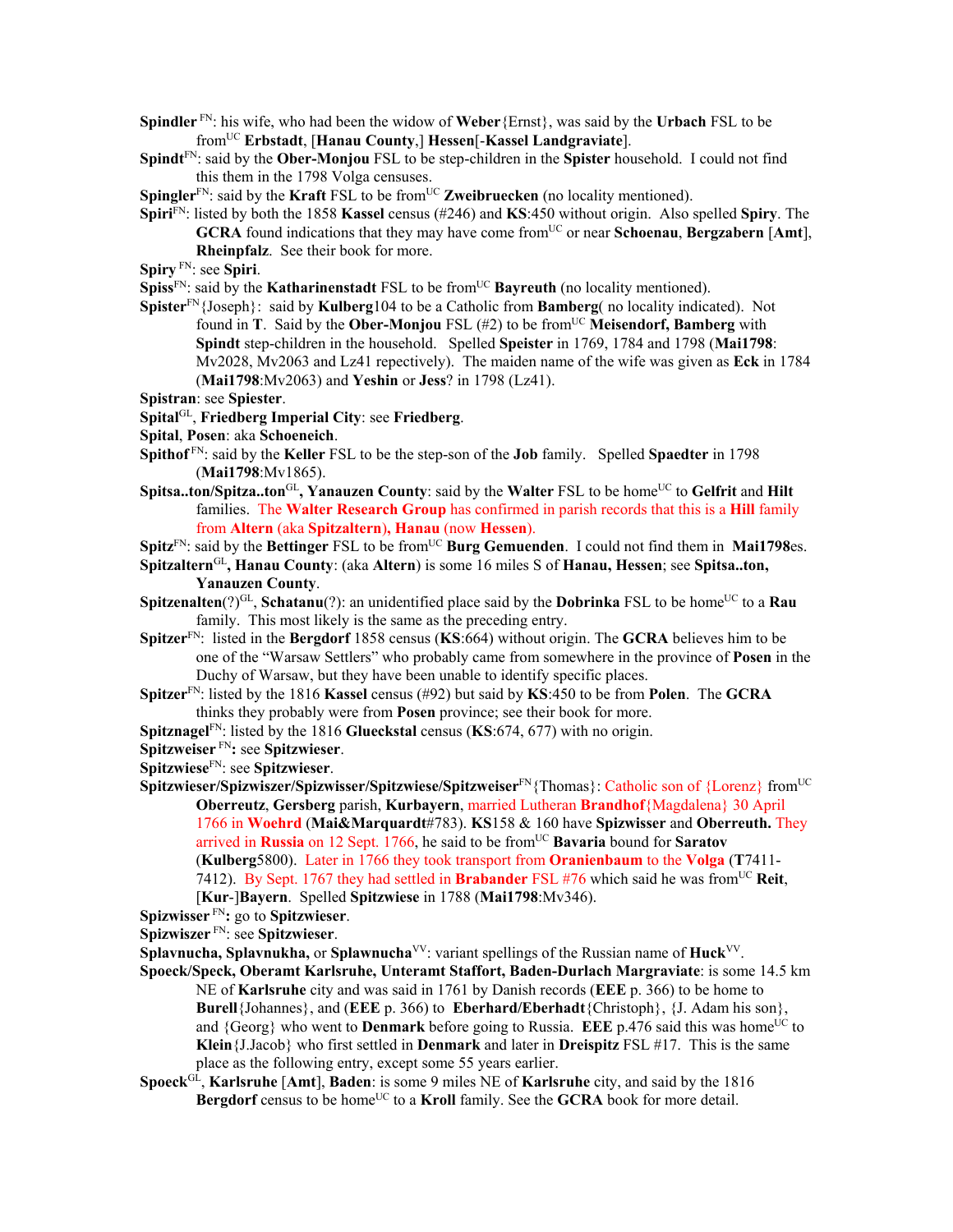**Spoehr**FN: left **Nagold, Wuerttemberg** for Russia in the 1817.

- **Spohr** {Caspar}: said by Recruiter Beauregard's list to have been from<sup>UC</sup> **Oerlenbach** (Lk152). Spelled **Spor** in 1767 (**T**2732). Not found in any FSL and I could not find them or any likely descendant associated with any **Volga** colony.
- **Spomer/Sponer**{J.Heinrich}: married **Zinner**{Catharina} in **Buedingen** 10 March 1766
	- (**Mai&Marquardt**#400). **KS**158 has {Katharina). Not found in **Kulberg** or in **T**. By 1775 they were in **Beideck** #45 {**Mai&Marquardt**#400). In 1798 they are listed in **Bangert**, her maiden name given as **Sinner**{Katharina} (**Mai1798**:Bd83).
- **Spomer/Sponer**{J.Peter}: married **Wagner**{A.Margaretha} in **Buedingen** 10 March 1766 (**Mai&Marquardt**#399 & **KS**158). Not found in **Kulberg** or in **T**. By 1775 they were in **Beideck** #46 {**Mai&Marquardt**#399). In 1798 two sons, both parents deceased, are listed in **Bangert** (**Mai1798**:Bg02).

- **Sponheim**GL, **Kurpfalz**: is some 5.5 miles W of **Bad Kreuznach**.
- **Sponheim County**GL, **Baden Margraviate**: the full name was **Sponheim-Starkenberg County** but it was usually refered to as this short form.
- **Sponheim-Starkenberg County**GS: its lands were scattered mostly to the NW and N of the Nahe River but two or three bits were to the S of it. The quasi-indendent portion of this country was under the control of a **Baden Margraviate** 1444 to 1776, when the whole was subsumed into **Kurpfalz**. Its scattered lands ran from around **Kirchberg** (which may have been its northern seat) and others intermittently along the Nahe River from W of **Birkenfeld** on NE towards just beyond **Winterburg**.
- **Sponsheim**?, **Kurpfalz**: an unidentified place said by the **Keller** FSL to be home<sup>UC</sup> to a **Lemrich** family and possibly a **Kastell** family. The only Sponsheim I can find is 3 miles SSE of **Bingen** city, but it seems to have been in **Kurmainz**, not **Kurpfalz**.
- **Spor**: see **Spohr**.
- **Spory**<sup>FN</sup>: said by the **Katharinenstadt** FSL to be from<sup>UC</sup> **Zuerich, Schweiz**.
- **Spott**: go to **Spett**.
- **Sprangeberger**{J.Peter}: **KS**159 says he left **Nidda** heading for **Jag.Poljana**. No further information.
- **Sprecht**FN: said by the **Neidermonjou** FSL to be a step-son in the **Sibelius** household. Spelled **Specht** in 1798 (**Mai1798**:Nm19,Mv1927).
- **Sprecht**{M.Dorothea}: married **Schleffler**{Christoph} in **Rosslau** 10 April 1766

(**Mai&Marquardt**#947). Not found in **Kulberg**. Later in 1766 {Christian & M.Dorothea} with 3 children took transport in **Oranienbaum** for the **Volga** (**T**5369-5373). Not found in any published FSL.

- **Spreier**FN: see **Spreuer**.
- **Sprendlingen**GL, **Isenburg**[-**Birstein Principality**]: is between **Dreieich** and **Langen** S of **Frankfurt-am-Main**, According to the **Frank** FSL, it was then in the state of **Isenburg** and was home<sup>UC</sup> to **Leonhard, Schickedans?, Schmidt, and Stroh families. The Buedingen ML says it was home<sup>UC</sup>** to a **Leonhard** woman who married a **Wittwaeger** man in 1766; later the couple went to **Frank** (**Mai&Marquardt**#638). The Sprendlingen origins of **Leonhard, Schmidt** and **Schickendans** have been confirmed. **Sprendlingen** was also the birthplace of the **Wittwaenger** man who went to **Frank**. Said by the Kolb FSL to be home<sup>UC</sup> to **Mueller** and perhaps **Stellwag** families. Said by the **Buedingen** ML to be home<sup>UC</sup> to the **Lehnhart** woman who married an **Proester** man in 1766; by 1767 this couple was in **Norka**; Stumpp said this was near **Offenbach, Hessen** (**Mai&Marquardt**#686).

**Sprenger**FN: see **Springer**.

**Spretz**{Christina Charlotte}: married **Riemer**{Conrad Christoph} in **Rosslau** 8 April 1766 (**Mai&Marquardt**#921). **KS**151 & 159 give the wrong year: 1765. On 4 July 1766 {Conrad & Charlotta} with no children arrived in **Russia**, he said to be from **Braunschweig** (**Kulberg**1250). Later in 1766 in **Oranienbaum** they took transport for the **Volga** on which trip a daughter was born (**T**5342-5344). By 7 June 1767 this couple with no children had settled at **Kano** FSL #63, he said to be from **Braunschweig**.

**Spretz**FN{Dorothea}: by 7 June 1767 this widow and her son had settled at **Kano** FSL #76 said to be

**Sponer**: go to **Spomer**.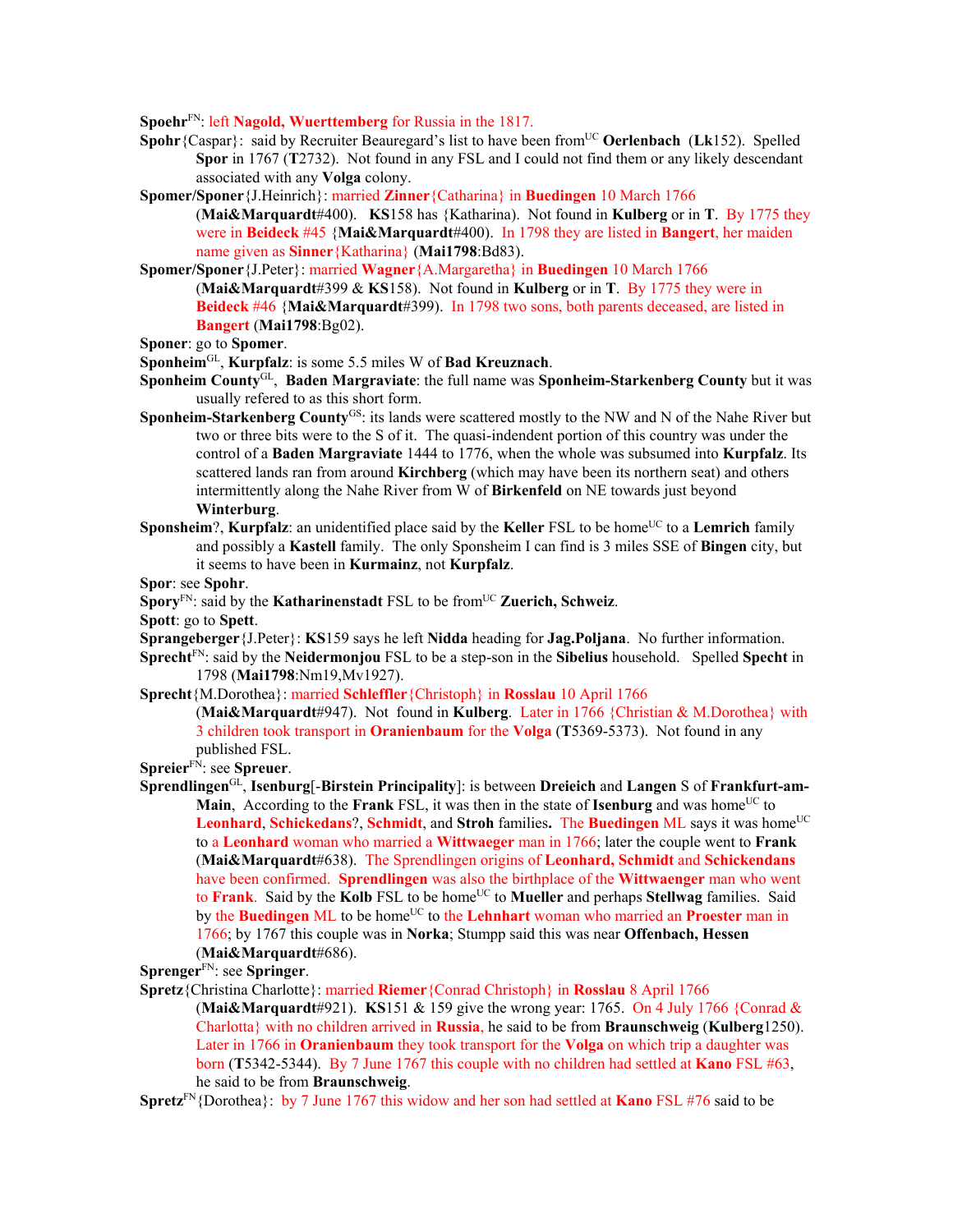fromUC [**Anhalt**-]**Zerbst** [**Principality**] (no locality mentioned). I could not find this family in the 1798 Volga censuses.

**Spreuer**FN: said by the **Dietel** FSL to be fromUC **Wettersborn**(?), **Baden-Baden**. In 1798 spelled **Spreier** (**Mai1798**:Dt67, 22).

- **Spriesler**{Francisca}: was the mother of **Schwedzig**{Catharina Magdalena} who was baptised 4 June 1764 in **Luebeck**. Her husband, **Schwedzig**{Juergen}, was was the father [**Mai&Marquardt**#1334). Not found in **Kulberg**, **T**, any published FSL, or in **Mai1798**.
- **Spring**<sup>FN</sup>: said by the **Galka** FSL to be from<sup>UC</sup> **Kulzfeld**. For 1798 see **Mai1798**:Db68.
- **Springe Reinfeld**<sup>GL</sup>, **Hessen**: an unidentified place said by the **Katharinenstadt** FSL to be home<sup>UC</sup> to a **Looss** family.
- **Springel**<sup>FN</sup>{Johann}: said by the **Kraft** FSL to be from<sup>UC</sup> Queckborn(?), Darmstadt. Jim Pickelhaupt says he has found this man's origin.
- **Springen**, [**Katzenelnbogen County**]**, Hessen**[**-Kassel Landgr.**]: said by the **Susannental** FSL to be home<sup>UC</sup> to **Asmus**{M.Elisabeth and J.Philipp} families. The same place as the next entry.
- **Springen**?, [**Katzenelnbogen County**], **Hessen-Kassel** [**Landgraviate**]: is 19 km NW of **Wiesbaden** city centre and was said by the **Warenburg** FSL to be home<sup>UC</sup> to a **Weil** bachelor.
- **Springen, Nassau**[sic?]: said by the **Rothammel** FSL to be home<sup>UC</sup> to **Bernhard** families and maybe to a **Lauer** family. Nassau surely is a mistake and this must be the same place as the previous entry.
- **Springer**FN: listed by both the 1816 **Kassel** census (#16) and **KS**:450 without origin. Using **FHL**#193,930 and 457,537, the **GCRA** proved they were from **Niederhorbach**, **Bergzabern** [**Amt**], **Pfalz**. Also spelled **Sprenger**. See their book for more.
- **Springer**<sup>FN</sup>: said by the **Katharinenstadt** FSL to be from<sup>UC</sup> **Darmstadt** (no locality mentioned).
- **Springer**FN: said by the **Louis** FSL to be fromUC **Bitsch**, **Lothringen**.
- **Springer**FN: said by the **Louis** FSL to be fromUC **Sierck**, **Lothringen**.
- **Spruer**FN: see **Spreuer**.
- **SPV**: a Saint Petersburg area German village or parish.
- **Srednaja Rogatka**SPV, popularly known as the **Zweiundzwanziger Kolonie**, was in the parish of Neu-Saratowka east of St. Petersburg (**Gieg1**).

## AHSGR **American Historical Society of Germans From Russia**

Germanic Origins Project

Legend: BV=a German village near the Black Sea . FN= German family name. FSL= First Settlers' List. GL= a locality in the Germanies. GS= one of the German states. ML= Marriage List. RN= the name of a researcher who has verified one or more German origins. UC= unconfirmed. VV= a German Volga village.

A word in **bold** indicates there is another entry regarding that word or phrase. Click on the bold word or phrase to go to that other entry. Red text calls attention to information for which verification is completed or well underway.

**Push the back button on your browser to return to the Germanic Origins Project home page**.

**Si-Ssz** last last updated 6 may 2015

**Sibelius** FN: said (no locality mentioned) by the **Neidermonjou** FSL to be from<sup>UC</sup> **Nassau** with a **Sprecht** stepson in the household. I could not find this family in the 1798 censuses.

**Sichart**FN: this family name was found recorded in **Winterhausen** marriage records 1760-1769; see **Flegel**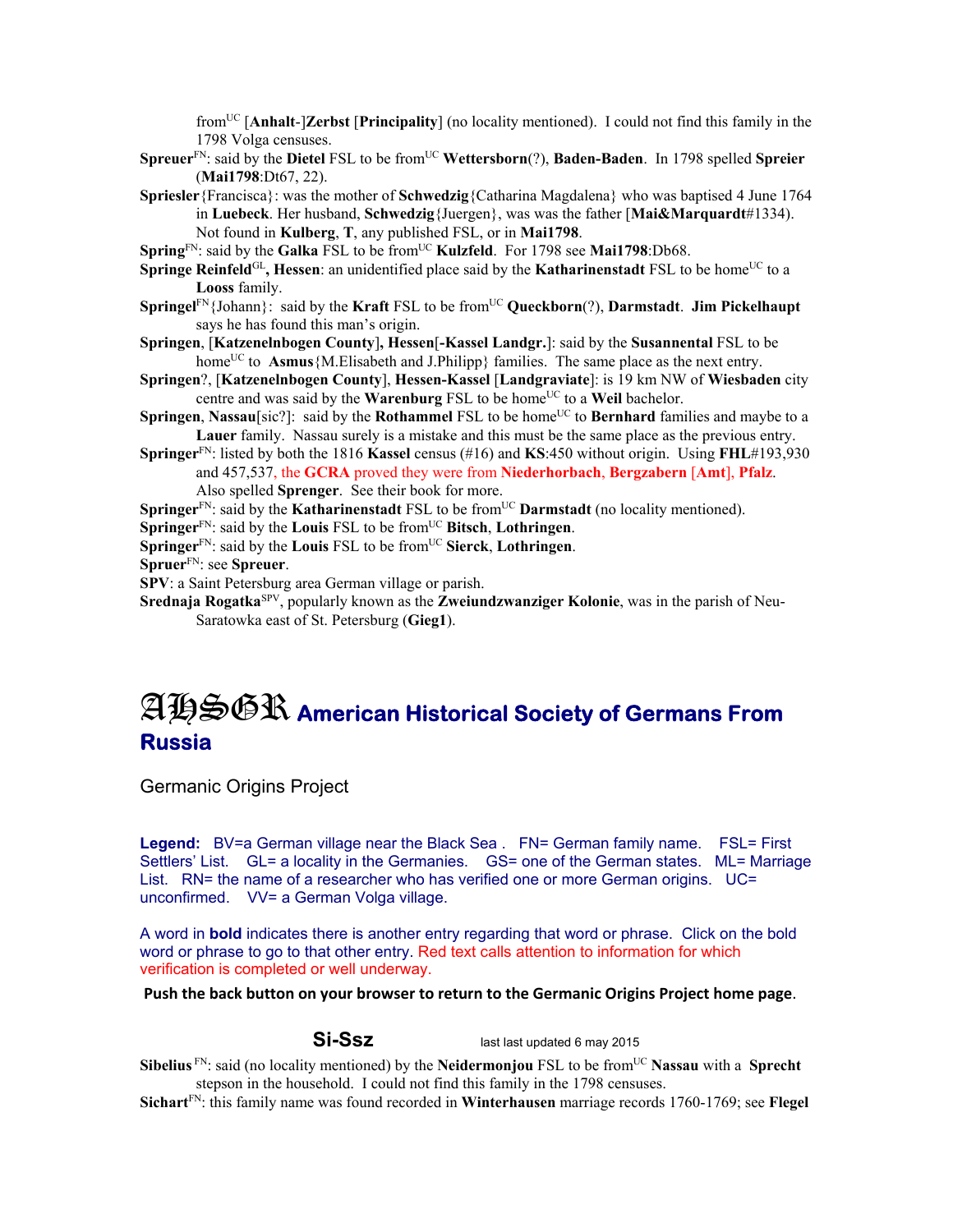trip.

**Sichi**FN: see **Tichy**.

**Sichy**FN: see **Tichy**.

- **Sick**<sup>FN</sup>: said by the **Kano** FSL to be from<sup>UC</sup> **Maxger**?. I could not find this family in the 1798 Volga censuses.
- Sick<sup>FN</sup>{Jacob}: Lutheran, from<sup>UC</sup> Baden-Durlach Margraviate, arrived at Schleswig city, Schleswig **Royal Duchy** in July 1762. In May 1765 with wife {A.Maria} and 2 daughters he departed **Denmark**. Later they settled in **Riebensdorf** colony, **Woronesh** (**EEE** p.604).
- **Sick**FN: also see **Fick** and **Schick**.
- **Sickingen County**GS: see **Siekingen** and **Hassloch Condominium**.
- **Sickenger/Seninger**{J.Michael}: fromUC **Sulz-am-Neckar, Wuerttemberg** arrived in **Fridericia, Juetland Royal Province** in Nov 1760. In April 1763 with wife, he requested permission to leave **Denmark**. Before 1775 they had settled in **Grimm** (1775 census #33) (**EEE** p.604)
- **Sidikum**<sup>FN</sup>: said by the **Rosenheim** FSL to be from<sup>UC</sup> Goettingen [Principality], **Kurfuerstentum Hannover**, and the wife's maiden name was given as **Roth**. I could not find them or any descendants in **Mai1798**.
- **Sieb**<sup>FN</sup>: said by the **Volmer** FSL to be from<sup>UC</sup> **Geperkh/Hepberg**(?), **Kurmainz.** Later spelled **Zipp.**
- Sieben<sup>FN</sup>: said by the Schuck FSL to be from<sup>UC</sup> [Kur-]Mainz (no localaity mentioned). For 1792, 1794, 1797 and 1798 see Mai1798:Mv2636,2645,2651,Su14,11,6,21 and Dl3. Also spelled **Sieber**? (Pf66).
- **Siebenbuergen**, [**Principality**]<sup>GS</sup>: aka Transylvania, a former state within what is now **Romania**; an area of German settlement from the 12th century on.
- **Siebenhaar**<sup>FN</sup>: said by the **Kamenka** FSL to be from<sup>UC</sup> **Bamberg.**
- **Siebenhausen**, [**Anhalt**-]**Dessau** [**Principality**]: is 13 km S of **Dessau** city. The **Urbach** FSL said **Giebenhausen** [sic for Siebenhausen]-**bei-Retzau, [Anhalt-Dessau Principality**] was home<sup>UC</sup> to frau **Kermigk**.
- **Siebenlehn**?, [Kur-]Sachsen: is 30 km E of Dresden city and was said by the Urbach FSL to be home<sup>UC</sup> to a **Schulzen** family.
- **Siebenlist**<sup>FN</sup>{Johann}: Catholic from<sup>UC</sup> **Burg Sinn** [which was then **Thuengen** territory not **Wuerzburg** although it seems that the **Wuerzburg** prince bishop handled passports for the B**urg Sinn**  Catholics] and married in **Buedingen** 11 April 1766 **Prunck**{Catharina} (**Mai&Marquardt**#518). He and wife {Catharina} arrived in **Russia** 22 July 1766, he said to be from **Dienheim** (**Kulberg**2354). Not found in **T**. Said by the **Doenhof** FSL #96 to be fromUC **Wuerzburg** (no locality mentioned).
- **Sieber**FN: this woman from **Bentzheim** on the **Bergstrass** was said by a **Friedberg** ML to have married in 1766 a **Henrich** man who settled in **Keller** (**Mai&Marquardt**#297).
- **Sieber**FN: also see **Sieben** and **Siebert**.
- **Siebert**<sup>FN</sup>: said by the **Bangert** FSL to be from<sup>UC</sup> **Uckersdorf**, **Nassau-Dillenburg**. Spelled **Sieber** in 1798 (**Mai1798**:Bg28).
- **Siebert**?FN{Adam}: according to the **Boaro** FSL he was the step-son of a **Sorgenfrey** man who was fromUC **Hohen-Pritz**. This family might have been in **Zuerich** colony in 1798 (**Mai1798**:Zr01).
- **Siebert**FN: according to the **Buedingen** ML, a **Siebert** woman fromUC **Unter Lays** married in 1766 a **Stang** man; later the couple went to **Jagodnaja Poljana** (**Mai&Marquardt**#718).
- **Siebert**<sup>FN</sup>: Herr Siebert was said by the **Koehler** FSL to be from<sup>UC</sup> Alt Simmern, Baden, and his frau's maiden name was given as **Eberle** (no origin given).
- **Siebert**FN: said by the **Preuss** FSL to be fromUC **Arlon**(?), **Luxembourg.**
- **Siebert**FN{Nicolaus}: from **Somborn** he married **Wilhelm**{A.Maria} in **Buedingen** 1 July 1766 (**Mai&Marquardt**#724). On 13 Sept 1766 they arrived in **Russia**, he said to be from **Hanau**  (**County**) (**Kulberg**6296). Later in 1766 they took transport in **Oranienbaum** for the **Volga** (**T**7445-7446). By 24 July 1767 they had settled at **Roethling/Semenovka** FSL #39, he said to be fromUC **Hanau** (**County**). In 1798 he, widowed and remarried, was at **Mai1798**:Se52.

**Siebert**<sup>FN</sup>: said by the **Roethling** FSL to be from  $\overline{UC}$  **Hosenfeld, Fulda, Hessen**.

**Siebert**FN: said by the **Warenburg** FSL to be the maiden name of frau **Schraeder**.

**Siebert**{Christiane}: married **Liebrecht**{J.Heinrich} in **Rosslau** 9 April 1766 (**Mai&Marquardt**#924 &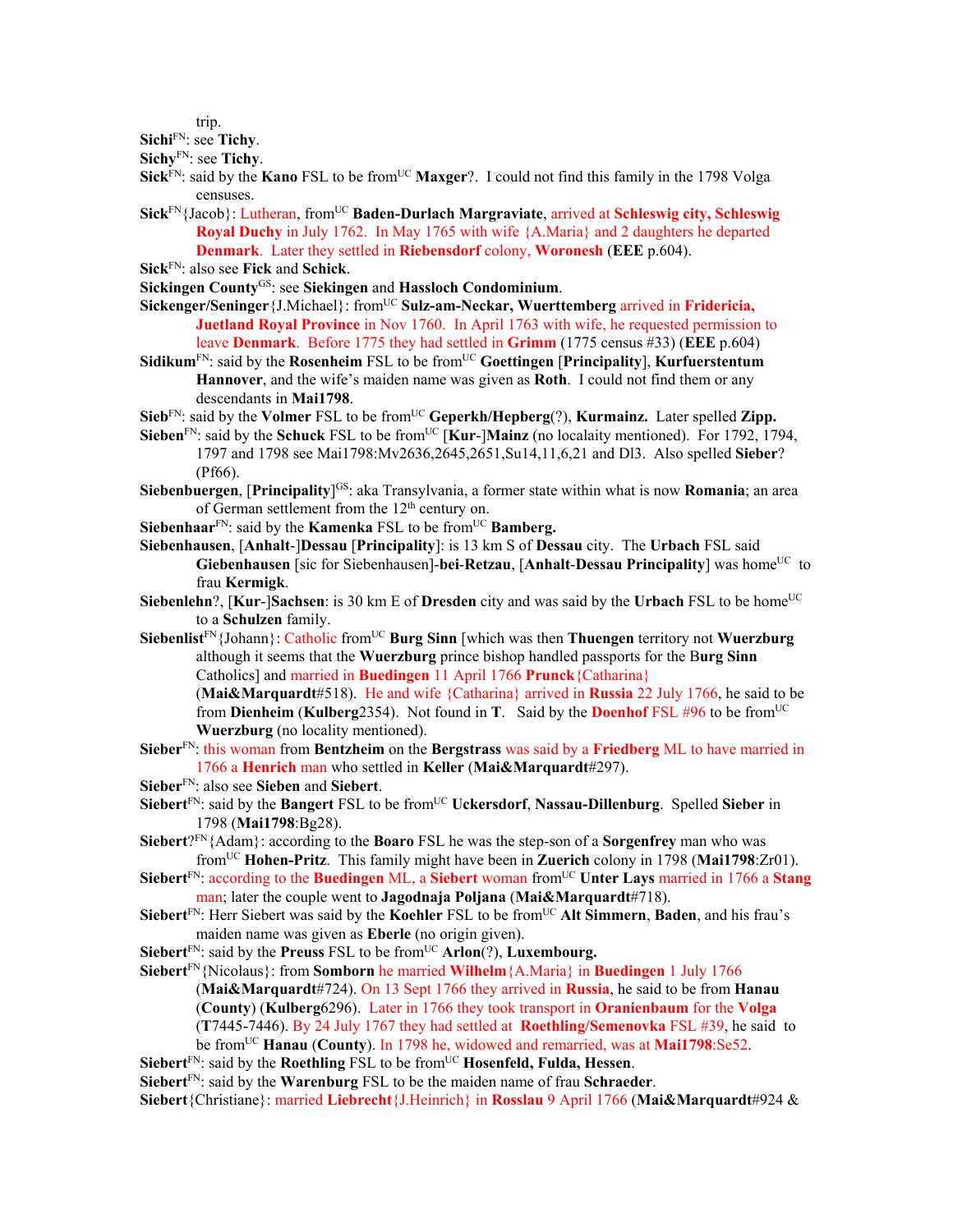**KS**158). **KS**142 has {M.Sophia Kath.E. & Christiane} and the wrong year: 1765. No further information.

- **Seibert**{M.Elisabeth}: fromUC **Homburg** on the Hoehe on 13 May 1766 in **Buedingen** married **Fouron**{Peter} (**Mai&Marquardt**#643). (**Mai&Marquardt**#643). **KS**128 said this place was in **Hesse**. I did not find them in any published FSL or in **Mai1798**.
- **Siebert**FN: this family name was found recorded in **Schlitz** marriage records 1762-1767; see **Flegel** trip.
- **Siebold**FN: **Bonner** found that the record of her **Eckartshausen** marriage to **Hohnstein**{Nicolaus}, later of **Norka**, said this was her maiden name and that she was from<sup>UC</sup> **Vonhausen**. This name appears later to have been rendered **Erbold**.
- **Sieck**{A.Maria}: named the wife of **Orth**{J.Georg} in the 1798 **Frank** census #45.
- **Siedelsbrunn**, [**Kurpfalz**]: is 1.5 km SW of **Wald-Michelbach** and 10 miles NE of **Heidelberg**. It was the origin of **Albrecht**{A.Katharina} who married **Gutherich**{J.Christian} in 1759.
- **Siedelsbrunn, Lindenfels Amt, Kurpfalz**: is 11 miles NE of **Heidelberg**; and may have been the home<sup>UC</sup> of **Rotharmel/Rothermel**{J.Georg Sr.} (**EEE** pp.568-569). **EEE** p.466 said this was home<sup>UC</sup> to **Johann**{J.Michel} who settled first in **Denmark** and then in **Anton**. Said by **Anton** FSL #7 to be home<sup>UC</sup> to **Reth/Ret**<sup>FN</sup>{Hans Michael}. Same place as the preceeding entry.
- **Siedelsbrunn, Lindenfels Amt, Kurpfalz**:
- **Siedlung**: German for suburb.
- **Siefert**FN: see **Schaefer**.
- **Si[eg]burg**(?)<sup>GL</sup>, **Kurpfalz**: an unidentified place said by the **Boaro** FSL to be home<sup>UC</sup> to a **Lauterbach** family.
- **Siegel**<sup>FN</sup>: said by the **Kamenka** FSL to be from<sup>UC</sup> **Eppingen.**
- **Siegel**<sup>FN</sup>: said by the **Katharinenstadt** FSL to be from<sup>UC</sup> **Bellingen**(?), **Mavetz**(?).
- **Siegele**FN: see **Siegle**.
- **Siegen**GL, **Nassau**[-**Siegen Principality**]: is a city some 57 miles NNW of **Frankfurt-am-Main**. In the 1760s it was the seat of **Nassau-Siegen Principality** and was said by the **Warenburg** FSL to be home<sup>UC</sup> to a **Heinz** family.
- **Siegfried**<sup>FN</sup>: said by the **Belowescher Kolonien** FSL to be from<sup>UC</sup> **Mainz** (no locality mentioned).
- **Siegfried**<sup>FN</sup>: said by the **Merkel** FSL to be from<sup>UC</sup> **Stuttgart, Wuerttemberg.**
- **Siegle** {Johannes}<sup>FN</sup>: mistakenly said by both the 1816 **Neudorf** census (#25) and **KS**:446 to have come fromUC **Winnenden**, **Waiblingen** [**Amt**], **Wuerttemberg**. Using **FHL**#1,056,942, the **GCRA**  proved their origin in **Neustadt**, **Waiblingen** [**Amt**], **Wuerttemberg**. See the **GCRA** book for more. Also spelled **Siegele**.
- **Siegle**{Johannes}FN: mistakenly said by both the 1816 **Neudorf** census (#73) and **KS**:446 to have come fromUC **Beilstein**, **Heilbronn** [**Amt**], **Wuerttemberg**.
- **Siegler**FN: said by the **Seelmann** FSL to be fromUC **Gemuenden**, **Wuerzburg** [**Bishopric**]. I did not locate them or any descendants in **Mai1798**.
- **Siegward/Siewert**<sup>FN</sup>: said by the **Dreispitz** FSL #12 to be from<sup>UC</sup> **Mitz**?, **Wittenberg** with wife {Regina} Dorothea}. In 1798 the family name was spelled **Siegward** (**Mai1798**:Kf28). **Doris Evans** says his origins are confirmed in research done by **David Schmidt** for Edward F. Wagner: his birth in **Metzingen**, [**Wuerttemberg Duchy**], his immigration to **Sweden** in 1763 and then to **Dreispitz** in 1766-1767. His lineage is traced back to **Siegwart**{Christoph} born about 1580 in **Doeffingen**  [**Wuerttemberg Duchy**]. Also see **EEE** p.605.
- **Siehr/Zier**FN{J.Georg}: in Rosslau 24 June 1765 he married **Wolf**{Margaretha} (**Mai&Marquardt**#867 and  $KS165$ . Said by the **Mariental** FSL #35 to be from<sup>UC</sup> **Merzig, Kurtrier**. The family name was later spelled **Zier** (**Mai1798**:Fz02?).
- **Siekart**<sup>FN</sup>: said by the **Ober-Monjou** FSL to be from<sup>UC</sup> Birgel. I could not find this man in the 1798 Volga censuses.
- **Siekingen**: might this be **Sickingen County**?
- Sielers<sup>(?)GL</sup>, see Zilers.
- **Siemens**<sup>FN</sup>: said by the **Rosenort** FSL to be from<sup>UC</sup> **Neusteterwald**, **Elbing**, with an **Emsen** friend living in the household.
- **Siemensdorff**GL, **Marienburg Amt**: an unidentified place said by the **Orloff** FSL to be home<sup>UC</sup> to a **Wiensz** {Johann} family. Also spelled **Siemensdorf**.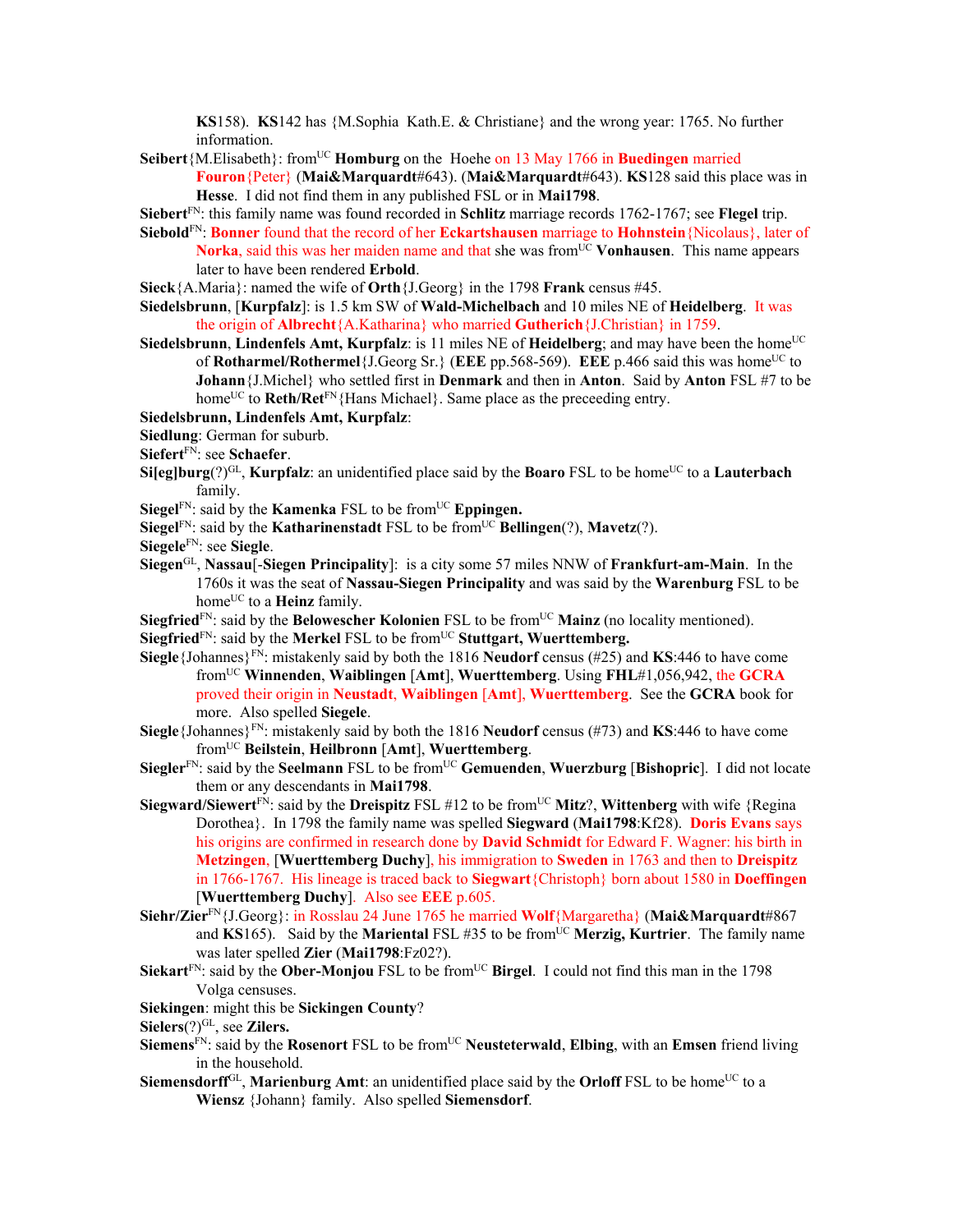**Siemerode**GL: is in **Thueringen** some 9 miles SW of **Duderstadt**; see **Sinrot**. **Siemon**: see **Simon**.

**Sienfel**<sup>FN</sup>: said by the **Reinwald** FSL to be from<sup>UC</sup> **Flinsbach**, **Wuerttemberg** [Duchy]. I could not find this family in the 1798 census index.

**Sierck/Siersk, Frankreich**: said by the **Cheisol** FSL to be home<sup>UC</sup> to **Maerz/Mertz/Markus** and **Schoenberger** families. Said by the **Graf** FSL to be home<sup>UC</sup> to a Weiss family. Said by the **Kamenka** FSL to be home<sup>UC</sup> to **Deisch**, **Mellinger**, and **Schmidt** families. Now known as Sierck-les-Bains, Moselle, Lorraine, France, being some 24 mils SW of **Trier** city.

**Sierck**GL, **Lothringen**: is now known as Sierck-les-Bains, is some 15 miles SE of Luxembourg city, and is said by the **Louis** FSL to be home<sup>UC</sup> to **Mutin** and **Springer** families. Same place as the preceding entry.

**Siersburg**?, [**Kur**-]**Trier**[sic?]: is 8 km SSE of **Metzig** city and was said by the **Seelmann** FSL to be homeUC to a **Straat** family. Old maps show it as belonging to **Lothringen**, not to **Kurtrier**.

**Sievert**<sup>FN</sup>{Rosina}: this woman may have married 7 June 1766 in **Luebeck May**{Anthon} who as a widower settled in **Neidermonjou**.

**Sievert**{Daniel}: married **Kolb**{M.Catharina} in **Luebeck** 28 June 1766 (**Mai&Marquardt**#112 & **KS**158). No further information.

**Sierwald**?{J.Georg}: for his widow see **Martin**FN{Johannes} of **Stahl-am-Karaman** (#46). **Siewert**: see **Siegward**.

- **Sifferman**FN: listed in the **Bergdorf** 1816 census (**KS**:661, 447) without origin. Said by KS:423 to be from **Leonberg**, **Wuerttemberg**. Origin in **Leonberg**, **Stuttart** [**Amt**], **Wuerttemberg** was proven by the **GCRA** using **FHL**(1,056,728), in addition the **GCRA** using FHL(718.629) has proven that the family was earlier in **Mittelbergheim/Barr**, **Strassbourg** [**Amt**], **Elsass**, and also in **Kuernbach**, **Bretten** [**Amt**], **Baden** before going to **Bergdorf**. See the **GCRA** book for more details. Also spelled **Seifermann** and **Schiffermann**.
- **Sigila**( $?$ )<sup>GL</sup>, **Nassau**: an unidentified place said by the **Katharinenstadt** FSL to be home<sup>UC</sup> to a **Vogel** family.
- **Sigmarigen**?GL, [**Hohenzollern Principality**]: said by the **Brabander** FSL to (mistakenly) be in the country of **Oberesterhof**? and to be home<sup>UC</sup> to a **Stalldecker** family.
- **Sigmarswangen**GL, [**Horb Amt**], **Sulz** [**Oberamt**], **Wuerttemberg**: is some 2 miles S of **Sulz-am-Neckar**, and 8 miles SSW of **Horb-am-Neckar**. Proven by the **GCRA** to be home to the **Leicht** family which went to **Bergdorf**; see their book for more details. Also proven by Curt Renz as home to the **Bippus**, **Hetzel** and **Zuern** families that settled in **Gueldendorf, Odessa**. **Sigwart**FN: see **Siegward**.

**Silberbauer** {Joseph}: **KS**:82 and nnn say this Catholic man from<sup>UC</sup> **Cesaria**(spelling?) in 1764 was sent on to the **Saratov** area as part of the group of colonists transported under the command of

Captain Paykul and Cornet Rehbinder. I have not found them in any published FSL. **Silberhaus<sup>GL</sup>, Nassau**: said by the **Dietel** FSL to be home<sup>UC</sup> to a **Engelmann** family. This probably is **Selbenhausen, Hessen**, some 12 miles NE of **Limburg-an-der-Lahn**.

**Silberhorn**<sup>FN</sup>: said by the **Ober-Monjou** FSL to be from<sup>UC</sup> **Albstadt**?. Spelled **Silberngon** with the maiden name of the wife given as **Farenies**? in 1776 (**Mai1798**:Mv2041); however her maiden name was given as **Nagengart**[?] in 1798 when she was frau **Riesch** (Om36).

**Silberngon**FN: see **Silberhorn**.

**Silberzahn**{Dorothea**}:** arrived in **Flensburg, Schleswig Royal Duchy** in May 1762 as the maid of **Lederer**{Friedrich}. Later she is recorded in the church books of **Neu-Saratowka** colony near **St. Petersburg** (**EEE** p.606).

**Sildenbach**<sup>FN</sup>: said by the **Leichtling** FSL to be from<sup>UC</sup> **Aschaffenburg** (no locality mentioned). According to the **Buedingen** ML, this **Sendelbach** man married a **Seils** woman, no origin given for either (**Mai&Marquardt**#387).

**Silenburg** $(?)^{GL}$ : an unidentified place said by the **Boaro** FSL to be home<sup>UC</sup> to a **Schmidt** family. Silesia<sup>GL:</sup> was an area which was annexed by Prussia in 1742; most of it is said now to be in southwestern

Poland. The **GCRA** believes that the **Liebig** family that settled in **Kassel** may originate<sup>UC</sup> here. **Silesian Glogau Duchy**, then Glogau Principality, conquered by the Prussians in 1741. **Silkeborg Amt**, **Juetland Royal Province**: was just W of **Silkeborg** town which was 65 km NNW of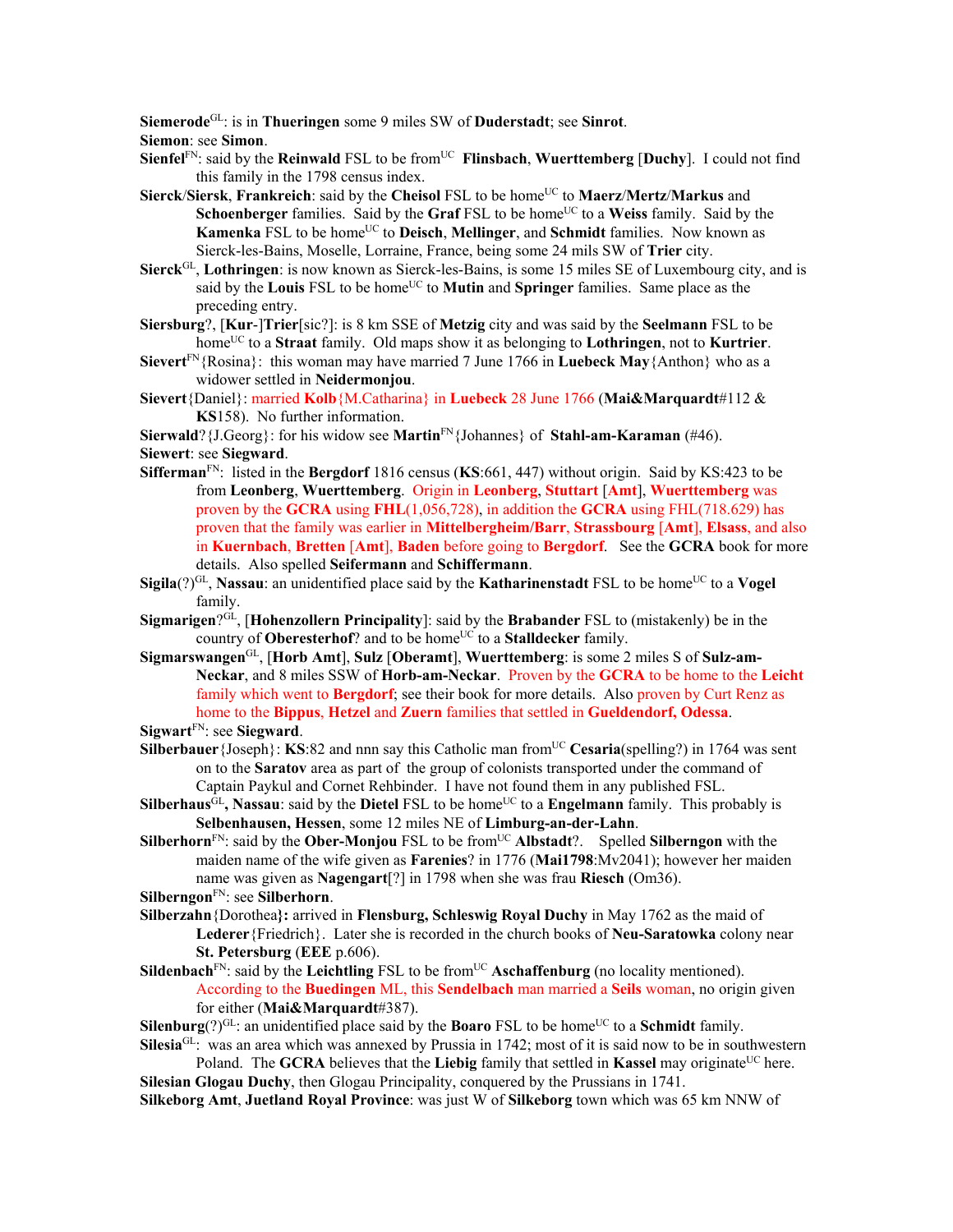**Fridericia** town, and was host to at least 5 of the German colonies that were established in **Denmark** during 1759-1762. For good maps see **EEE** pp. 112 and 113.

- **Silkerode**GL, [**Schwarzburg-Sondershausen County**]: is a village some 17 miles WNW of **Nordhausen**, **Thueringen**, and said by the **Boaro** FSL to be home<sup>UC</sup> to **Berg** and **Zose**? families, and possibly a **Brando**? family. Said by the **Orlovskaya** FSL to be home<sup>UC</sup> to **Brot** and **Pilner** families. Said by the **Orlovskaya** FSL to be home<sup>UC</sup> to a **Senne** family; in the case of this family Kuhlberg said Silkerode was in the state of **Schwarzburg**.
- **Siltmann**{Christian Heinrich}: a single man who arrived in **Russia** very early in 1765. On 15 March he was listed as part of a group associated with **Nirrenheim** scheduled to go from **St. Petersburg** for **Saratov** (**Fond 283, file 42**, pp. 10-11, 17-18). I found no later record of any of them.
- **Siltman**{J.Heinrich}: is listed in 1775 as age 57 with wife {Christina Magdalena} age 56, with the notation: "A merchant and bookkeeper, not suited to farming. He intends to remain in this location for the education of the children and to pay his debts. He makes yearly payments of 5 rubles on his debts. His condition is good. He has used his entire loan tolive, but has transferre his land allotment to another family. He will be given a passport when the debt is satisfied" (#2 in the supplement to the 1775 **Doenhof** census)
- $\text{Sim}(?)^{\text{GL}}$ , **Baden**: an unidentified locality said by the **Rothammel** FSL to be home<sup>UC</sup> to a **Bieber** family. There is a Zimmern 17.5 miles SW of **Baden-Baden**, and a Sinzheim some 3 miles W of **Baden-Baden**.
- **Simbirsk, Russland**: is 213 miles NNE of **Saratov** city and was said by the **Husaren** FSL to be home<sup>UC</sup> to a **Sawazki/Sawatski** family. Said by the **Schwed** FSL to be home<sup>UC</sup> to frau **Malin**. Today (or at least yesterday!) it was Ulyanovsk, renamed for its famous (infamous) son: Vladimir Ilyich Ulyanov, aka Lenin … was not his mother Ger-Rus?
- **Simlin**<sup>FN</sup>: said by the **Norka** FSL to be from<sup>UC</sup> **Isenburg** (no locality mentioned). I cannot find them in the index to the 1798 censuses.
- **Simmel**{A.Katharina}<sup>FN</sup>: listed in the 1772 **Pobochnaya** first settlers' list as the wife of **Schmidt**{J.Heinrich} (pb12).
- **Simmer**?, **Luxemburg**: said to be home<sup>UC</sup> to **Flanz**{Micael} who settled in **Roethling** FSL (#23).
- **Simmern**GL: in the 1760s and until 1778 this was a Kreis i.e. district administrative center for the country of **Kurpfalz**. After 1778 it was part of Bavarian-owned **Rheinpfalz**. After 1813 it became part of the Prussian **Rheinland** province.
- **Simmern Kreis**GL, **Prussian Rheinland**: is some 27 miles S of **Koblenz** city and was a District administrative center.
- **Simonn**{A.Dorothea}: was a godparent at the **Luebeck** baptism of a son of **Klein**{Jacob} 15 May 1765 (**Mai&Marquardt**#1340). Not identified in any later source.
- **Simmozheim**, **Calw** [**Amt**], **Wuerttemberg**: was proven by the **GCRA** to be home to the **Dompert** family that lived for a time in **Neudorf**.
- **Simmozheim**GL: also see **Simonsfeld**.
- **Simpfendoerfer** FN: the **GCRA** verified this family's origin in **Waldbach**, **Scheppach** [parish], **Winsberg** [**Amt**], **Wuerttemberg**, using **FHL**#1,346,109. They also indicate, but do not explain, that this family may have been associated with the **Steigmann** family that went to **Bergdorf**; see their book.
- **Simon**<sup>FN</sup>{Conrad}: said by the **Dietel** FSL to be from<sup>UC</sup> **Marnsaberg**(?)<sup>GL</sup>, **von Gutstein**(?) **Domaene**. Kuhlberg said this was in **[**Kur**-]Pfalz**. For 1795 and 1798 see **Mai1798**:Mv423, Dt21, Ko26.
- **Simon**FN{Gottfried}: said by the **Dietel** FSL to be from<sup>UC</sup> [**Kur-]Pfalz** (no locality given). In 1798 the wife's maiden name was given as **Katzenfeller** (**Mai1798**:Mr19, Mv425).
- **Simon**<sup>FN</sup>: said by the Stumpp supplement to the **Dietel** FSL to be from<sup>UC</sup> **Pfalz** (no locality indicated).
- Simon<sup>FN</sup>{Georg Michel}: Lutheran, from<sup>UC</sup> Baden-Durlach Margraviate arrived at Schleswig city, **Schleswig Royal Duchy** in July 1761. In July 1763 wth wife {A.Barbafra} and 4 children he deserted **Denmark** (**EEE** ppp.605-606). By July 1765 they had settled in **Dobrinka** FSL #30 which said he was from<sup>UC</sup> **Blankenhof**(?), **Baden-Durlach**. Their son {Georg Sebastian} was still in **Dobrinka** in 1798 (Mai1798:Db44).
- **Simon/Siemon** {Bernhard}: Lutheran, from<sup>UC</sup> **Wuerttemberg**, arrived at **Flensburg, Schleswig Royal Duchy** in July 1761. In June 1763with his wife{Catharina}, 5 children and a maid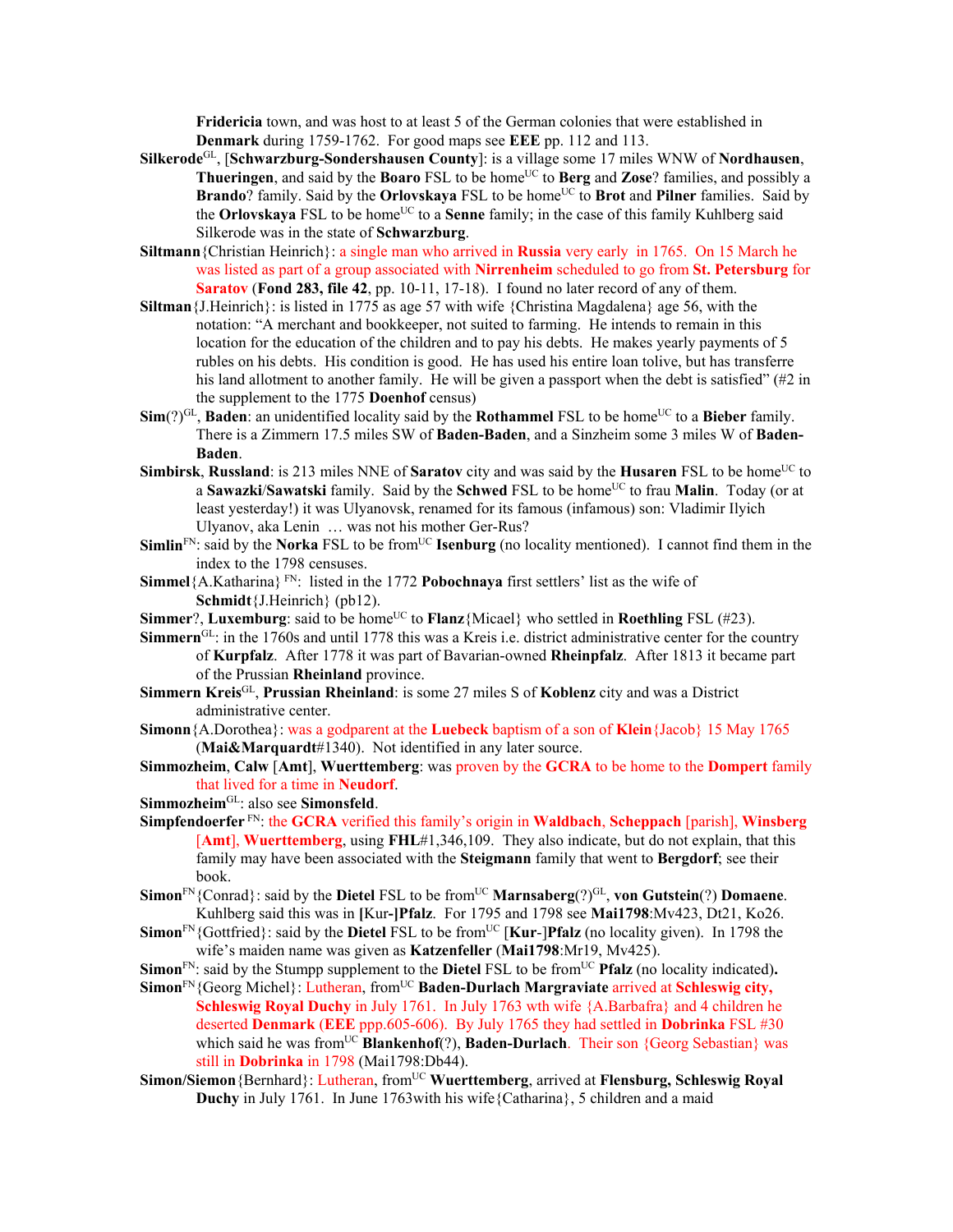**Braun**{Rosina}, he requested permission to leave **Denmark**. In May 1766 they arrived at **Kronstadt**, and then in **Oranienbaum** signed a pledge to settle in **Hirschenhof** colony, **Latvia** (**EEE** pp. 606-607).

- **Simon**FN: **Curt Renz** has found the church records for this **Hoffnungstal, Bessarabia**, family in **Eggenstein, Karlsruhe Amt, Baden**.
- **Simon**<sup>FN</sup>: said by the **Holstein** FSL to be from<sup>UC</sup> **Preussisch Holland**(?), **Preussen**.
- **Simon**<sup>FN</sup>: said by the **Kamenka** FSL to be from<sup>UC</sup> **Mainz.** The **Buedingen** ML says this man married in 1766 a **Weitzebach** woman who also was from **Mainz** territory (**Mai&Marquardt**#355).
- **Simon**<sup>FN</sup>: said by the **Krasnoyar** FSL to be from<sup>UC</sup> Steinau, Hanau.
- **Simon** FN: said by the **Paulskaya** FSL to be from<sup>UC</sup> Grossen Buseck.
- **Simon**{Kunigunde}: said by the 1798 **Schoenchen** census to have been the maiden name of frau **Conrad**{Johannes} (**Mai1798**:Sn11).
- **Simon**<sup>FN</sup>{Conrad}: said to be from<sup>UC</sup> [**Hessen-**]**Darmstadt** [**Landgraviate**], he with wife {Anna} arrived in **Russia** on 25 July 1766 (**Kulberg**#2527). Later in 1766 in **Oranienbaum** he, wife {A.Catharina} and their newborn son took transport for the **Volga**, on which trip the son died (**Kulberg**#5819-5821). By 12 May 1767 they and their newborn daughter had settled at **Warenburg** FSL #85 which said he was from<sup>UC</sup> Altenbueren, [Hessen-]Darmstadt [**Landgraviate**]. For 1798 see **Mai1798**:Wr23. Using **FHL**#1195898, **Dona Reeves-Marquardt** found the baptism in **Alten Buseck** church books of their son {J.Conrad} (Godparents: **Frey**J.Caspar and **Simon**{J.Henrich} from **Thro**) on 21 July 1764, and found {J.Conrad}the father as god-parent to a **Dienes** girl on 22 Jan 1764 and to a **Freund** boy, son of {Ewart and E.Margaretha}, on 8 July 1764.
- **Simon**{J.Georg}: in 1757 in **Lollar** was a godfather in **Lollar** of **Roth**{J.Georg} who settled at **Warenburg** FSL #88a.
- **Simon**RN, **Paul**: generously supplied information on his **Simon**, **Weinbender** and **Weissebach** ancestors's origins.
- **Simonn**{A.Dorothea}: wife of **Klein**{Jacob} and mother of {Johannes} who was baptized 15 May 1765 in **Luebeck** (**Mai&Marquardt**#1340). Not found in any later source.
- **Simonsfeld**GL, **Calw** [**Amt**], **Wuerttemberg**: an unidentifed place; there was a **Simmozheim** 3.5 miles NW of **Calw** city..
- **Simpel**FN: the **Katharinenstadt** FSL says this stepdaughter was living with a **Kaweller**? family from<sup>UC</sup> Stockort(?).
- **Simrod**: see **Sinrot** and **Zimrot**.
- **Simroth**: see **Sinrot**.
- **Simsen**<sup>FN</sup>: said by the **Warenburg** FSL to be from<sup>UC</sup> Ritterhude, Holstein. For 1798 see Mai1798: Wr102.
- **Sindel**FN: see **Zindel**.
- **Sindlinger**{Ferdinand}: **KS**156 says he married **Schoenmeyer**{Margaretha}.
- **Singer**FN: **Curt Renz** has found the church records for this **Hoffnungstal, Bessarabia**, family in **Korb, Waiblingen Oberamt, Wuerttemberg**. **KS** p.524, says they arrived in Russia in 1800.
- **Singer/Sanger/Saenger**FN{Andreas}: on 14 March 1766 he married **Gatthof/Gathoff**FN{A.Maria} in **Buedingen** (**Mai&Marquardt**#428). Not found in **Kuhlberg**. By 14 May 1767 this **Singer-Gatthof** couple with their 3-month old daughter had settled in **Leichtling**, he said to be from **Neustadt** (**Leichtling** FSL #21). In 1798 {Maria} was gone and **Saenger** with a new wife and several children was still in **Leichtling** (**Mai1798**:Lg22).
- **Singhofen**, **Nassau** [**Condo**]: said by the **Warenburg** FSL to be home<sup>UC</sup> to **Roth**{Jacob}.
- **Sinkau Barony**GS: an unidentified country. It may have been associated with **Zinkau**, **Silesia**, nka Zinkovy, Czech Republic.
- **Sinnburg, Bergen Duchy**: an unidentified place said by the **Buedingen** ML to be home to the widow **Busch**{K.Maria Teresia} nee **Franck who** married **Chalitz**{Anton} (**Mai&Marquardt**#721).
- **Sinner**<sup>FN</sup>{Johann}: said by **Kuhlberg1631** to be from<sup>UC</sup> **Isenburg** (no state or locality identified). His widow was said by the **Balzer** FSL be from<sup>UC</sup> **Isenburg** (no state or locality identified). **KS**:158 said the widow was from<sup>UC</sup> **Offenbach, Isenburg**[-**Birstein Principality**]. For 1798 see **Mai1798**:Bz100, Gk38, Ho9, Nr94.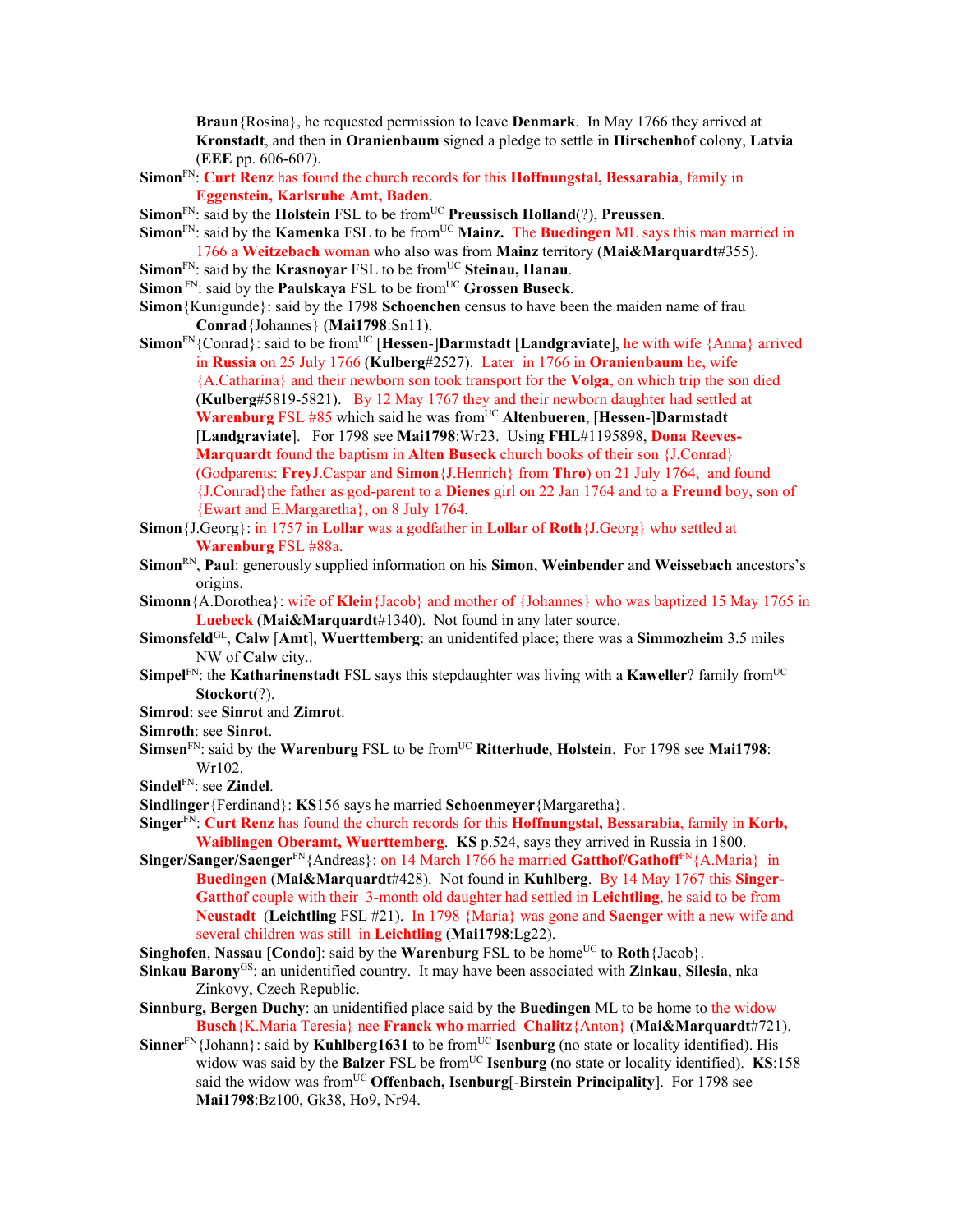- **Sinner**FN: said by the 1798 **Doenhof** census to the maiden name of frau **Schmidt**{Johannes) (**Mai1798**:Dh100).
- **Sinner{** Michael}: listed at #69 in the 1775 **Schilling** census is a likely first settler there. **Kulberg1631** said he was fromUC **Isenburg** (no indication which one, and no locality mentioned), and the **Schilling Website** says his origin was in **Rinderbugen**, which was in one of the **Isenburg**s. However, **Gary Martens** using **Randstadt**[, **Stollberg**] church books proved Michael was baptized there in 1717 (**Schilling website**).
- **Sinner**{Anna E.}: **KS**120 and **Mai&Marquardt**#560 say she married in **Buedingen** on 19 April 1766 **Becker**{Johann H.}, both of **Fischborn**. I could not find them in any published FSL.
- **Sinner**{J.Georg}: from<sup>UC</sup> **Orleshausen** on 19 July 1766 was godfather at the **Buedingen** baptism of {J.Georg} the son of **Datten**{Heinrich}and his wife {A.Margaretha} (**Mai&Marquardt**#1213b).
- **Sinrod**FN: see **Sinrot**.
- **Sinrot**/**Sinrod/Simrod/Simroth**GL**, Darmstadt:** an unidentified place said by the Pleve version of the **Jagodnaja Poyjana** FSL to be home<sup>UC</sup> to a **Kniss** family. Spelled **Simroth** by the Kromm version which suggests it was really **Siemerode** (p.30), and says that
	- **Schneidermueller/Schneidmueller** families were also from there (pp.27, 30).
- **Sinsheim**GL, [**Kurpfalz**]: 61 miles SSE of **Frankfurt-am-Main**.
- **Sinsheim**GL, **Baden**: is 17 miles NW of **Heilbronn** city. This is the same place as the previous entry except 50 years later.
- **Sinsheim** [Amt]<sup>GL</sup>, **Baden**: the city was also a District administrative center. This centered in the city of the previous entry.
- **Sinsheim, Kurpfalz**: said by the **Urbach** FSL to be home<sup>UC</sup> to a **Kreiner** family. This was the same place as the previous entry except 50 years earlier.
- **Sinsler**<sup>FN</sup>: said by the **Preuss** FSL to be from<sup>UC</sup> **Wuerzburg.**

**Sinzing**GL, **[Kur-]Bayern**: said by the **Herzog** FSL to be home<sup>UC</sup> to a Gerstner family. There at least three Sinzings in **Bavaria**, but the most likely one, I think, is some 3 miles SW of **Regensburg**. **Sipachisch**?GS: an unidentified country. See **Witt**.

- **Sippel**FN: this family name was found recorded in **Schlitz** marriage records 1762-1767 and in **Schotten** parish records for many generations prior to 1767;; see **Flegel** trip.
- **Sippert**  $\overline{FN}$ : said by **KS**:448 to have been in<sup>UC</sup> **Neudorf**. Evidently there is no confirmation of that. **Sipsmar**( $?$ )<sup>GL</sup>, **Breitenbach**: an unidentified place said by the **Goebel** FSL to be home<sup>UC</sup> to a **Hess**, and

perhaps a **Mispeck** family.

**Sirchingen**GL**, Urach Oberamt, Wuerttemberg**: is some 3 miles S of **Bad Urach, Baden** 

**Wuerttemberg**, and was home to a **Werner** family that settled in **Gueldendorf, Odessa**. **Sirsk**(?)GL, see **Sierck**.

- **Sissell**RN, **Eleanor** is one of the AHSGR village coordinators for **Kukkus** and has proven the origins of her **Maser** and **Krumm** ancestors.
- $$
- **Sitler/Schitler**<sup>FN</sup>: said by the **Kraft** FSL to be from<sup>UC</sup> **Muenzesheim, Baden**. The Buedingen ML says this **Schuettler** man fromUC **Muentzesheim, Baden-Durlach**, married in 1766 a widow **Weber**, nee **Mueller** (**Mai&Marquardt**#688).
- **Sittig**<sup>FN</sup>: said by the **Neidermonjou** FSL to be from<sup>UC</sup> **Kersdorf**. For 1798 see **Mai1798**:Nb11.
- **Sittner**<sup>FN</sup>{Wilhelm}: said by **Kuhlberg**3159 and the **Huck** FSL #40 to be from<sup>UC</sup> **Isenburg** (no locality or country mentioned). He and wife {Anna} arrived in Russia on 8 August 1766 (**Kuhlberg**3159). In 1798 he was a widower age 78 in Huck (**Mai1798**:Hk36).
- **Sittner**{Johann}: was a godparent at the 28 May 1766 **Luebeck** baptism of a son of **Elsasser**{Johann} and his **Hagen** wife {Henrietta} (**Mai&Marquardt**#1311). On 4 July 1766 with wife {Anna} he arrived in **Russia**, he said to be from<sup>UC</sup> **Isenburg** (**Kulberg**1229). Not found in any later source.
- **Sittner**{Johannes}: in 1798 he at age 70 is living in **Enders** (Mai1798:En24). No other record found unless he is the man in the previous entry.
- **Sittner**FN: also see **Zitner**.
- **Sitz**<sup>FN</sup>: said by the **Bettinger** FSL to be from<sup>UC</sup> **Undeit**, and in 1768 to have gone to Orolowskaja. Dr. Pleve thought this might also have been spelled **Seiss**. I could not find him in **Mai1798**es.
- **Sitzinger**? $F_N$ : said by the **Doenhof** FSL to be from<sup>UC</sup> **Hannover** (no locality mentioned).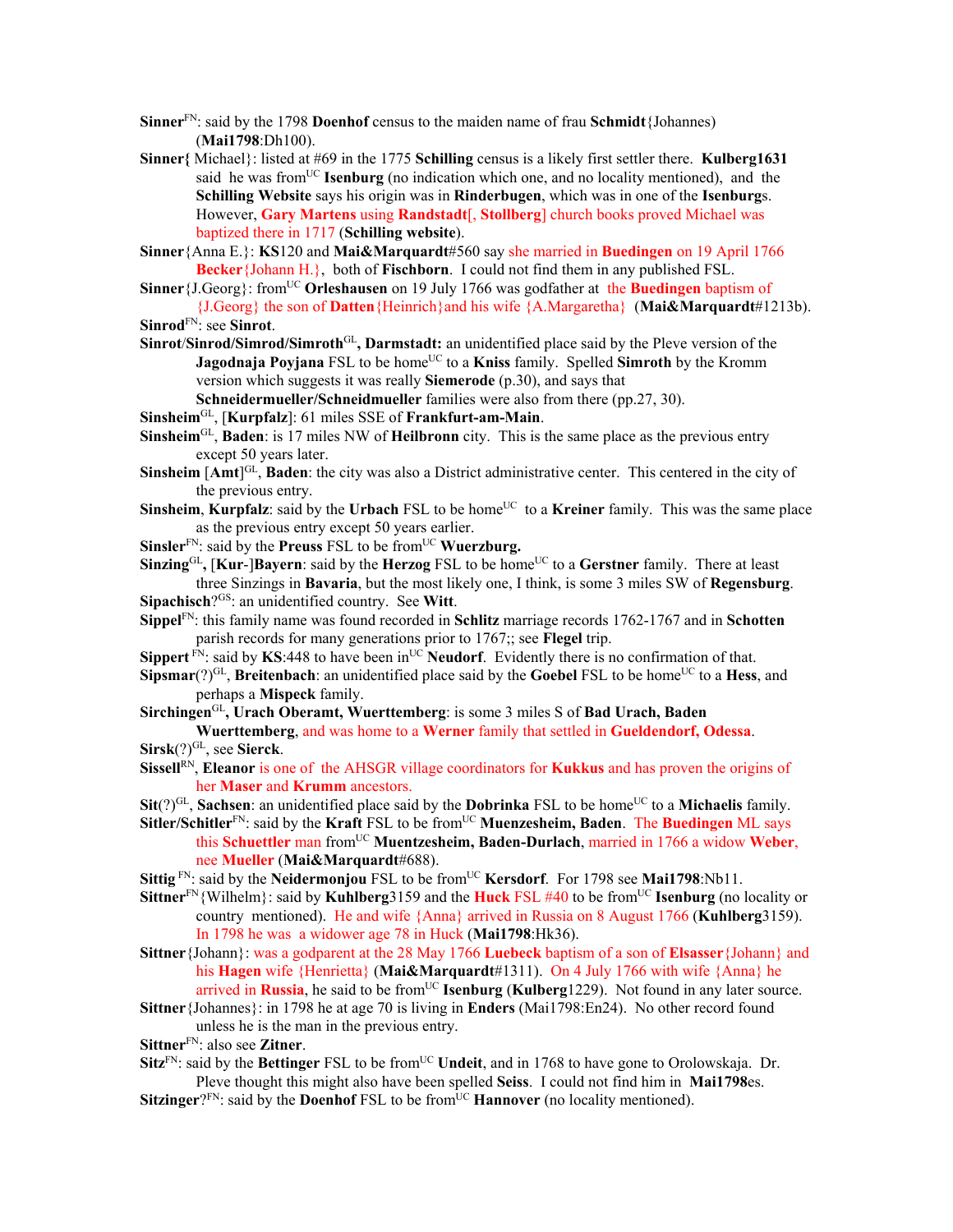**Sitzman**FN: see **Zitzmann**.

**Skatovka**VV: was a Russian name for **Straub**.

**Skatowka**VV: was a Russian name for **Straub**.

**Skinos**BV: the original name for **Leipzig**BV, **Bessarabia**.

- Sleigouim?<sup>GL</sup>, Fraenkischen Ritterkreis: an unidentifed place said by the Lauwe FSL to be home<sup>UC</sup> to a **Schmidt** family.
- **Smolin**GL, **Reichau** [**Kreis**], **Galicia**: now called Karpy, **Ukraine**, some 33 miles NW of **L'viv** city, and proved by the **GCRA** to be the place where **Miller**{Joseph}'s children were born (1800-1805) prior to coming to **Bergdorf**.
- **Smoplinski**, **Poland**: an unidentified place which the **GCRA** found associated with frau **Mauch** (nee **Wedel**) in 1786.
- **Snenkiries**?: the **Straub** FSL entry (41) makes it look as if this were the name of a locality, with **Greifenstein** as the country. I think there was some major garbling of this record, although I could be wrong. There once was a country called **Greifenstein**, but it was absorbed by **Solms-Braunfels** in the 17<sup>th</sup> century and the fine buildings used by the **Greifenstein** rulers, disused, deteriorated badly. The locality, **Greifenstein**, endured. My guess is that Snenkiries is a mangling of the name of the **Kreis** responsible for that locality.
- **Snetning**?GL: an unidentified place said by the **Paulskaya** FSL to be home<sup>UC</sup> to a **Hill** family.
- **Snip**?FN: said by the **Preuss** FSL to be fromUC **Guntershausen, Kurpfalz.** Might this name be **Schnepp**?
- **Sobyn**, **Zgiers**, **South Prussia**: an unidentified place the **GCRA** said was near **Schoeneich**, NW of **Lodz**  and was associated with a **Huff** family 1801-1803.

**Soda**: an unidentified place said by the **Seelmann** FSL to be home<sup>UC</sup> to a **Schreiner** family.

- **Soden**(?)<sup>GL</sup>, **Kurpfalz**: said by the **Goebel** FSL to be home<sup>UC</sup> to a **Wahl** family. The only Soden I can find is 4 miles SE of **Aschaffenberg** city, but in 1766 it was in **Kurmainz**, not **Kurpfalz**.
- **Soedel**GL, [Solms]: is some 8 miles N of **Niederwoelstadt** and was home to the father of at least one of the **Klein** men who went to **Frank**. See **Kleim**.
- **Soedel**GL: also see **Sedal, Solms.**
- **Soeder**<sup>FN</sup>: said by the **Norka** FSL to be from<sup>UC</sup> **Kurpfalz** (no locality mentioned). Spelled **Soeder** in the 1775 census. In 1798 spelled **Seder** (**Mai1798**:Nr121, 150, 154). The **Buedingen** ML says that this **Soether** man fromUC **Schwartzerden**, **Baden**, married a **Paul** woman in 1766 (**Mai&Marquardt**#681).
- **Soeerens**{Brigitta Louisa Dorothea}: married **Stahlmann**{Friederich} in **Luebeck** 16 Oct 1765 (**Mai&Maruardt**#35). **KS**159 has **Stahl** from **Bischerstune**(?) in 1764. On 3 June 1766 **Stahlmann** and wife {Helena} arrived in **Russia** he said to be from **Holstein** (**Kulberg**660). Not found in **T**. By12 May 1765 with his **Appel** wife {wife} and an **Appel** stepson he had settled at **Dinkel** FSL #7 said to be from<sup>UC</sup> Glueckstadt, Holstein. Also spelled Stahlmann.
- **Soellnitz**<sup>GL</sup>: said by the **Kano** FSL to be home<sup>UC</sup> to the widow **Gruen**{Agness K.}. This less than one mile from **Kleutsch**, **Anhalt-Dessau**.
- **Soepp/Lapp**:{Paul}: single Catholic, listed in **Kulberg** #5702 as Lapp{Paul}. What happened to him is currently unknown. Jim Pickelhaupt says he found his origin.
- **Soerth**(?)<sup>GL</sup>, **Baden-Durlach**: an unidentified place said by the **Kukkus** FSL to be home<sup>UC</sup> to a **Hertel** family.

- **Sogerheim**?: an unidentified place said by the Recruiter Beauregard's list to have been home<sup>UC</sup> to the **Griesbach**{Philipp} family (**Lk**45).
- **Sohlen**, [**Kur**-]**Brandenburg**: is 9 km S of **Magdeburg** city and was said by the **Urbach** FSL to be home<sup>UC</sup> to a **Schulz** family.
- **Sohn**<sup>FN</sup>: said by the **Neidermonjou** FSL to be from<sup>UC</sup> **Oppenweiler**. For 1798 see **Mai1798**: Nm22.
- **Sohn**FN: said by the **Warenburg** FSL to be a stepson in the **Feil** household. I could not find him in **Mai1798**.
- **Sohren**, **Kurpfalz**[sic?]: is 41 km WNW of **Bad Kreuznach** and was said by the **Seelmann** FSL to be homeUC to a **Grissel** family. This place seems to have been in **Sponheim County**, not in **Kurpfalz**.

**Slawsk**GL: see **Gross Slawsk**.

**Soether**FN: see **Jeder**.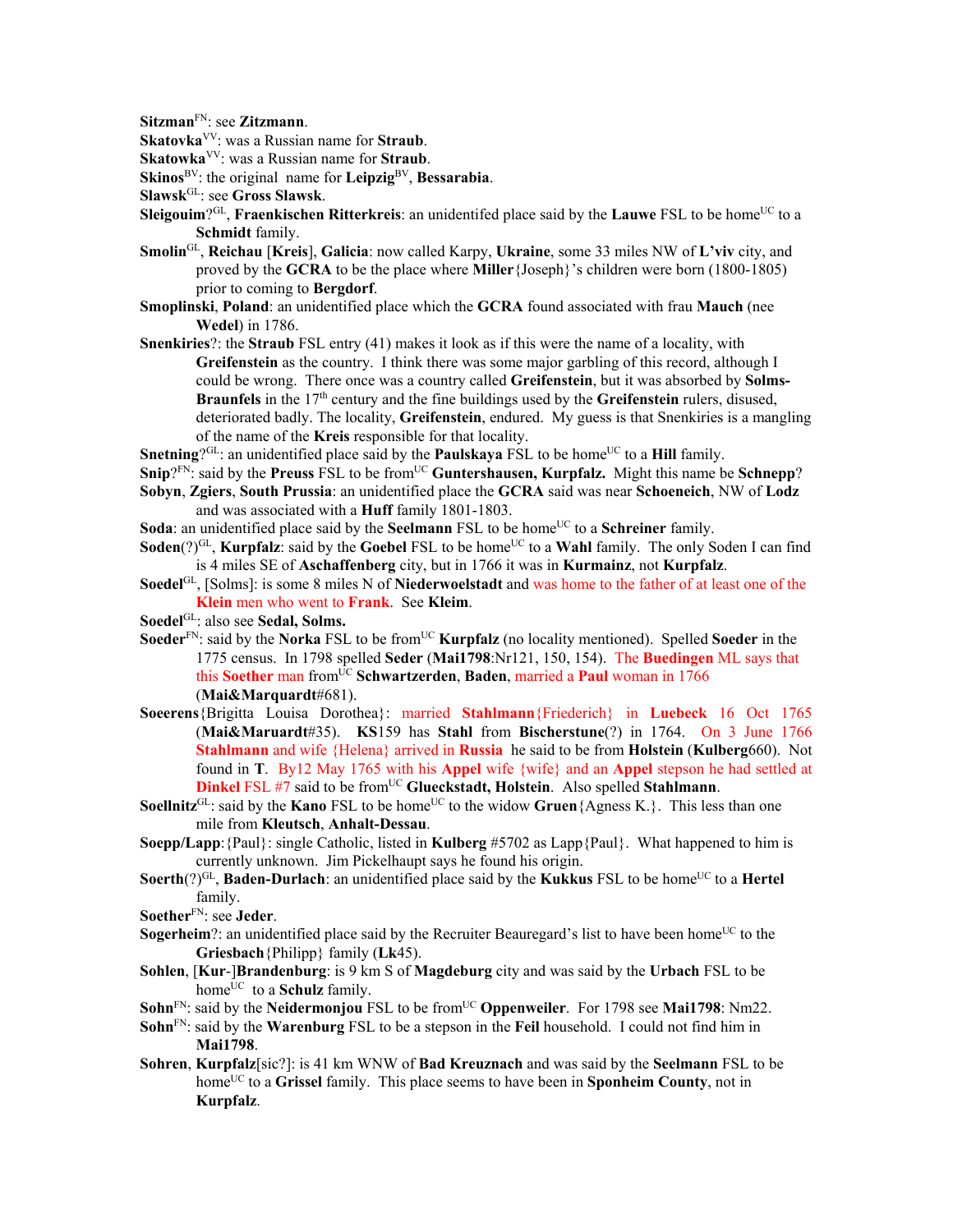- **Sokolow**<sup>FN</sup>: said by the **Husaren** FSL to be from<sup>UC</sup> **Aschaffenburg**. I could not find this family in the 1798 Volga censuses.
- **Sokolowsky** {Johann}: **KS**:82 and nnn say this Catholic man from<sup>UC</sup> Polen in 1764 was sent on to the **Saratov** area as part of the group of colonists transported under the command of Captain Paykul and Cornet Rehbinder. **T**he **Dreispitz** FSL (#16) to be fromUC **Uschatsch**, **Polen**. In 1798 the family name was spelled **Sokolowsky** (**Mai1798**:Dr05). Possibly nka? Uchacze, **Poland**, 46 SSE of **Warsaw**.
- **Sokolowski**FN: said by the **Husaren** FSL to be fromUC **Newel**, **Polen**. In 1798 spelled **Sokolowsky** (**Mai1798**:Hn9).
- **Sokolowsky**FN: see **Sokolowski**.
- **Soldinin**(?)<sup>GL</sup>, **Elbin**(?):said by the **Dietel** FSL to be home<sup>UC</sup> to a **Koch** family. This might be Soldin, now Mysliborz, Zachodniopomorskie, Poland.
- **Sollbach**{J.Christian+w+1c}: **Kulberg**124 Catholic from<sup>UC</sup> Wetau. Not found in **T**. Said by the Ober-**Monjou** FSL  $(\#5)$  to be from<sup>UC</sup> **Oppertshofen**, with a **Kirchturm** orphan girl in the household. I could not find this family in the 1798 Volga censuses.
- **Soller**GL: see **Zoller**.
- **Sollnitz**?<sup>GL</sup>: an unidentified place said by the **Neidermonjou** FSL to be home<sup>UC</sup> to an **Otto** man. This is likely the same place as the next entry.
- **Sollnitz**<sup>GL</sup>, **Anhalt-Dessau**: is some 5 miles SE of **Dessau** city, and said to be home<sup>UC</sup> to a **Hartmann** woman who married a **Reifegerste** man and went to **Boaro** (**Mai&Marquardt**#1137).
- **Sollnitz**GL: also see **Soellnitz** and **Zoellnitz**.
- **Sollschwitz**<sup>GL</sup>, **Sachsen**: an unidentifed place said by the **Jost** FSL to be home<sup>UC</sup> to a **Goldberg** family. There are at least two Sollschwitz in **Saxony**.
- **Solmer**FN: see **Seelmann**.
- **Solms**GS, could have been any of about 7 countries (named below) most of which held lands SW, S, SE and E of **Giessen**, now in **Hesse**. Said (no locality mentioned) by the **Belowescher Kolonien** FSL to be home<sup>UC</sup> to a **Steger** family.
- **Solms** [**Feinstein**?]GL**,** is an unidentified locality which, according to the **Frank** FSL, was in **Freie Adelprovinz der alten Ritter**(?) and was home<sup>UC</sup> to a **Dietrich** family. This might be the village of Solms that is some 15 miles NNW of **Fulda.**
- **Solms**-**Assenheim County**GS: this country had 3 lives: 1632-35, 1699-1725 and 1728-1778 when it was absorbed into **Solms-Roedelheim-Assenheim County**. Its lands seem to have lain mostly S and SE of **Friedberg** city, now in Hessen.
- **Solms-Braunfels**[**Principality**] GS: this country, often just called **Braunfels**, was a member of the Bench of the Secular Princes, Upper Rhenish Circle in the **HRE**, began as a County, was elevated to Principality in 1742; its lands lay mostly W and SW of **Wetzlar** city, now in Hessen; also see **Branfelzer**.
- [Solms-]Braunfels [Principality]<sup>GS</sup>: said (no locality mentioned) by the Neidermonjou FSL to be home<sup>UC</sup> to a **Wasmar**? family. Same place as the previous entry.
- **Solms-Hohensolms-Lich County**GS: this country, created in 1718 becoming a Principality in 1792, was a member of the Bench of Counts and Lords, Upper Rhenish Circle in the **HRE** and lay N, W and S of the town of **Hohensolms**, NNW of **Wetzler** citynow in Hessen.
- **Solms-Laubach** [County]<sup>GS</sup>: this country, often simply called Laubach, was created in 1544, was a member of the Bench of Counts and Lords, Upper Rhenish Circle in the **HRE**. Its lands extended from NE of Laubach town in a fairly wide but fluctuating swath to the SW almost to **Friedberg** city. According to a Luebeck ML a Walter woman from<sup>UC</sup> Solms-Laubach married in 1766 an **Eckhard** man (**Mai&Marquardt**#263). Said (no locality mentioned) by the **Krasnoyar** FSL to be home<sup>UC</sup> to an **Eckhard** family.
- **Solms-Roedelheim County**GS: this country lasted 1728-1778 when it was absorbed into **Solms-Roedelheim-Assenheim County**. Its lands seem to have lain mostly E of those of **Solms Assenheim** and were scattered towards the south all the way to **Roedelheim** which was a suburb just W of **Frankfurt-am-Main**, now in Hessen.

Solms-Roedelheim-Assenheim County<sup>GS</sup>: this country lasted from 1778 until about 1806.

**Solms-Sonnenwlade County** and **Solms-Wildenfels County**GS: these two small countries supposedly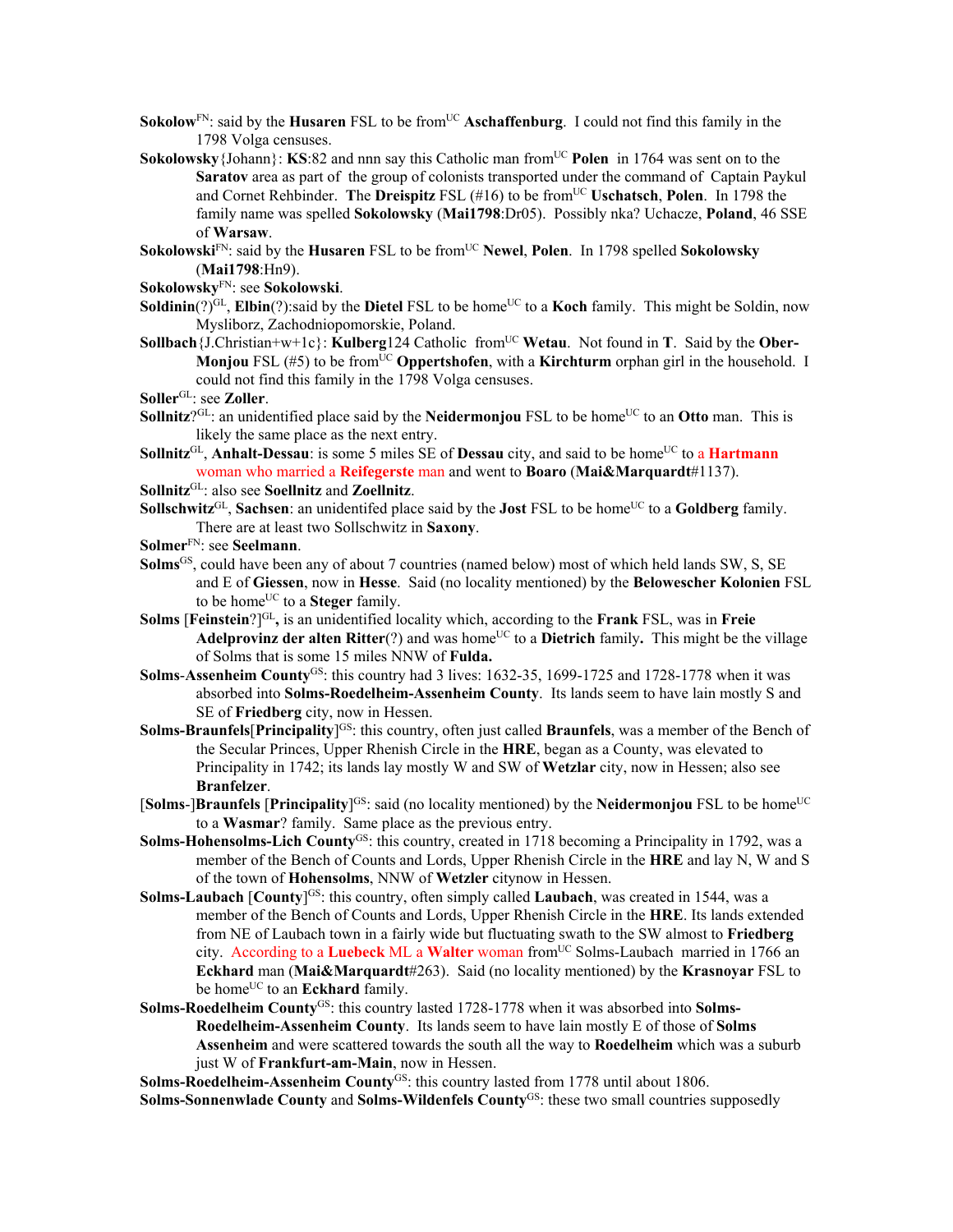were in what is now southern? Hesse from the late 17<sup>th</sup> century until 1803/06.

**Soltmer**FN: see **Soltner**.

- **Soltner**<sup>FN</sup>: said by the **Katharinenstadt** FSL to be from<sup>UC</sup> **Gruenberg, Hessen** with a **Doerr** wife from<sup>UC</sup> **Hangheim**.
- **Soltner**FN: said by the **Katharinenstadt** FSL to be fromUC **Marklein Banghein**(?), **Ansbach**. Also later spelled **Soltmer** (**Mai1798**:Ka27, Mv1180).
- **Soltner**<sup>FN:</sup> said (no locality mentioned) by the **Neidermonjou** FSL to be from<sup>UC</sup> Ansbach [Margraviate]. I could not find this man in the 1798 censuses.
- **Somborn**, **Hanau County**: 13 km E of Hanau city centre, and said to be home to the Catholic **Siebert**{Nicolaus} who married **Wilhelm**{AMaria} in **Buedingen** 1 July 1766 (**Mai&Marquardt**#724).
- **Sommer** {David}<sup>FN</sup>: said by the **Boregard** FSL to be from<sup>UC</sup> **Massenheim**. The 1798 **Boregard** census gives the wife's maiden name as **Elscheidt** (**Mai1798**:Mv188).
- **Sommer** {Heinrich}<sup>FN</sup>: said by the **Boregard** FSL to be from<sup>UC</sup> **Pfaffenheim**.
- **Sommer** FN {Conrad}: said by the **Brabander** FSL to be from<sup>UC</sup> Gut Berun, Nassau.
- **Sommer**<sup>FN</sup> {Andreas}: said by the **Brabander** FSL to be from<sup>UC</sup> **Milisin**?.
- **Sommer**FN{Anna Maria} said by the **Brabander** 1798 census to be the maiden name of frau **Behm** (**Mai1798**:Bn20).
- **Sommer**<sup>FN</sup>: said by the **Kratzke** FSL to be from<sup>UC</sup> **Kemberg** $(?)$ *Kimber* $(?)$ *.*
- **Sommer**FN: said by the **Laub** FSL to be fromUC **Freiwalde**, **Preussisch-Schlesien**.
- **Sommer**FN: said by the **Leitsinger** FSL to be fromUC **Echenbrunn**, **Bamberg** [**Bishopric**].
- **Sommer**<sup>FN</sup>: said by the **Ober-Monjou** FSL to be from<sup>UC</sup> Wien, **Oestrerreich** with his **Pauly** wife and a **Pauly** brother-in-law in the household. This couple (she a **Pauli**) was married in Luebeck in 1766 (**Mai&Marquardt**#124). For 1770 see **Mai1798**:Mv2033.
- **Sommer**<sup>FN</sup>: said by the **Phillipsfeld** FSL to be from<sup>UC</sup> **Heringen**, [Hessen-Kassel Landgraviate]. For 1769 see (**Mai1798**:Mv2291).
- **Sommer**{A.Katharina}FN: in 1789 she is recorded as leaving **Rosenheim** (Mv2465) and was elsewhere in 1798 (Ps67) but I cannot find her in any FSL.
- **Sommer** {Nicolaus}<sup>FN</sup>: said by the **Rosenheim** FSL to be from<sup>UC</sup> **Zentlof**?, **Herrschaft von Gleichen**. For 1798 see **Mai1798**:Rm34.
- **Sommer**{M.Agnes}: born in Feb 1762 in **Zabenfeld**, married **Roh**{J.Carl/Karl} and they settled first in **Denmark** and later in **Schilling** (**EEE** p.565).
- **Sommer**<sup>FN</sup>: said by the **Walter** FSL to be from<sup>UC</sup> **Kunverskikhene**, **Laubach County**.
- **Sommer**{Anna}: married **Hansfeld**{Joachim} in **Luebeck** in June 1766 (**Mai&Marquardt**#111). I could not find them in any published FSL nor in **Kulberg**.
- **Sommer**{Christina&Maria}: they were said by Recruiter Beauregard's list to have been step-daughters in the **Jung**{Phillip} household (**Lk**78b). For 1767see **T**2646-2650. Not found in any FSL and I could not find them or any likely descendant associated with any **Volga** colony. **Sommer**FN: also see **Samer**.
- **Sommersdorf**<sup>GL</sup>, **Ansbach**: is some 6 miles S of **Ansbach** city and said by the **Laub** FSL to be home<sup>UC</sup> to a **Leikam** family.
- **Sompolno**, **Przedecz**, **Posen**: is 46 miles NNE of **Kalisch**, **Poland**, and the **GCRA** found that it was associated with a **Nagel** family in 1805.
- **Sond**<sup>FN</sup>: said by the **Enders** FSL to be from<sup>UC</sup> **Luebeck** (no locality given). I could not find this family in the 1798 Volga censuses.
- **Sondersfeld**, [**Kurbayern**]: is 21 miles SE of **Nuerenberg** city center and was said by the **Ober-Monjou** FSL to be home<sup>UC</sup> to a **Doeringer/Doehring/Doering** family.
- **Sondershausen-Rudolstadt County**: this small country lay about 27 km W of **Rudolstadt** city in two even smaller chunks, one to the north, one to the south, of **Ilmenau** city.
- **Sonnenburg**, **Oststernberg Kreis**, **Prussia**: nka Slonsk, **Poland**, is and was 19 miles NNE of **Frankfurtan-der-Oder**.
- **Sonnenblatt**<sup>FN</sup>: said (no locality mentioned) by the **Neidermonjou** FSL to be from<sup>UC</sup> **Filun**?. I could not find this man in the 1798 censuses.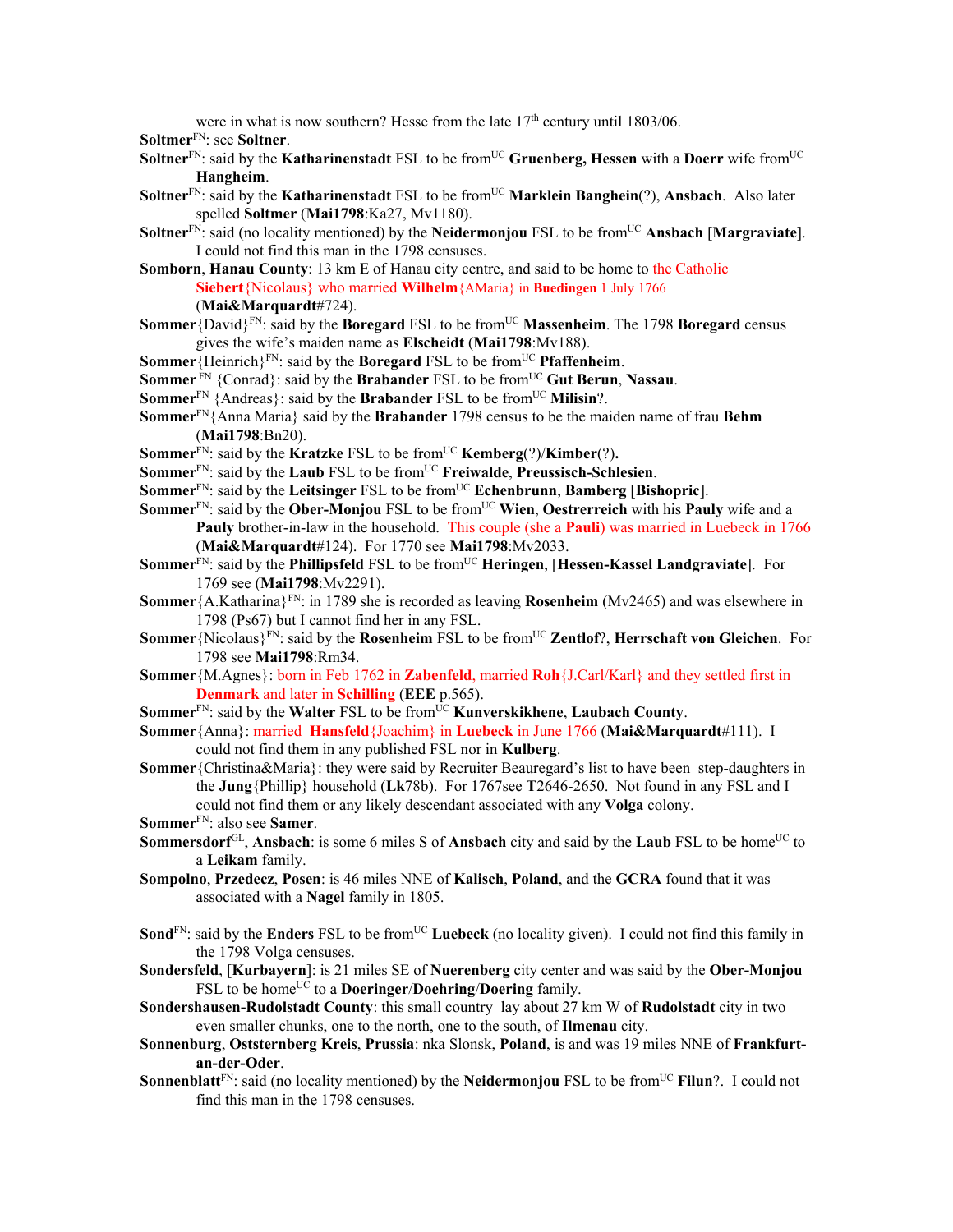**Sonnengruen**FN: said by the **Paulskaya** FSL to be a stepson in the **Lenk** household.

**Sonnenwald**{Jacob+wife+6 kids}: **Kulberg**170 said they were from [**Kur**-]**Pfalz** and went to **Livonia**.

**Sonntag**FN: said by the **Brabander** FSL to be a step-son in the **Sturn** family household. I could not find this family in the 1798 Volga censuses.

**Sontau**<sup>FN</sup>: said by the **Merkel** FSL to be from<sup>UC</sup> **Sester**, **Holstein.** 

**Sonwald**{Catharina}: was a godparent at the 6 April 1766 baptism in **Luebeck** of a **Schilling** daughter (**Mai&Marquardt**#1285). Not found in any later source.

**Soquiete**<sup>FN</sup>: said by the **Katharinenstadt** FSL to be from<sup>UC</sup> **Paris, Frankreich**.

**Sorbeger**FN: see **Sorberger**.

**Sorberger**FN: according to the **Buedingen** ML this woman in 1766 married a **Jaeckel** man

(**Mai&Marquardt**#538). By 1767 this couple was in **Moor**. **Bonner** proved she was baptized in **Wolf**.

**Sorberger/Sorbeger/Soiberg**FN{Jacob}: said by **Kuhlberg**2716 to from **Isenburg** (no locality or country indicated). The **Norka** FSL #207 & 207a showed his wife to have married

**Anspach**{Eberhard}with his three **Sorberger** daughters (ages 4-13) living in that household. **Bonner** indicates that his wife was born an **Armbruster** and he proved that her **Sorberger** children were baptized in **Aulendiebach**, **Isenburg**[-**Buedingen County**]. In 1798 spelled **Sorbeger** and **Soiberg** (**Mai1798**:Nr60 and 116).

**Sorekonk**GL: see **Soring**.

- **Sorg**<sup>FN</sup>: said by the **Bangert** FSL to be from<sup>UC</sup> **Moenstadt**, **Nassau-Usingen**. I could not find this family in **Mai1798**es.
- **Sorg**<sup>FN</sup>: said by the **Doenhof** FSL to be from<sup>UC</sup> **Loewenstein**, **Kurpfalz** (no locality mentioned). **Sorg**FN: also see **Borg**.
- **Sorgenfrey**<sup>FN</sup>: said by the **Boaro** FSL to be from<sup>UC</sup> **Hohen-Pritz** (no other locality mentioned). He married a **Berg** woman in 1766 in **Luebeck** (**Mai&Marquardt**#214). I could not find this family in the 1798 Volga censuses.
- **Soring**<sup>FN</sup>: said by the **Neidermonjou** FSL to be from<sup>UC</sup> **Wolf**. Pleve noted that his might be **Sorekonk**? I could not find this family in the Volga 1798 censuses.
- Sorkino<sup>VV</sup>: a Russian name for **Zuerich**<sup>VV</sup>.

**Sosnovka**VV: a variation of the Russian name for **Schilling**VV.

**Sosnowka**VV: a variation of the Russian name for **Schilling**VV.

**Sostdorf**?FN: said by the **Krasnoyar** FSL to be from<sup>UC</sup> **Lengfeld**(?). Later spelled **Suessendorf**.

**Souffle**<sup>FN</sup>: said by the **Pfeiffer** FSL to be from<sup>UC</sup> **Beauchene**, **Frankreich**.

**South Prussia**: aka **Suedpreussen**, in Poland until 1793 when occupied by Prussia and incorporated into that Kingdom as a Province in 1795. In 1807 the Province was dismantled and its lands became subject to the semi-independent **Warsaw Duchy**. In 1815 some eastern parts went to Russia but most of what had once been the Province of South Prussia were folded into the newly organized Prussian province (duchy) of **Posen**, and so they remained until 1848.

**South Prussia**GL: also see **Preussisch Schlesien**.

**Sovald**FN: see **Sowalter**.

**Sowalter**FN{Joseph/Josef}: married **Casspar/Casper**{M.Anna} 12 June 1764 in **Rosslau**

(**Mai&Marquardt**#870, **KS**124 &158). Not found in **Kulberg** or **T**. By 14 July 1766 they had settled at **Rohleder** 25, he said to be from<sup>UC</sup> Pilsen, Boehmen. For 1798 see Mai1798:Rl16. **Sowatsky**<sup>FN</sup>: said by the **Orloff** FSL to be from<sup>UC</sup> **Heubuden**, **Marienburg Amt**. Also spelled **Sawatsky**.

**Sowenow**(?)<sup>GL</sup>: an unidentified place said by the **Boaro** FSL to be home<sup>UC</sup> to a **Rechin** family.

**Spaar**FN: said by the **Ober-Monjou** FSL to be from<sup>UC</sup> Malsbach?, [Regensburg Imperial Abbey?]. I could not find this family in the 1798 Volga censuses.

**Spaar**: also see **Spahr**{Andreas} of **Kind**.

**Spachbruecken**GL, [**Hessen**-]**Darmstadt** [**Landgraviate**]: is some 8 miles ESE of **Darmstadt** city, and said by the **Holstein** FSL (#38) to be home<sup>UC</sup> to **Buchsbaum** and **Mai** families. According to the **Buedingen** ML a **Walther** wife of one of these **May/Mey** men was also from<sup>UC</sup> Spachbruecken (**Mai&Marquardt**#584). According to the **Buedingen** ML the **Buchsbaum** man from **Spachbruecken** on 25 April 1766 married **Meyer**{M.Elisabetha} (**Mai&Marquardt**#585). Using the Familienbuch Spachbruecken done by Gunnar Kohl and Helmut Ramage, **Brent Mai**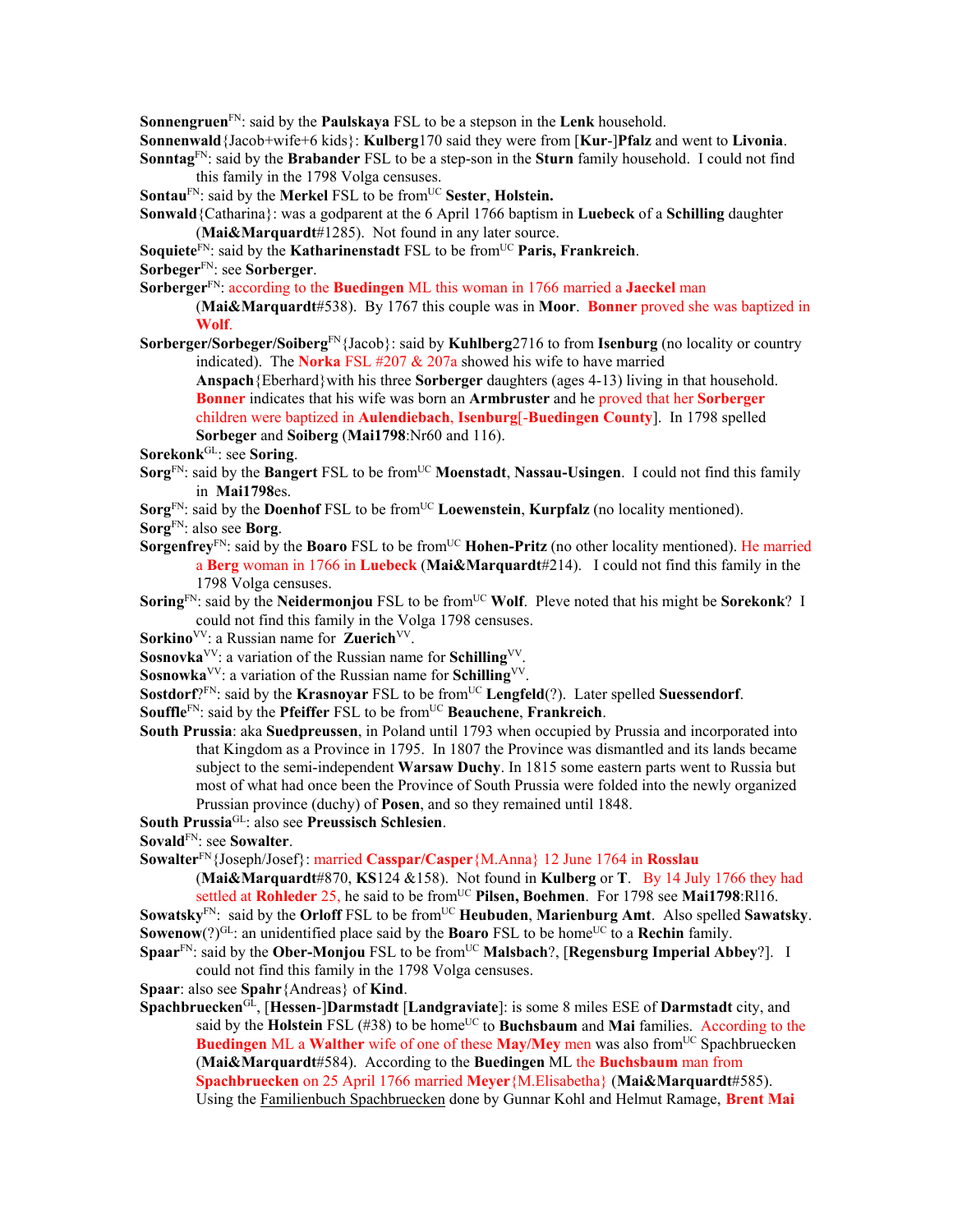has confirmed Spachbruecken as the place of origin for these families.

- **Spadi**FN: said by the **Norka** FSL to be from<sup>UC</sup> **Oesterreih** (no locality mentioned). For 1798 see (**Mai1798**:Nr22, 35, and 91). In Nr8 the family name is spelled Spady and a son's wife's maiden name is given as **Fuchs**.
- **Spady**FN: see **Spadi**.
- **Spaecht**{Gottfried}FN: in 1788 he is recorded as leaving **Rosenheim** (Mv2455) and was elsewhere in 1798 (Nm19) but I cannot find her in any FSL
- **Spaecht**FN: also see **Specht**.
- **Spaedt**FN: see **Spaeth**.
- **Spaedter**FN see **Spithof**.
- **Spaeter** {Christian}: said by Recruiter Beauregard's list to have been from<sup>UC</sup> **Helmighausen** (Lk135). They may b e listed in 1767 (**T**1873-1874)?? Not found in any FSL and I could not find them or any likely descendant associated with any **Volga** colony.
- **Spaeter**?FN, also see **Shpeiter**.
- Spaeth/Spaedt/Speth {Jacob}: Lutheran, from<sup>UC</sup> **Kurpfalz** arrived at **Fridericia, Juetland Royal Province** in May 1760. In April 1765 with wife {M.Catharina} and 3 children he applied for permission to leave **Denmark** (**EEE** p.610). By March 1766 they had settled in **Balze**r FSL #5 which said he was from<sup>UC</sup> [Wied-]Runkel [County] (no locality mentioned). The maiden name of the wife was given as **Krikau** in 1798 (**Mai1798**:Bz68; for others in this line in 1798 see Bz30, 64, 85 and Bd24; also spelled **Spaedt** in 1798: Bg1 and Wr65).
- **Spaeth**FN: said by the 1816 **Glueckstal** census (**KS**:674, 448) to be fromUC **Grosssachsenheim**, **Ludwigsburg** [**Amt**], **Wuerttemberg**. However, the **GCRA** proved this an erroneous origin and thinks he may have come fromUC **Sulpach**, **Goeppingen Amt**, **Wuerttemberg**, but they did not prove that origin. See their book for more detail.
- **Spaeth**FN: this family name was found recorded in **Kirburg** marriage records 1762-1767; see **Flegel** trip. **Spaeth**: also see **Spath**
- **Spaetter**<sup>FN</sup>: said by the **Leitsinger** FSL to be from<sup>UC</sup> **Elschiburg**?, **Kurtrier**. I could not find this family in the 1798 Volga censuses.
- **Spaetter**FN also see **Spaedter** and **Spaeter**.
- **Spaetz**{Wilhelm+wife+son}: **Kulberg**175 said they were from<sup>UC</sup> **Erbach** and went to **Livonia**.
- **Spahn**<sup>FN</sup>{Heinrich}: said (no locality mentioned) by the **Neidermonjou** FSL #86 to be from<sup>UC</sup> **Hanau** [**County**]. For 1792 and 1798 see **Mai1798**: Mv2244,Pl56,57 and Nm28.
- **Spahn**FN{Nicolaus}: with wife {Elisabeth} on 4 July 1766 he arrived in **Russia** said to be from **Hanau**  (**Kulberg**1497). Later in 1766 with wife {A.Elisabeth} in **Oranienbaum** he took transport for the **Volga** on which trip she died (**T**6040-6041). By 7 June 1767 with wife {Eva}, a **Letz**(?) stepson, and a **Bortl**(?) step daughter he had settled at **Neidermonjou** FSL #37 said to be from<sup>UC</sup> **Hannover**.. This family has not been found in the 1798 census index.
- **Spahn**<sup>FN</sup>: said by the **Norka** FSL to be the orphaned son of Christian Spahn living in the Wuertz household. For 1798 see **Mai1798**:Nr128.
- **Spahn**<sup>FN</sup>: said by the **Pfeiffer** FSL to be from<sup>UC</sup> **Schoenborn**?. For 1798 see **Mai1798**:Gb35. Pf27, 57.
- **Spahn**FN: said by the **Stahl-am-Tarlyk** FSL to be from<sup>UC</sup> **Magdeburg** [Duchy] with no locality mentioned. I could not find members of this family **Mai1798**.
- **Spahnnagel** FN: said by the **Paulskaya** FSL to be from<sup>UC</sup> **Eching**. For 1793 and 1798 see **Mai1798**:Mv329, Bx34 and Ur11.
- **Spahr**{Andreas}: said by the Recruiter Beauregard list to have come from<sup>UC</sup> **Zillbach** going to **Kind** in 1768 (**Lk**134); which would likely make them among the **Kind** first settlers. Spelled **Spaar** in 1767 (**T**1788-1793). I could not find them or any likely descendants in **Mai1798**.
- **Spahr**{A.Maria}: married in **Luebeck** on 16 July 1766 **Balart**/**Ballard**{Carl Ludwig} (**Mai&Marquardt**#259). By 3 Aug 1767 they were settled in **Paulskaya** FSL #207.
- **Spahr**<sup>FN</sup>: said by the **Warenburg** FSL to be from<sup>UC</sup> Altenhausen, [Hessen-]Darmstadt [Landgraviate]. I could not find them in **Mai1798**.
- **Spaichingen**GL**, Wuerttemberg**: is 36 miles SW of **Reutlingen, Baden-Wuerttemberg**.
- **Spalt**GL, **Nuernberg**: is some 20 miles SSW of **Nuernberg** city, and said by the **Orlovskaya** FSL to be home<sup>UC</sup> to a **Ludwig** family.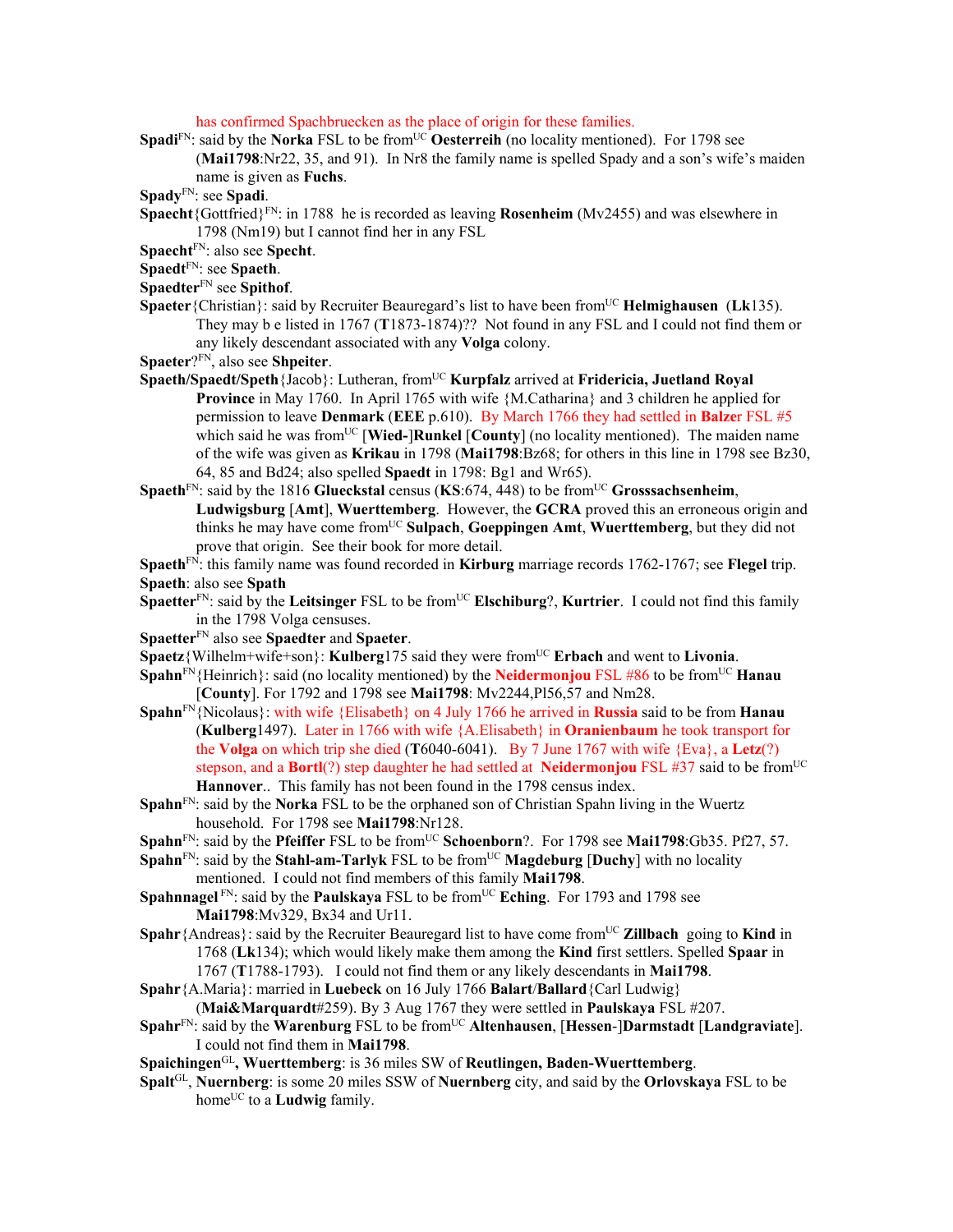**Spamer**FN: this family name was found recorded in **Schotten** parish records for many generations prior to 1767; see **Flegel** trip.

**Spangenberg**FN: see **Spangenberger.**

- **Spangenberg**GL**, Hessen-Kassel**: is some 16 miles SE of **Kassel** city, and said by the **Anton** FSL to be home<sup>UC</sup> to a **Bremer** family.
- **Spangenberger/Spangenberg**FN: the Pleve version of the **Jagodnaja Poljana** FSL gives no place of origin for this step-son in the **Langlitz** household, but the Kromm version says he was from fromUC **Eichelsdorf**, **Nidda** (pp.32, 34).
- **Spaniol**<sup>FN</sup>: said by the **Brabander** FSL to be from<sup>UC</sup> **Aepfelborn**?, **Lothringen**. I could not find this family name in the 1798 censuses.
- **Sparberger**{M.Dorothea Louisa}: **EEE** p.545 says this was the maiden name of frau **Paustan**. They settled in **Fischer** FSL #30.
- **Sparwasser**{A. Margaretha}FN: said by the 1798 census (Bg16) to be "from **Straub**" but I cannot find her in any FSL.
- **Sparwasser**{Margaretha}FN: evidently listed as the wife of **Burghardt** in the **Straub** FSL (sr24) and in 1798 in **Straub** listed as the wife of **Fazius** (Sr41).
- **Sparwasser**{K.Margaretha}FN: listed by by the **Warenburg** FSL as an orphaned sister-in-law in the **Simsen** household. Kuhlberg says she was fromUC [**Hessen**-]**Darmstadt** [**Landgraviate**]. She might be the M.Margaretha listed as wife of **Buehr** in **Wr40** in 1798.

**Spat**FN:see **Spath**.

- **Spath**/**Spat**FN: not found in an FSL but was in the 1775 **Grimm** census #69. Spelled **Spaeth** in 1798 (**Mai1798**:Gm75).
- Spatz{Wilhelm}: Lutheran, from<sup>UC</sup> Ladenburg, Kurpfalz, arrived at Fridericia, Juetland Royal **Province** in May 1760. Applied for permission to leave **Denmark** in December 1764. Arruved at **Kronstadt** in May 1766 and in August 1766 signed a pledge to settle in **Hirschenhof** colony, **Latvia** (**EEE** p.609).
- **Spaustgra**FN: this family name was found recorded in **Kirburg** marriage records 1762-1767; see **Flegel** trip.
- **Spechbach**GL**, Sinsheim parish, Baden**: is some 6 miles NNE of **Sinsheim, Baden-Wuerttemberg**, and was home to a **Bernhard** family that settled in **Gueldendorf, Odessa**.
- **Specht**FN: said by the **Kano** FSL to be step-children in the **Schaefer**{Christoph} household. In 1798 said to be the maiden (sic for married widowed) name of frau **Schaefer** (**Mai1798**:Sh44).
- **Specht** ${H}$ einrich ${F}^N$ : said by the **Kano** FSL to be from<sup>UC</sup> [**Anhalt-**]**Zerbst** [**Principality**] (no locality mentioned). I could not find this family in the 1798 Volga censuses.
- **Specht**{M.Katharina}: married in **Rosslau** 6 April 1766 **Gross**{Andreas} (**Mai&Marquardt**#899). **KS**131 said the year was 1765. This couple may have settled in **Kano** FSL (#19) which said he was fromUC [**Anhalt**-]**Zerbst** [**Principality**] (no locality mentioned). For 1798 see **Mai1798**:Bt40.
- **Specht**<sup>FN</sup>: said by the **Merkel** FSL to be from<sup>UC</sup> **Alstein, Pomerania.** Later spelled **Spaecht**. **Specht**FN: also see **Becht** and **Sprecht**.
- **Speck**FN{A.Margaretha}: married **Gutermuth**{Conrad} in **Buedingen** on 12 March 1766

(**Mai&Marquardt**#418). By 1767 this couple was in the **Belowescher Kolonien**.

**Speck**FN: also see **Spek**.

- **Speck**GL: also see **Spoeck**.
- **Speicherz** near **Brueckenau** now in **Bavaria**: is 6 km NW of **Bad Brueckenau** and **KS**128 says it was the place **Fischer** {Otto} left<sup>UC</sup> without permission.
- **Speidel** FN: listed by the 1816 **Glueckstal** census (**KS**:671) as frau **Werner** without origin, but **KS**:449 said her family was from **Moessingen**, **Rottenburg** [**Amt**], **Tuebingen** [**Oberamt**],

**Wuerttemberg**; the **GCRA** proved this origin, using **FHL** 1,457,469; see their book for detail. **Speier**FN: see **Brausemann** and **Speyer**.

**Speigelberg**GL**, Backnang parish, Wuerttemberg**: is some 6 miles N of **Backnang, Baden-**

**Wuerttemberg**, and was home to an **Ackermann** family that settled in **Gueldendorf, Odessa**. **Speister**FN: see **Spister**.

**Spek**FN: said by the **Bergdorf** 1816 census (**KS**:659) to have been from **Trossingen**, **Tuttlingen** [**Amt**],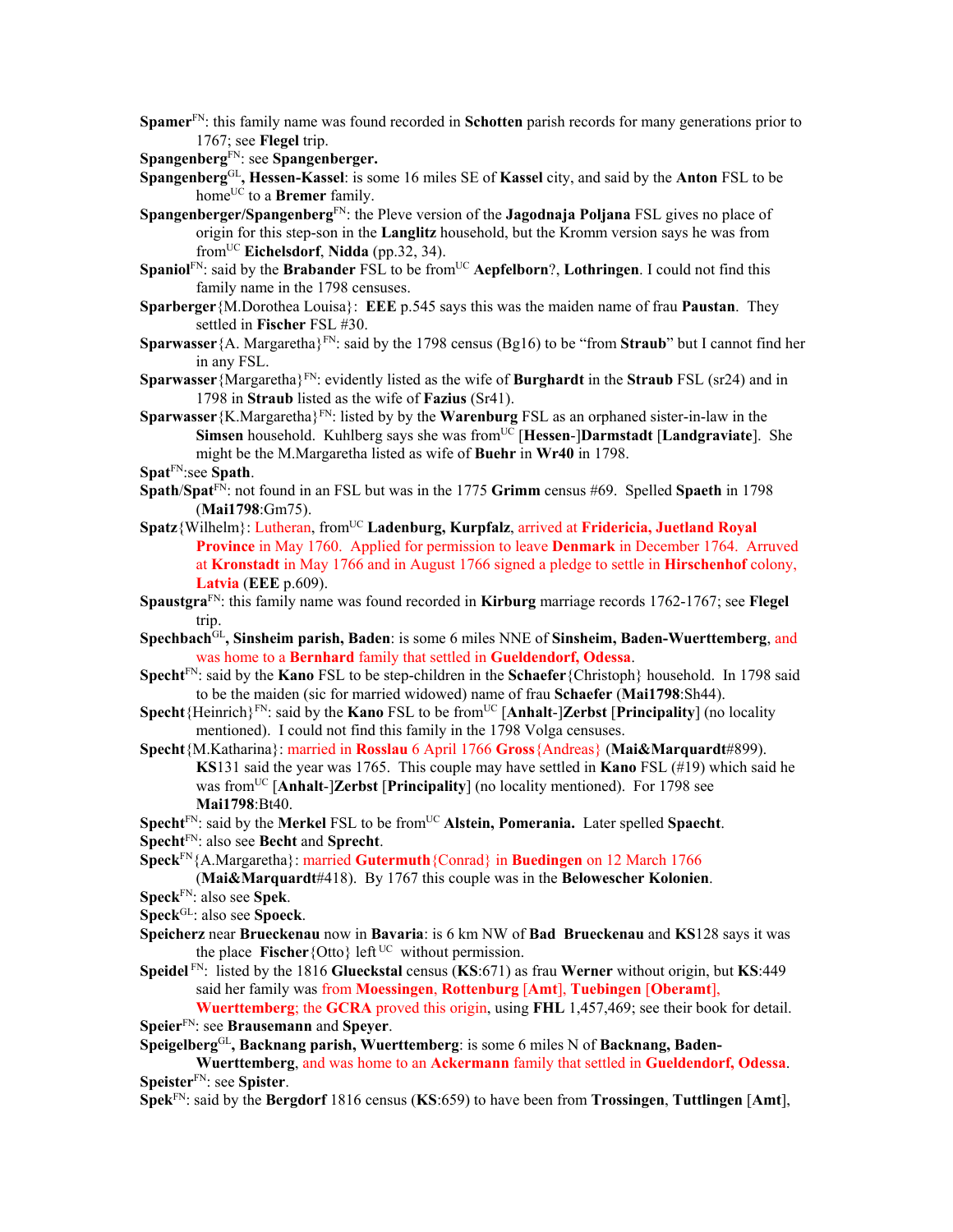**Wuerttemberg**. This origin was verified by the **GCRA** using **FHL**(1,658,752). This family stopped in Kolonie **Neusulzfeld, Suedpreussen**, in 1806 prior to going to **Bergdorf**. See the **GCRA** book for more detail. Also spelled **Speck** (**KS**:449).

**Spelcher, [Kur-]Trier**: an unidentified place said by the **Dehler** FSL to be home<sup>UC</sup> to a **Hoffmann** family. **Speldecker/Speltacker**<sup>FN</sup>{J.Matthias}: Lutheran from<sup>UC</sup> **Wuerttemberg**, arrived at **Schleswig city**,

**Schleswig Royal Duchy** in May 1761. In June with wife {Eva Catharina}, and 2 children, he was approved for emigration (**EEE** pp.609-610). By June 1765 they had settled in **Shcherbakovka** FSL #17 which said he was from<sup>UC</sup> Obereisesheim?. For 1788, 1790 and 1798 see **Mai1798**:Mv2786, 2788, Gm118, Hk49, Sv17 and 18.

**Speler**<sup>FN</sup>: said by the **Goebel** FSL to be from<sup>UC</sup> **Tating, Kurmainz**.

- **Spener**?FN: said by the **Paulskaya** FSL to be from<sup>UC</sup> **Kaderhein**?. I could not find this family in the 1798 Volga censuses.
- **Spengel** FN: see **Spenger** and **Spengler**.

**Spenger**?<sup>FN</sup>: said by the **Boaro** FSL to be from<sup>UC</sup> **Dessau** (no locality mentioned). Spelled **Spengler** in 1796 and 1798 (**Mai1798**: Mv336,Bx 5,26,51 and Er05), and also **Spengel** in 1798 (Bx13). **Speltacker** FN: see **Speldecker**.

**Spengler/Spengel**{J.Samuel}: Lutheran fromUC **Kurpfalz** arrived at **Fridericia** in May 1760. With wife {Christina} and 1 son he last reregistered in **Denmark** in Dec 1764 and arrived at **Kronstadt** in May 1766 (EEE p.610). **Kulberg**209 recorded that arrival in **Russia**, saying he was from<sup>UC</sup> **Wartenberg**, with wife {Maria} and 3 children, all going to **Livonia**. In August 1766 in **Oranienbaum** he signed a pledge to settle in **Hirschenhof** colony, Latvia (**EEE** p.610).

**Spengler**FN: also see **Berger** and **Schott** of **Grimm**.

**Spengler**FN: see also **Spenger**.

- **Spenner**FN: this family name was found recorded in **Schlitz** marriage records 1762-1767; see **Flegel** trip.
- **Sperling**FN: **Kulberg**17 said this Catholic man was from<sup>UC</sup> Danzig with wife, sister and daughter. Said by the **Belowescher Kolonien** FSL to be fromUC **Danzig**; it also said his wife died in **Oranienbaum** and he then married an **Arnt** woman from **Marienburg**.
- **Spessart**<sup>GL</sup> is the now name of the northwestern-most section of **Bavaria** and may have been a part of **Hesse** in earlier days.
- **Speth** FN: see **Spaeth**.
- **Spett/Spott**{Sibilla}: from **Pfalz** widow of **Spett** married **Kraeup**{J.Georg} 28 May 1765 **Danzig**  (**Mai&Marquardt**#755). **KS**140 has **Spott**{Sibitta}. Not found in any later source.
- **Speyer/Speier**{J.Adam}: was a godfather at the 7 July 1766 **Luebeck** baptism of {J.Adam} son of **Dillman**{J.Balthasar}, Lutheran, and his **Wilg** wife {A.Maria} (**Mai&Marquardt**#1306). Not found in **Kulberg** or in **T**, or in any FSL. **Kind** has no existing FSL, but in 1774, {J.Adam} with his **Best** wife {A.Margaretha} moved from **Kind** to **Schaffhausen** (**Mai1798**:Mv1273, Sh4).
- **Speyer/Speier**{A.Margaretha}: was godmother at the 7 July 1766 **Luebeck** baptism of {J.Adam} son of **Dillman**{J.Balthasar} and his **Wilg** wife {A.Maria} (**Mai&Marquardt**#1306). Not found in **Kulberg** or in **T**, in any FSL.
- **Speyer, Bruehl**: said by the **Schuck** FSL to be home<sup>UC</sup> to a **Wuertz** family. Spelled **Wertz** in 1797 and 1798 (Mai1798:Mv2650,Su4,13 and Vm39). In his first translation Pleve had spelled Speyer as **Shter**(?), Bruehl as **Briel** or **Breyell**(?) and **Wuertz** as **Wirtz**. It seems that something is awry with the FSL here. Bruehl never was a country but is a town 12 km NE of the Speyer city and in the 1760s was in **Kurpfalz**, not in a Speyer country. From 1405-1709 Bruehl had been part of a Condo jointly run by **Kurpfalz** and the **Speyer Bishopric**. In 1709 the Bishop signed a treaty turning the area entirely over to **Kurpfalz**. However, in this case it seems that he issued a passport for Russia for a member family of his church even though he had no legal right to do so.
- **Speyer<sup>GS</sup>:** in the 1760s there were two countries named Speyer. The original one was a Bishopric (748-1803),. The other was the Imperial City which became independent of the Bishopric in 1294. Both in the 1760s apparently were still rebuilding from war inflicted in ruins. [the modern city of Speyer is 57 miles SSW of **Frankfurt-am-Main**].*None of the following references mentions a locality, and none indicates which of the two countries is meant.* Said by the **Belowescher Kolonien** FSL to be home<sup>UC</sup> to a **Lobauer** family. Said by the **Graf** FSL to be home<sup>UC</sup> to a **Glaese** family. Said by the the **Rohleder** FSL to be home<sup>UC</sup> to a **Pehr**? family. Said by the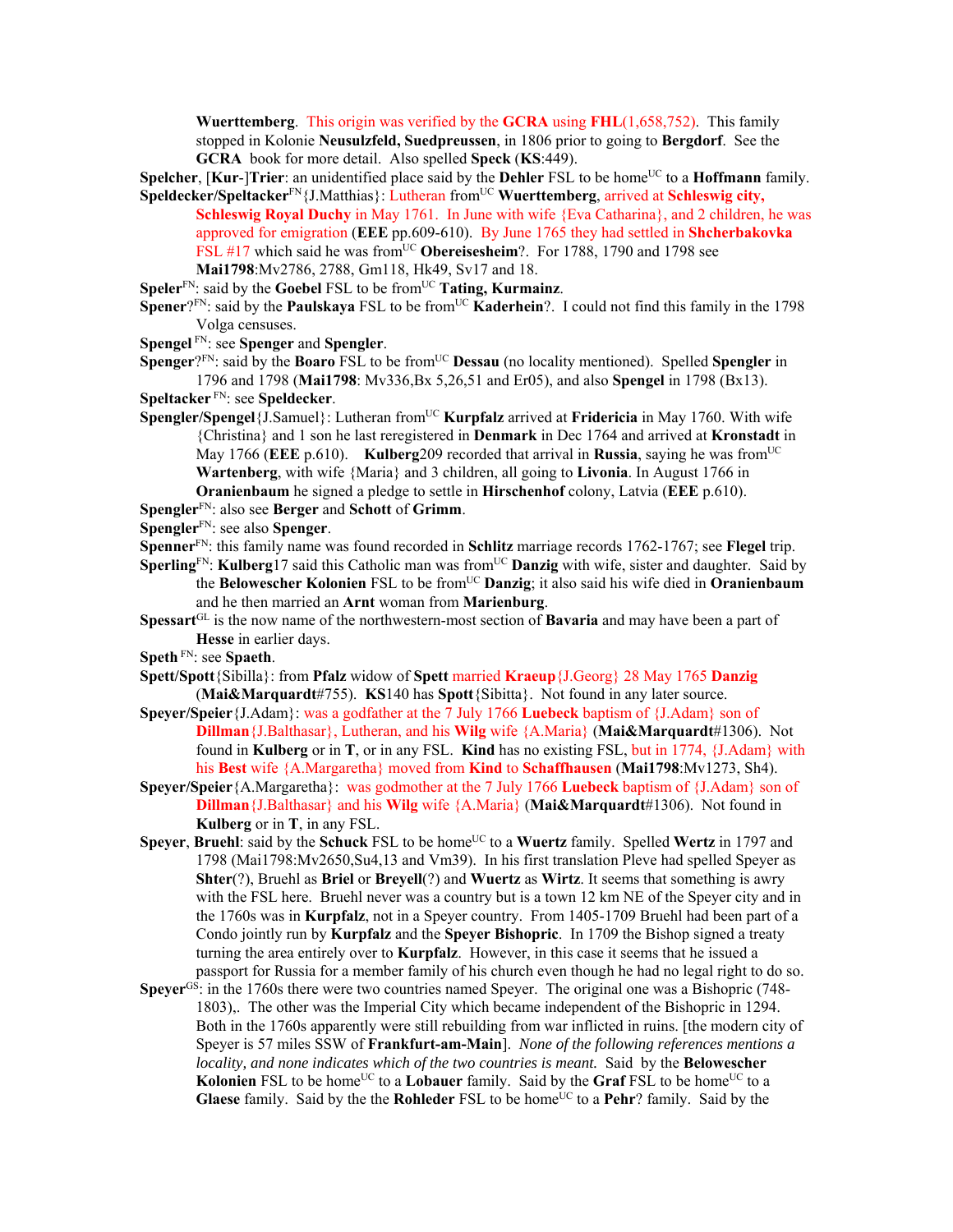**Straub** FSL to be home<sup>UC</sup> to a **Steitz** family.

- **Speyer**<sup>GS</sup>, [**Kur-]Pfalz**[sic]: said by the **Seelmann** FSL to be home<sup>UC</sup> to a **Zoeger** family. Neither Speyer country owed any allegiance to **Kurpfalz** in the 1760s so far as I have been able to find out.
- **Spickelhof**, **Prussia**: an unidentified place which the **GCRA** found associated with a **Gering** family in 1797.
- **Spiecker/Spiegel/Spikart**<sup>FN</sup>: said by the **Norka** FSL to be from<sup>UC</sup> **Isenburg** (no locality mentioned). The family name was spelled both **Spiegel** (Nr12) and **Spikart**? (Gm20) in 1798 when the maiden name of the wife was later said to be **Geier** (**Mai1798**:Nr12). A **Luebeck** ML says this **Spiecker** man married a **Geil** woman in 1766 (**Mai&Marquardt**#1184).
- **Spiegel**FN: see **Spiecker**.
- **Spiegelberg**GL, **Backnang Oberamt**, **Wuerttemberg**: is some 6 miles N of **Backnang** city, and said by the 1816 Glueckstal census to be home<sup>UC</sup> to the **Heimerdinger** family that went to Glueckstal. Proven by **Curt Renz** as home to the **Ackermann** family that went to **Gueldendorf**, **Odessa**.
- **Spiegelhof**?  $GL:$  an unidentified place said to have been home<sup>UC</sup> to a **Schwabe** familyoung man (Lk12), an early settler in **Zuerich**. Kuhlberg said this was in **Isenburg** but I could find no such placename in the German-speaking lands.
- **Spielberg**<sup>GL</sup>: an unidentified place said by the **Buedingen** ML to be home<sup>UC</sup> to an **Eckert** woman, who married a **Rau** and then went to **Huck** (**Mai&Marquardt**#504). Said by the **Neidermonjou** FSL to be homeUC to **Ulrich** and **Werth**{Jacob} families. Said by the **Shcherbakovka** FSL to be home<sup>UC</sup> to the **Zweizig** family. There are at least 17 Spielbergs in the Germanies. One is some 7 miles ENE of **Buedingen**,
- **Spielberg**<sup>GL</sup> said by the **Buedingen** ML to be home<sup>UC</sup> to the **Kraus** woman who married a Gebel man from **Petersroth** (**Mai&Marquardt**:506). By 1767 this couple was in **Messer** (FSL#77). **KS**129 said this **Spielberg** was in the **Pfalz** I think Stumpp probably was wrong and that this was the town in **Isenburg**, some 7 miles ENE of **Buedingen** city.
- **Spielberg**, **Isenburg-Waechtersbach County**: a parish center about 6 km NNW of **Waechtersbach** city. This is most likely what the previous two entries refer to.
- **Spielmann**<sup>FN</sup>: said by the **Bergdorf** 1816 census ( $KS:660$ , 220) and by his passport to have been from<sup>UC</sup> **Reilingen**, **Mannheim** [**Amt**], **Baden**. But no record was found in **Reilingen** records by **GCRA**; see their book for more detail.
- **Spielmann/Spielman**FN: said by both the 1816 **Neudorf** census (#16, **Spielman**) and **KS**:449 (**Spielmann**) to have come fromUC **Reilingen**, **Mannheim** [**Amt**], **Baden**. See the **GCRA** book for a bit more.
- **Spielmann** FN: said by the **Stephan** FSL to be from<sup>UC</sup> **Elbergen**?. For 17 67. 1796 and 1798 see **T**401-03 and **Mai1798**:Mv2850,Sp38,37; also spelled **Spillman** (Sv37).

**Spielmann**FN: also see **Spielman**.

**Spies**<sup>FN</sup>: said by the **Krasnovar** FSL to be from<sup>UC</sup> **Alsfeld, Darmstadt.** Later spelled **Spiess**.

- **Spiess**<sup>FN</sup>: said by the **Cheisol** FSL to be from<sup>UC</sup> **Saarburg**, [**Kur-**]**Trier**, with **Gross** step-sons in one household. For 1798 see **Mai1798**:Ls13, 27, 21, 31, Gf19.
- **Spiess**FN: this family name was found recorded in **Kirburg** marriage records 1762-1767; see **Flegel** trip. **Spiess**FN: also see **Spies**.
- **Spiester**{Gottfried}: he must have been in **Luzern** when his daughter {Christina} left there to marry in **Schoenchen** (**Mai1798**:Mv1624, Sn26); there in 1798 her maiden name was spelled **Spistran**. This family was not found in any FSL, nor is any earlier colony indicated for them, so they may well have been **Luzern** first settlers.
- **Spikart**?FN: see **Spiecker**.
- **Spikermann**<sup>FN</sup>: said by the **Mariental** FSL to be from<sup>UC</sup> Geske.
- **Spillman** FN: see **Spielmann**.
- **Spindler**<sup>FN</sup>: said by the **Urbach** FSL to be from<sup>UC</sup> **Althausen**. For 1798 see **Mai1798**:Rh10.
- **Spindler** FN: his wife, who had been the widow of **Weber**{Ernst}, was said by the **Urbach** FSL to be fromUC **Erbstadt**, [**Hanau County**,] **Hessen**[-**Kassel Landgraviate**].
- **Spindt**FN: said by the **Ober-Monjou** FSL to be step-children in the **Spister** household. I could not find this them in the 1798 Volga censuses.
- **Spingler**<sup>FN</sup>: said by the **Kraft** FSL to be from<sup>UC</sup> **Zweibruecken** (no locality mentioned).

**Spiri**FN: listed by both the 1858 **Kassel** census (#246) and **KS**:450 without origin. Also spelled **Spiry**. The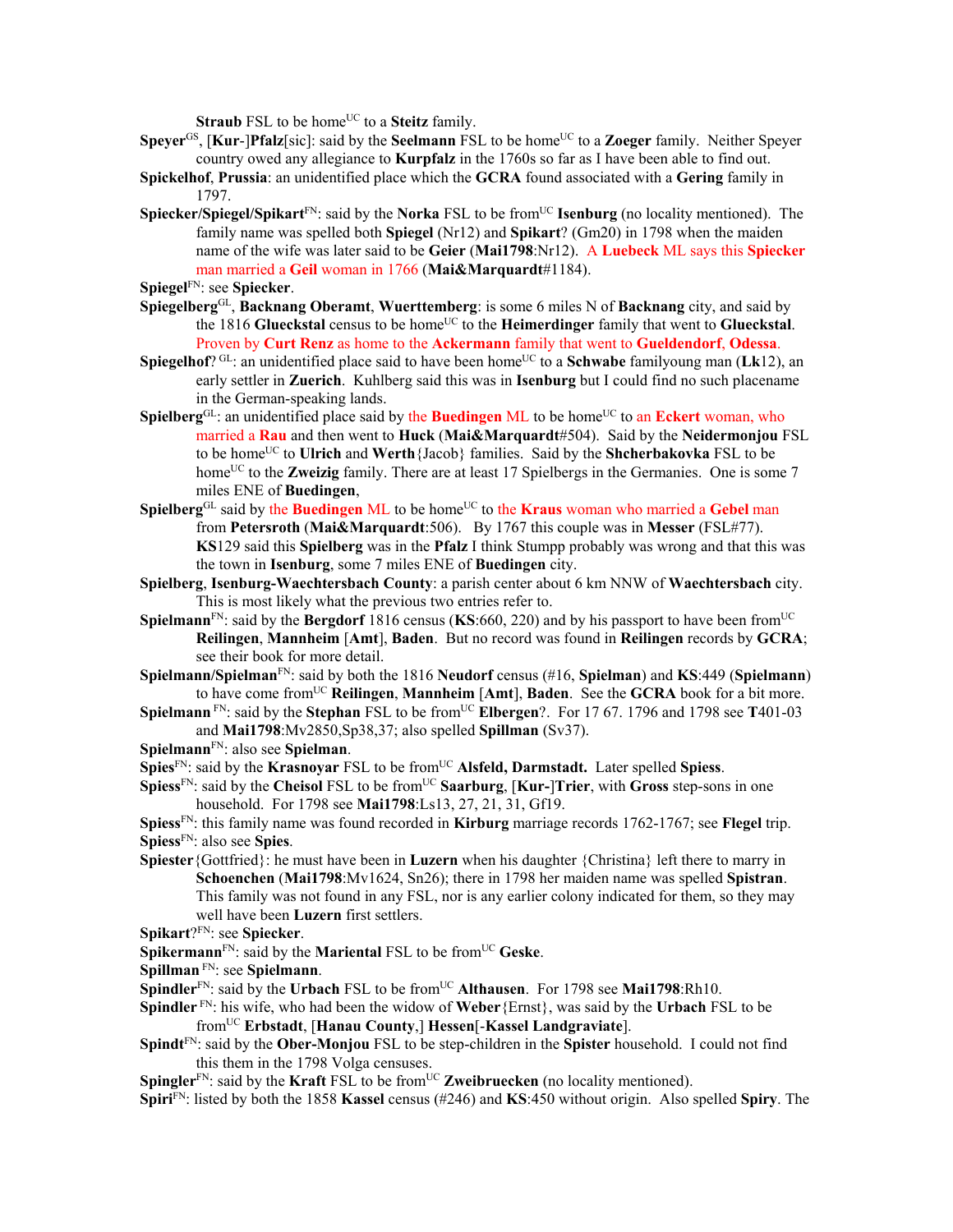**GCRA** found indications that they may have come from<sup>UC</sup> or near **Schoenau**, **Bergzabern** [Amt], **Rheinpfalz**. See their book for more.

**Spiry** FN: see **Spiri**.

**Spiss**<sup>FN</sup>: said by the **Katharinenstadt** FSL to be from<sup>UC</sup> **Bayreuth** (no locality mentioned).

- **Spister**FN{Joseph}: said by **Kulberg**104 to be a Catholic from **Bamberg**( no locality indicated). Not found in **T**. Said by the **Ober-Monjou** FSL (#2) to be from<sup>UC</sup> Meisendorf, Bamberg with **Spindt** step-children in the household. Spelled **Speister** in 1769, 1784 and 1798 (**Mai1798**: Mv2028, Mv2063 and Lz41 repectively). The maiden name of the wife was given as **Eck** in 1784 (**Mai1798**:Mv2063) and **Yeshin** or **Jess**? in 1798 (Lz41).
- **Spistran**: see **Spiester**.
- **Spital**GL, **Friedberg Imperial City**: see **Friedberg**.
- **Spital**, **Posen**: aka **Schoeneich**.
- **Spithof** FN: said by the **Keller** FSL to be the step-son of the **Job** family. Spelled **Spaedter** in 1798 (**Mai1798**:Mv1865).
- **Spitsa..ton/Spitza..ton**<sup>GL</sup>, Yanauzen County: said by the Walter FSL to be home<sup>UC</sup> to Gelfrit and Hilt families. The **Walter Research Group** has confirmed in parish records that this is a **Hill** family from **Altern** (aka **Spitzaltern**)**, Hanau** (now **Hessen**).
- Spitz<sup>FN</sup>: said by the Bettinger FSL to be from<sup>UC</sup> Burg Gemuenden. I could not find them in Mai1798es.
- **Spitzaltern**GL**, Hanau County**: (aka **Altern**) is some 16 miles S of **Hanau, Hessen**; see **Spitsa..ton, Yanauzen County**.
- **Spitzenalten**(?)<sup>GL</sup>, **Schatanu**(?): an unidentified place said by the **Dobrinka** FSL to be home<sup>UC</sup> to a **Rau** family. This most likely is the same as the preceding entry.
- **Spitzer**FN: listed in the **Bergdorf** 1858 census (**KS**:664) without origin. The **GCRA** believes him to be one of the "Warsaw Settlers" who probably came from somewhere in the province of **Posen** in the Duchy of Warsaw, but they have been unable to identify specific places.
- **Spitzer**FN: listed by the 1816 **Kassel** census (#92) but said by **KS**:450 to be from **Polen**. The **GCRA** thinks they probably were from **Posen** province; see their book for more.
- **Spitznagel**FN: listed by the 1816 **Glueckstal** census (**KS**:674, 677) with no origin.
- **Spitzweiser** FN**:** see **Spitzwieser**.
- **Spitzwiese**FN: see **Spitzwieser**.
- **Spitzwieser/Spizwiszer/Spizwisser/Spitzwiese/Spitzweiser**FN{Thomas}: Catholic son of {Lorenz} fromUC **Oberreutz**, **Gersberg** parish, **Kurbayern**, married Lutheran **Brandhof**{Magdalena} 30 April 1766 in **Woehrd** (**Mai&Marquardt**#783). **KS**158 & 160 have **Spizwisser** and **Oberreuth.** They arrived in **Russia** on 12 Sept. 1766, he said to be fromUC **Bavaria** bound for **Saratov** (**Kulberg**5800). Later in 1766 they took transport from **Oranienbaum** to the **Volga** (T7411- 7412). By Sept. 1767 they had settled in **Brabander** FSL  $#76$  which said he was from<sup>UC</sup> **Reit**, [**Kur**-]**Bayern**. Spelled **Spitzwiese** in 1788 (**Mai1798**:Mv346).
- **Spizwisser** FN**:** see **Spitzwieser**.
- **Spizwiszer** FN: see **Spitzwieser**.
- **Splavnucha, Splavnukha,** or **Splawnucha**<sup>VV</sup>: variant spellings of the Russian name of **Huck**<sup>VV</sup>.
- **Spoeck/Speck, Oberamt Karlsruhe, Unteramt Staffort, Baden-Durlach Margraviate**: is some 14.5 km NE of **Karlsruhe** city and was said in 1761 by Danish records (**EEE** p. 366) to be home to **Burell**{Johannes}, and (**EEE** p. 366) to **Eberhard/Eberhadt**{Christoph}, {J. Adam his son}, and  ${Georg}$  who went to **Denmark** before going to Russia. **EEE** p.476 said this was home<sup>UC</sup> to **Klein**{J.Jacob} who first settled in **Denmark** and later in **Dreispitz** FSL #17. This is the same place as the following entry, except some 55 years earlier.
- **Spoeck**GL, **Karlsruhe** [**Amt**], **Baden**: is some 9 miles NE of **Karlsruhe** city, and said by the 1816 **Bergdorf** census to be home<sup>UC</sup> to a **Kroll** family. See the **GCRA** book for more detail.
- **Spoehr**FN: left **Nagold, Wuerttemberg** for Russia in the 1817.
- **Spohr**{Caspar}: said by Recruiter Beauregard's list to have been from<sup>UC</sup> **Oerlenbach** (Lk152). Spelled **Spor** in 1767 (**T**2732). Not found in any FSL and I could not find them or any likely descendant associated with any **Volga** colony.
- **Sponheim**GL, **Kurpfalz**: is some 5.5 miles W of **Bad Kreuznach**.
- **Sponheim County**GL, **Baden Margraviate**: the full name was **Sponheim-Starkenberg County** but it was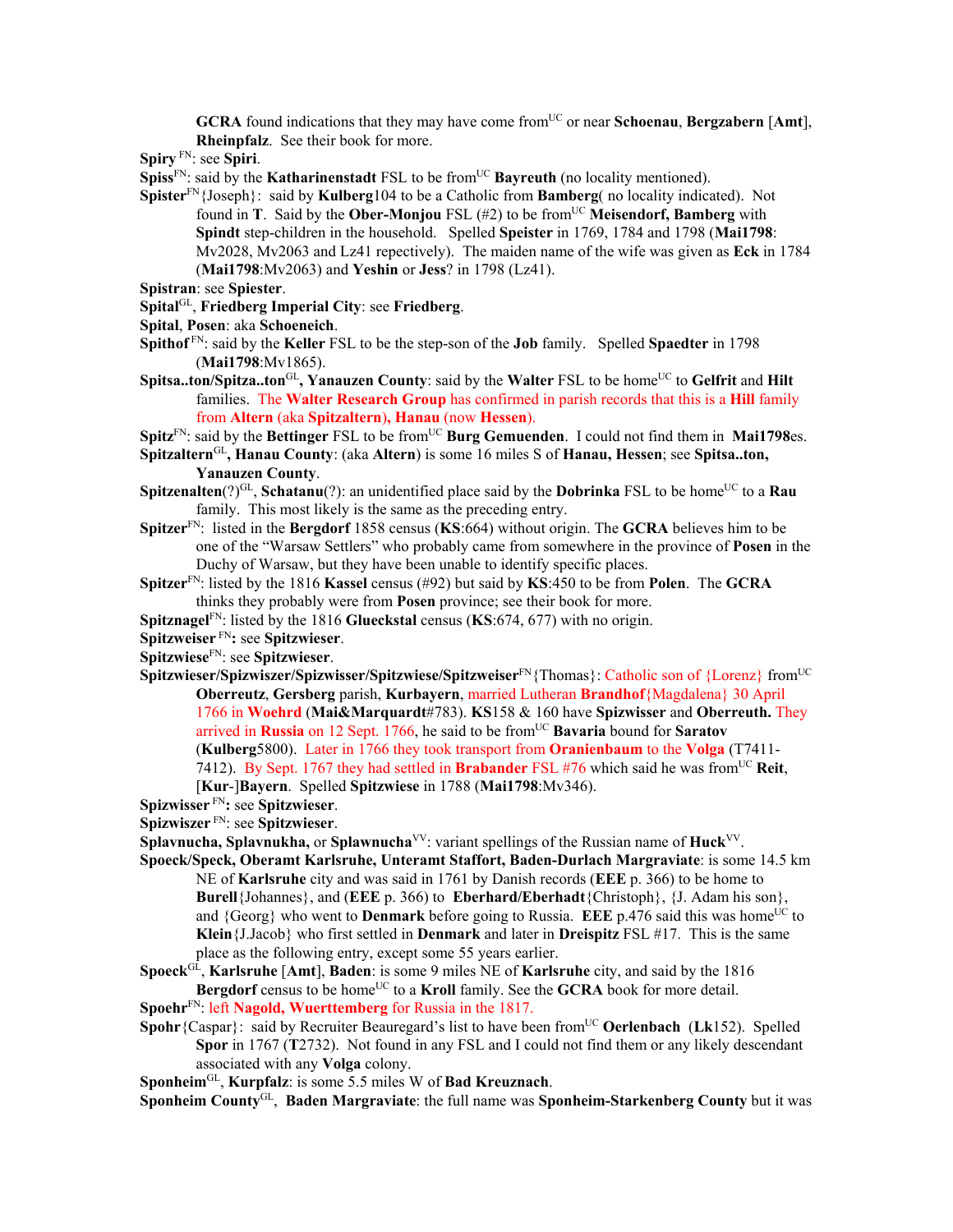usually refered to as this short form.

- **Sponheim-Starkenberg County**GS: its lands were scattered mostly to the NW and N of the Nahe River but two or three bits were to the S of it. The quasi-indendent portion of this country was under the control of a **Baden Margraviate** 1444 to 1776, when the whole was subsumed into **Kurpfalz**. Its scattered lands ran from around **Kirchberg** (which may have been its northern seat) and others intermittently along the Nahe River from W of **Birkenfeld** on NE towards just beyond **Winterburg**.
- **Sponsheim**?, **Kurpfalz**: an unidentified place said by the **Keller** FSL to be home<sup>UC</sup> to a **Lemrich** family and possibly a **Kastell** family. The only Sponsheim I can find is 3 miles SSE of **Bingen** city, but it seems to have been in **Kurmainz**, not **Kurpfalz**.
- **Spor**: see **Spohr**.
- **Spory**<sup>FN</sup>: said by the **Katharinenstadt** FSL to be from<sup>UC</sup> **Zuerich, Schweiz**.

**Spott**: go to **Spett**.

- **Sprecht**FN: said by the **Neidermonjou** FSL to be a step-son in the **Sibelius** household. Spelled **Specht** in 1798 (**Mai1798**:Nm19,Mv1927).
- **Specht**FN: said by the **Seelmann** FSL to be an orphan boy in the **Bickel** household. For 1798 see **Mai1798**:Sm46.

**Spreier**FN: see **Spreuer**.

**Sprendlingen**GL, **Isenburg**[-**Birstein Principality**]: is between **Dreieich** and **Langen** S of **Frankfurt-am-Main**, According to the **Frank** FSL, it was then in the state of **Isenburg** and was home<sup>UC</sup> to **Leonhard, Schickedans?, Schmidt, and Stroh families. The Buedingen ML says it was home<sup>UC</sup>** to a **Leonhard** woman who married a **Wittwaeger** man in 1766; later the couple went to **Frank** (**Mai&Marquardt**#638). The Sprendlingen origins of **Leonhard, Schmidt** and **Schickendans** have been confirmed. **Sprendlingen** was also the birthplace of the **Wittwaenger** man who went to **Frank**. Said by the Kolb FSL to be home<sup>UC</sup> to Mueller and perhaps Stellwag families. Said by the **Buedingen** ML to be home<sup>UC</sup> to the **Lehnhart** woman who married an **Proester** man in 1766; by 1767 this couple was in **Norka**; Stumpp said this was near **Offenbach, Hessen** (**Mai&Marquardt**#686).

**Sprenger**FN: see **Springer**.

- **Spretz**FN: said by the **Kano** FSL to be fromUC [**Anhalt**-]**Zerbst** [**Principality**] (no locality mentioned). I could not find this family in the 1798 Volga censuses.
- **Spreuer**FN: said by the **Dietel** FSL to be fromUC **Wettersborn**(?), **Baden-Baden**. In 1798 spelled **Spreier** (**Mai1798**:Dt67, 22).
- **Spriesler**{Francisca}: was the mother of **Schwedzig**{Catharina Magdalena} who was baptised 4 June 1764 in **Luebeck**. Her husband, **Schwedzig**{Juergen}, was was the father [**Mai&Marquardt**#1334). Not found in **Kulberg**, **T**, any published FSL, or in **Mai1798**.
- **Spring**<sup>FN</sup>: said by the **Galka** FSL to be from<sup>UC</sup> **Kulzfeld**. For 1798 see **Mai1798**:Db68.
- **Springe Reinfeld**<sup>GL</sup>, **Hessen**: an unidentified place said by the **Katharinenstadt** FSL to be home<sup>UC</sup> to a **Looss** family.
- **Springel**<sup>FN</sup>{Johann}: said by the **Kraft** FSL to be from<sup>UC</sup> **Queckborn**(?), **Darmstadt.** Jim Pickelhaupt says he has found this man's origin.
- **Springen**, [**Katzenelnbogen County**]**, Hessen**[**-Kassel Landgr.**]: said by the **Susannental** FSL to be home<sup>UC</sup> to **Asmus**{M.Elisabeth and J.Philipp} families. The same place as the next entry.
- **Springen**?, [**Katzenelnbogen County**], **Hessen-Kassel** [**Landgraviate**]: is 19 km NW of **Wiesbaden** city centre and was said by the **Warenburg** FSL to be home<sup>UC</sup> to a **Weil** bachelor.
- **Springen**, **Nassau**[sic?]: said by the **Rothammel** FSL to be home<sup>UC</sup> to **Bernhard** families and maybe to a **Lauer** family. Nassau surely is a mistake and this must be the same place as the previous entry.
- **Springer**FN: listed by both the 1816 **Kassel** census (#16) and **KS**:450 without origin. Using **FHL**#193,930 and 457,537, the **GCRA** proved they were from **Niederhorbach**, **Bergzabern** [**Amt**], **Pfalz**. Also spelled **Sprenger**. See their book for more.
- **Springer**<sup>FN</sup>: said by the **Katharinenstadt** FSL to be from<sup>UC</sup> **Darmstadt** (no locality mentioned).
- **Springer**FN: said by the **Louis** FSL to be fromUC **Bitsch**, **Lothringen**.
- **Springer**FN: said by the **Louis** FSL to be fromUC **Sierck**, **Lothringen**.

**Spruer**FN: see **Spreuer**.